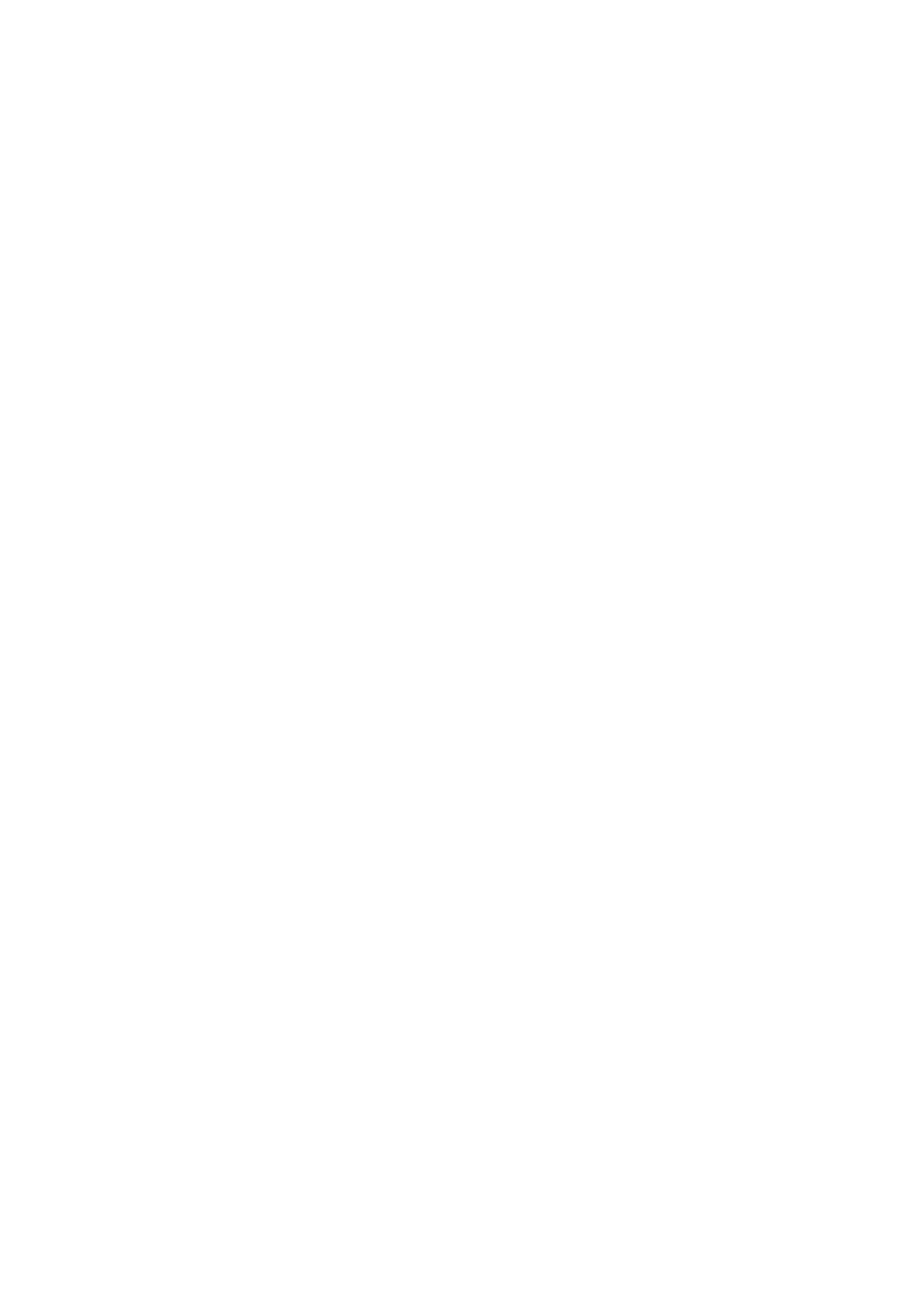# Research Department Working Paper No. 29

# **The Future of Work: A Literature Review**

*Thereza Balliester*[\\*](#page-2-0) *and Adam Elsheikhi[†](#page-2-1)*

March 2018 International Labour Office

<sup>\*</sup> University of Leeds.

<span id="page-2-1"></span><span id="page-2-0"></span><sup>†</sup> Corresponding author. Research Department, International Labour Organisation (ILO). Email: [elsheikhi@iloguest.org](mailto:elsheikhi@iloguest.org)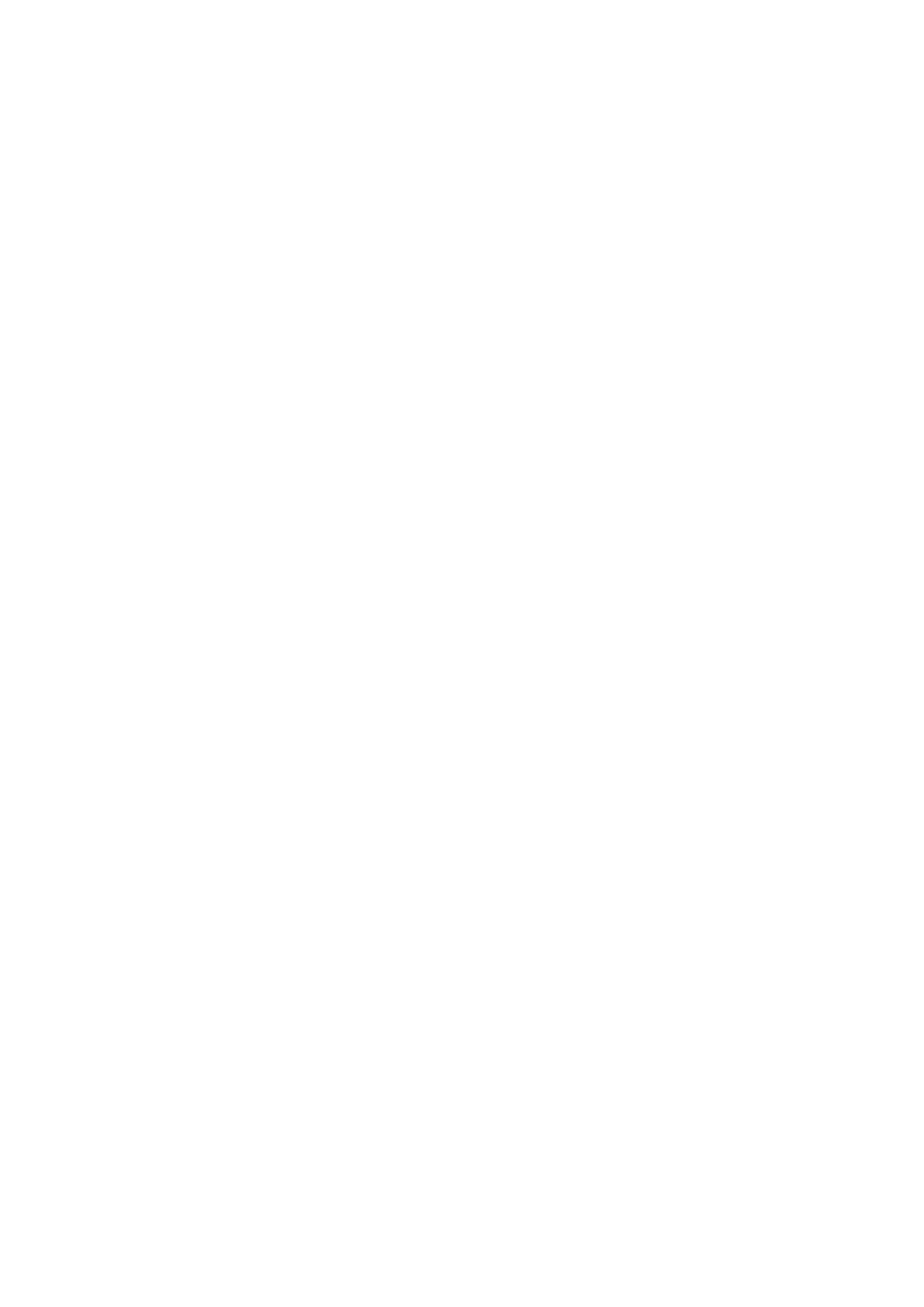#### <span id="page-4-0"></span>**Abstract**

An enormous amount of literature has emerged over the last few years in the context of the "Future of Work". Academics, think tanks and policy makers have fuelled rich discussions about how the future of work might look like and how we can shape it. Indeed, labour markets in developing and developed countries are likely to undergo major transformations in the next years and decades. However, despite a growing body of research in this area, there exists no universally accepted definition of what exactly the "Future of Work" encompasses and what the most relevant drivers are. Accordingly, there is a vast variety of themes and methods covered by the literature on the Future of Work. Few papers cut across a multidimensional analysis of the different potential drivers of change. This literature review provides the first systematic and synoptic overview of topics discussed under the umbrella of the "Future of Work". It not only highlights the trends of the most important drivers as discussed in existing studies, it also defines what the expected outcomes of the future of work might be. The review first devises a structure based on key labour market dimensions and then categorises findings from the literature conditioned on such dimensions. It also contains an assessment on the coverage of the studies on the future of work and perceived limitations and thematic gaps.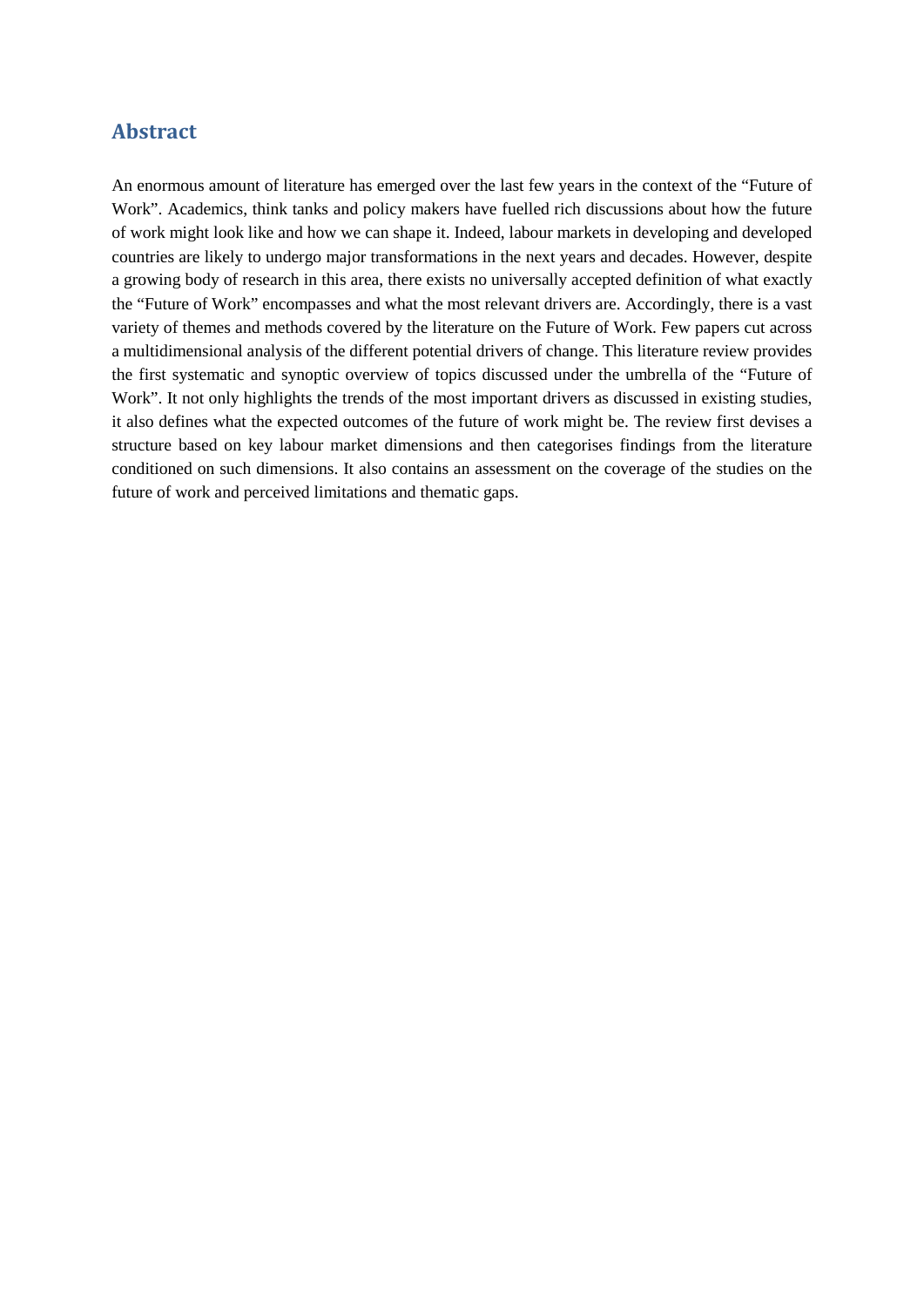### <span id="page-5-0"></span>**Acknowledgments**

This literature review was conducted in the context of the preparation of the inception report for the ILO's Global Commission on the Future of Work. The review was prepared by Thereza Balliester and Adam Elsheikhi under the guidance of Ekkehard Ernst and with inputs from Michela Esposito, Rossana Merola and Daniel Samaan. The preparation of the report benefited significantly from support by Anne Drougard and the ILO's Library Team. We are grateful for the helpful comments provided by Janine Berg, Youcef Ghellab, Jeff Lawrence Johnson, Sangheon Lee, Guillermo Montt, Maria-Luz Vega, and Sher Verick.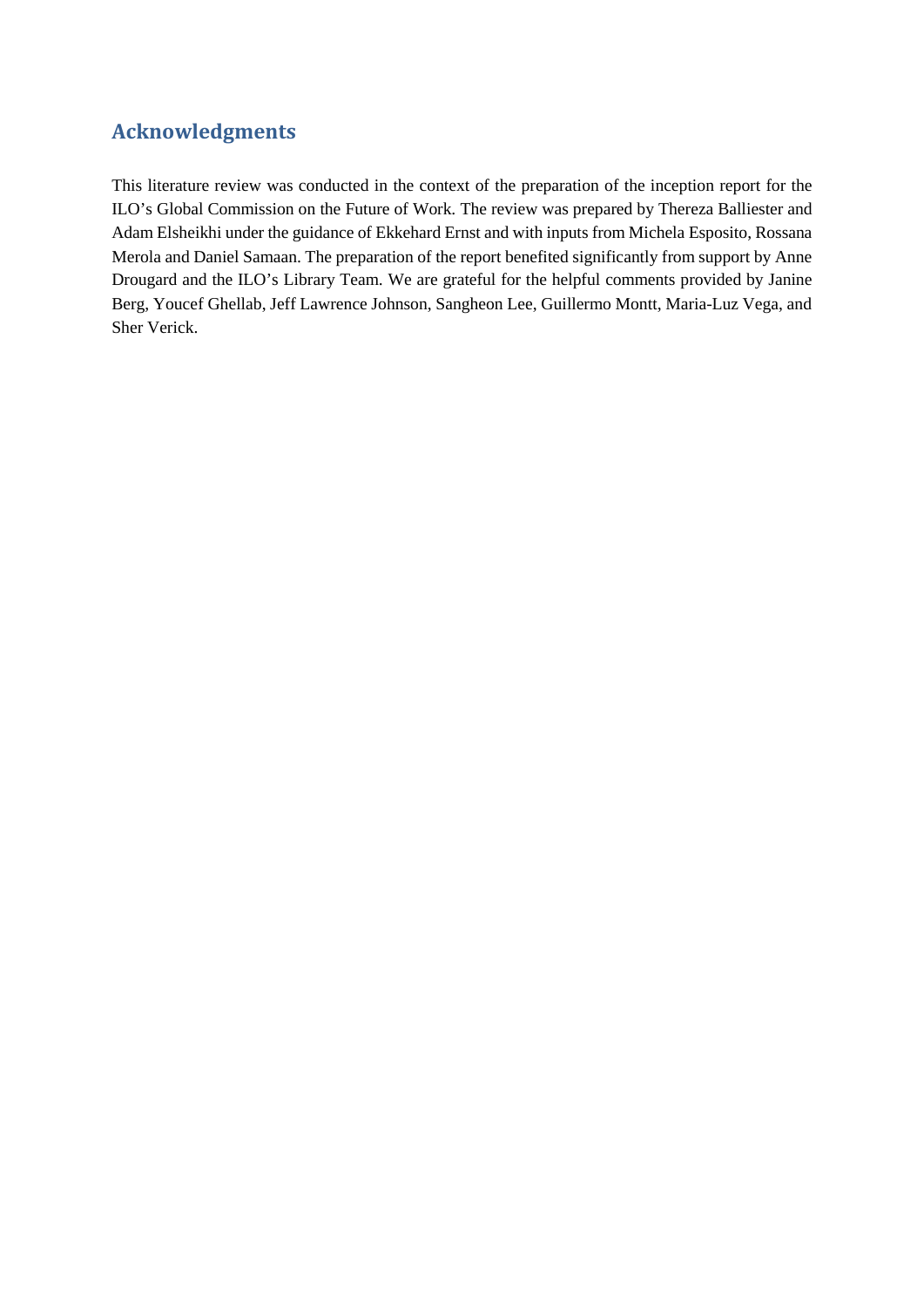# <span id="page-6-0"></span>**Table of contents**

<span id="page-6-1"></span>

| 1. |     |  |
|----|-----|--|
| 2. |     |  |
|    | 2.1 |  |
|    |     |  |
|    |     |  |
|    | 2.2 |  |
|    | 2.3 |  |
|    | 2.4 |  |
|    | 2.5 |  |
| 3. |     |  |
|    |     |  |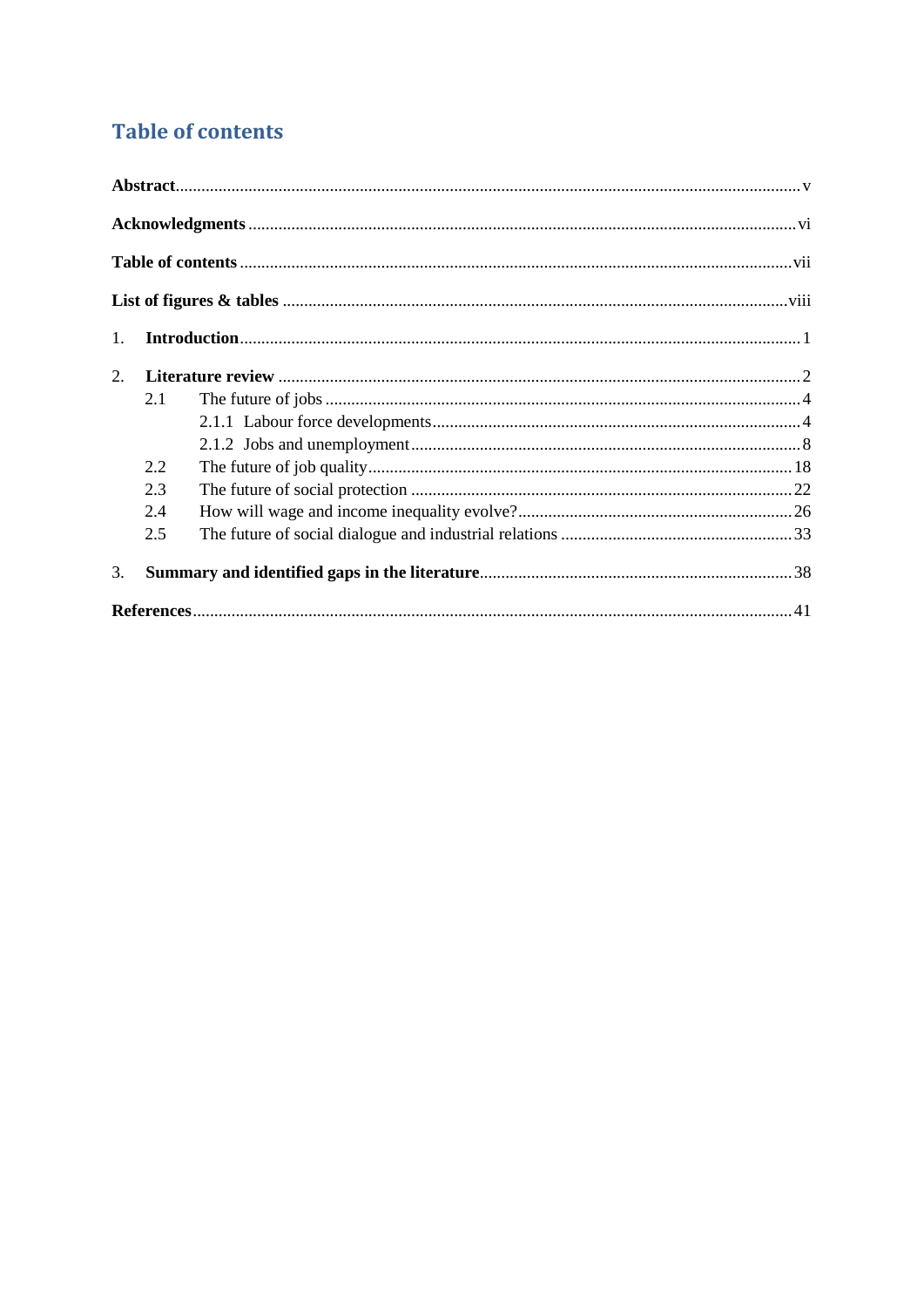# **List of figures**

| Figure 2: |                                                                                               |  |
|-----------|-----------------------------------------------------------------------------------------------|--|
|           |                                                                                               |  |
| Figure 4: |                                                                                               |  |
|           |                                                                                               |  |
|           |                                                                                               |  |
| Figure 7: |                                                                                               |  |
| Figure 8: | Distribution of the U.S. Bureau of Labour Statistics 2010 occupational employment and         |  |
|           |                                                                                               |  |
|           | Figure 9: Estimation on the share of employment that is susceptible to automation in selected |  |
|           |                                                                                               |  |
|           |                                                                                               |  |
|           |                                                                                               |  |
|           |                                                                                               |  |
|           |                                                                                               |  |
|           |                                                                                               |  |
|           |                                                                                               |  |
|           |                                                                                               |  |

### **List of tables**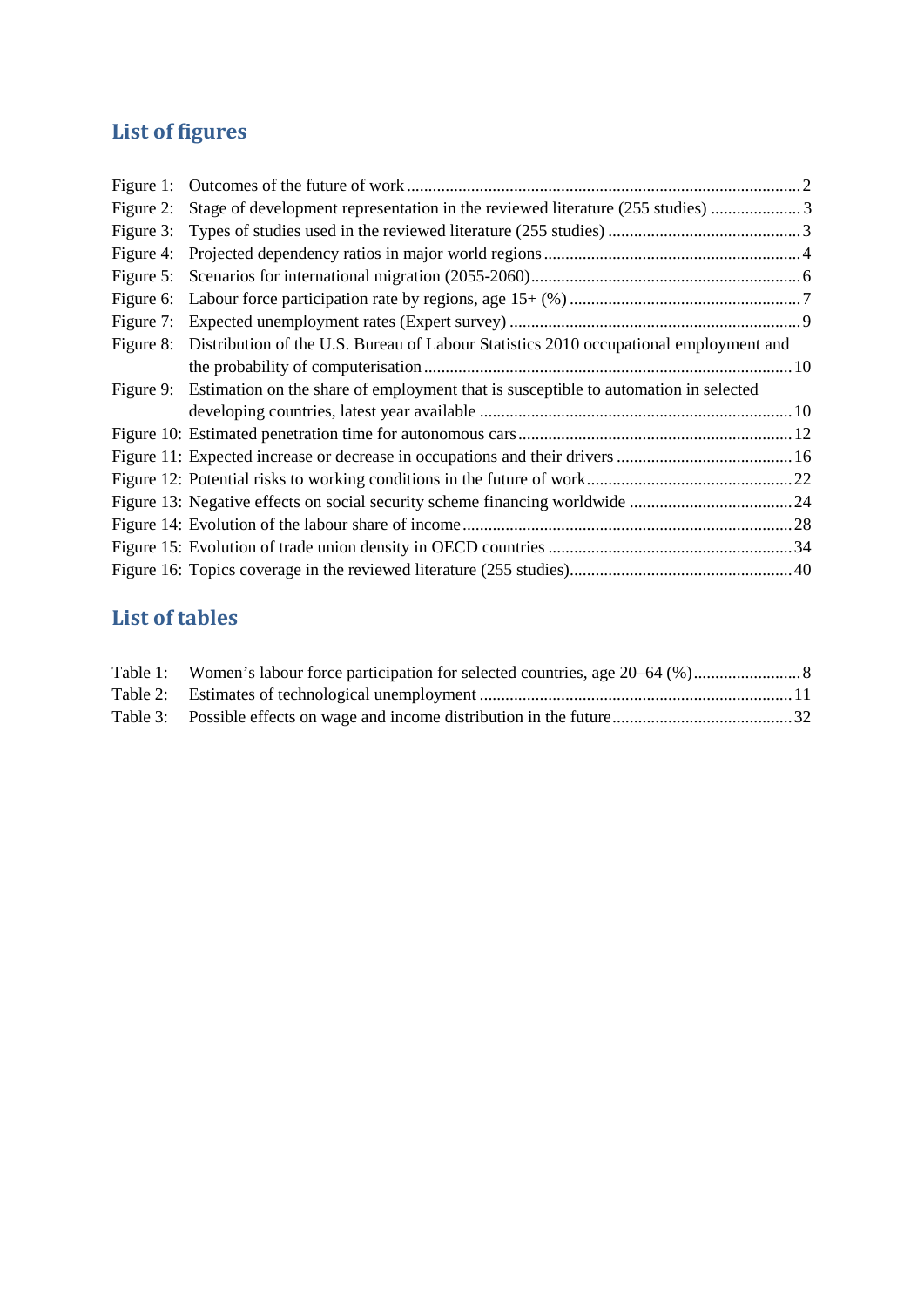#### <span id="page-8-0"></span>**1. Introduction**

 $\overline{a}$ 

Developments in the world of work have attracted immense attention recently. Challenges and opportunities that current trends seem to bring are looming large, stirring significant debate among academics, scholars, policymakers, and the public alike. But uncertainty around what to expect from these developments remains, and observers regularly fall prey to bouts of either optimistic or pessimistic views on the future of work.

Indeed, despite the intensity of the debate, no commonly accepted vision on the future of work has yet emerged. Neither is there an agreement as to the key drivers that will influence future jobs and wages. At this point, most publications highlight the impact that the Fourth Industrial Revolution, with its focus on technological developments in robotics, artificial intelligence and genetics, might have for the labour market.<sup>[1](#page-8-1)</sup> However, concurrent to this technological revolution there are a set of broader socio-economic, geopolitical and demographic drivers of change that might have even more significant and longer lasting influences on the world of work.

More concretely, technology, climate change, globalisation, and demography are seen as key megatrends within the context of the world of work and are projected to play a defining role in the upcoming years. As highlighted in the ILO Inception Report (2017c), understanding how these megatrends might influence work and society is crucial to prepare for the changes to come.

We define the future of work along five dimensions in which current changes will impact the world of work (see Figure 1): the future of jobs; their quality; wage and income inequality; social protection systems; and social dialogue and industrial relations. The future of jobs refers to job creation, job destruction or the future composition of the labour force. In contrast, the future of job quality touches on issues like future working conditions or the sustainability of social protection systems. Discussions on wage and income inequality are concerned about both the average growth of wages and earnings as well as their distribution across households in the future. Finally, the future of social dialogue and industrial relations refers to how organised workers institutions might evolve in the upcoming years with such drivers of change.

<span id="page-8-1"></span>The Fourth Industrial Revolution  $(4IR)$  – a term coined by the World Economic Forum after the German hightech strategy project "Industrie 4.0" – is considered to describe the current fourth major industrial era since the first industrial revolution of the 18<sup>th</sup> century. 4IR contains the creation and deployment of new technologies that are merging the physical, digital and biological worlds, impacting all disciplines, economies and industries.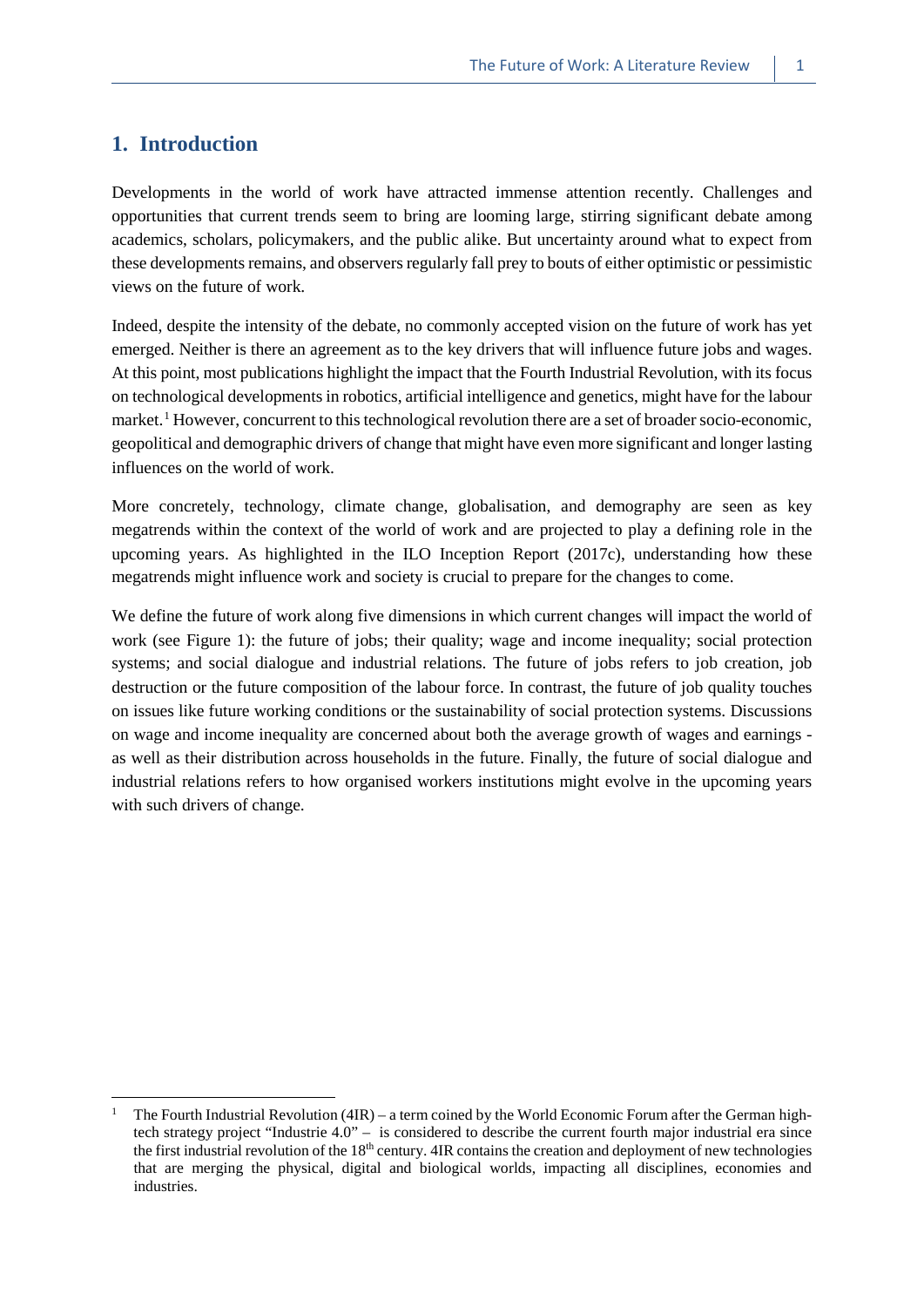

#### <span id="page-9-1"></span>**Figure 1: Outcomes of the future of work**

With these five dimensions in mind, this literature review highlights the most important trends currently discussed, stressing their multifaceted nature. The next part identifies key drivers of coming changes, highlighting the intricate linkages that exist between them. The review concludes with a section on the main findings in the literature as well as gaps identified regarding both geographical and topical coverage of existing studies.

#### <span id="page-9-0"></span>**2. Literature review**

The literature review is structured around the five dimensions presented in the introduction and organised as follows. Section 2.1 presents the reader with scenarios for *the future of jobs* along two subsections: Firstly, it discusses *labour force developments* and how global labour force participation might evolve in the future. Secondly, *jobs and unemployment* summarises debates on job destruction and job creation focusing on shifts in technology and structural change resulting from greening the economy. Section 2.2 introduces *the quality of jobs* – touching on, but not limited to, discussions on new forms of employment and how they might affect working condition in the future. Section 2.3 incorporates *the future of social protection*, covering sustainability issues stemming from several factors such as ageing populations and new forms of employment. Section 2.4, in turn, highlights how future wage and income distributions across households might develop taking into account a range of determinants. Finally, section 2.5 discusses current trends in *industrial relations and social dialogue*  and how such entities can be expected to respond to the dynamic changes contained within the future of work.

In terms of methods, the majority of published studies were identified through searches of EconLit, RePEc, SpringerLink, and EBSCO databases for the period 2005 to 2017. We made use of keywords, titles, and abstract information. The main search terms included, but were not limited to, "future of work", "fourth industrial revolution", "industry 4.0", "demographic shift", and "shared (gig, platform) economy". We also used broad terms that are associated with work, such as "social security", "working conditions", and "wage inequality". Additionally, lists of references obtained from reviewed papers, book chapters, and reports were included in this study and other relevant pieces of literature were systematically reviewed and experts were consulted to identify further additions. While most of literature used were English studies, the review also includes several Spanish, French, and German sources.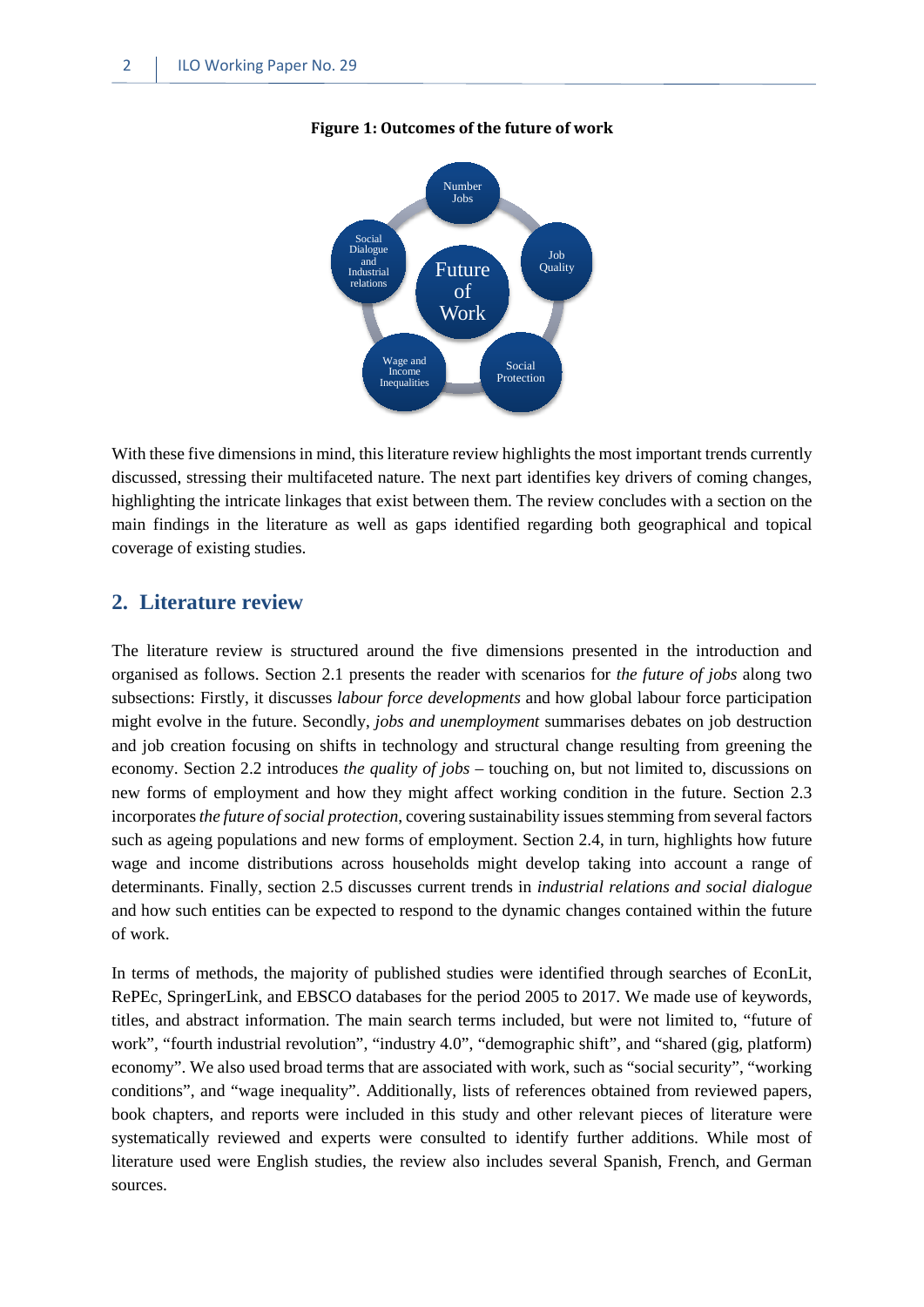From the 255 studies included in this literature review, 121 (47.5 per cent) focused solely on developed countries (mostly U.S., U.K. and Germany), 34 (13.3 per cent) on developing countries only and another 100 (39.2 per cent) on both developed and developing countries (see Figure 2). Figure 3 provides an overview of the type of studies reviewed. The majority of studies were written by governmental or intergovernmental organisation – such as the ILO, World Bank and German Federal Ministry of Labour and Social Affairs (33.5 per cent). This is followed by academic papers (31.4 per cent); think-tanks (19.1 per cent); the media (7.6 per cent) and lastly private institutions such McKinsey and Deloitte (8.4 per cent).



<span id="page-10-0"></span>**Figure 2: Stage of development representation in the reviewed literature (255 studies)**

<span id="page-10-1"></span>**Figure 3: Types of studies used in the reviewed literature (255 studies)**

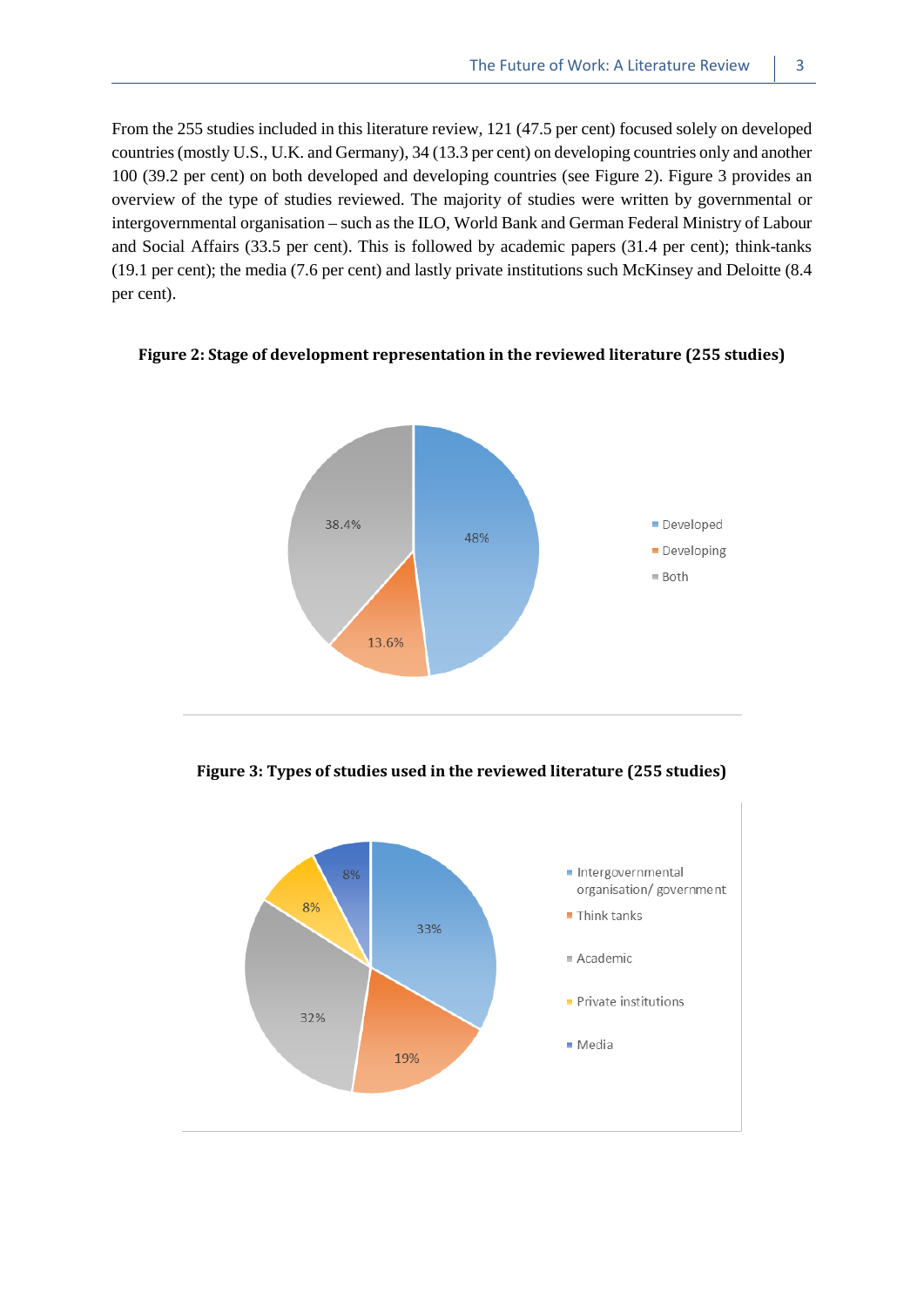#### <span id="page-11-0"></span>**2.1 The future of jobs**

#### <span id="page-11-1"></span>**2.1.1 Labour force developments**

Demographic changes are a key determinant of prospects for the global labour force.<sup>[2](#page-11-3)</sup> The world population is predicted to expand from 7.349 billion in 2015 to 9.725 billion in 2050 and up to 11.213 billion by  $2100<sup>3</sup>$  More than half of this global population growth will happen in Africa until 2050. Thereafter, Africa's dependency ratio is projected to stabilise as the continent sees its fertility rates converge to lower levels – similar to those observed in other world regions – and benefits from slowing growth of its younger population and a declining youth-dependency ratio.[4](#page-11-5) Other regions which had experienced similar trends much earlier are now expected to have a continuous increase in their dependency ratio, led by an ageing population and an expansion of the silver economy (see Figure 4). $5$ 

<span id="page-11-2"></span>

**Figure 4: Projected dependency ratios in major world regions** 

Note: The dependency ratio represents the ratio of population at age 0-14 and 65+ divided by population at age 15-64, multiplied by 100.

Source: Bloom et al. (2016); UN population projections (2017).

<span id="page-11-3"></span><sup>&</sup>lt;sup>2</sup> Schwarz et al.  $(2014)$ <br><sup>3</sup> United Nations  $(2015)$ 

<span id="page-11-4"></span> $\frac{3}{4}$  United Nations (2015)<br> $\frac{4}{4}$  Bloom Kuhn and Pres

<span id="page-11-5"></span><sup>&</sup>lt;sup>4</sup> Bloom, Kuhn, and Prettner (2016)<sup>5</sup> Bloom, Kuhn, and Prettner (2016)<sup>4</sup>

<span id="page-11-6"></span><sup>5</sup> Bloom, Kuhn, and Prettner (2016); UNICEF (2014); United Nations (2015)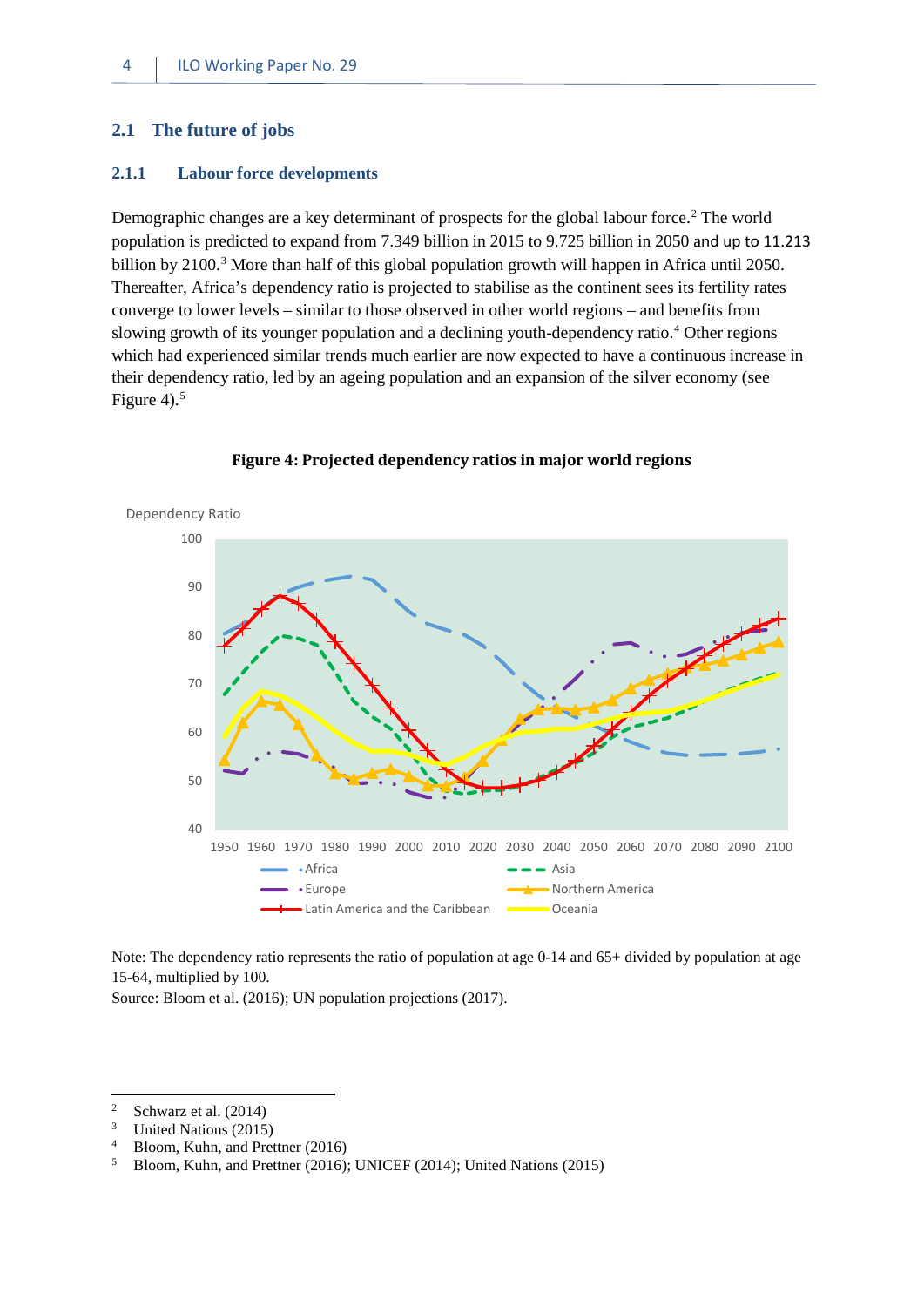The global increase in the share of older people will result in a decline of the growth rate of the potential labour force.<sup>[6](#page-12-0)</sup> In addition, rising educational attainment and longer school careers will also continue to lower participation rates among young people, especially in emerging and developing countries where youth participation rates are currently still very high.[7](#page-12-1) The fall in the working-age population is expected to be most pronounced among OECD countries, where it might fall by 7 per cent by  $2060$ .<sup>[8](#page-12-2)</sup> This demographic shift is also present in developing economies: In Latin America, for example, 30 per cent of its population will be older adults by 2100.<sup>[9](#page-12-3)</sup> Labour market and pension reforms in the OECD countries are expected to partly compensate for a declining working-age population, pushing up labour force participation by 2.4 percentage points over the same period.[10](#page-12-4) Nevertheless, labour's contribution to GDP per capita is expected to be nil or even negative, dragging down prospects for global growth.[11](#page-12-5) Also, delaying the retirement age is likely to increase the share of workers with disabilities, which will have to be tackled by future employers in order to help keep this group in the labour force.<sup>[12](#page-12-6)</sup> However, beyond the potential educational and digital inclusion of people with disabilities, the existing literature scarcely approaches the inclusion of this section of society in the future of work.<sup>[13](#page-12-7)</sup>

International labour migration is expected to mitigate global differences in demographic transitions.<sup>[14](#page-12-8)</sup> Provided a supportive policy framework, increased migration might help limit the deceleration of global labour force growth.<sup>[15](#page-12-9)</sup> In particular, many developed countries are launching new policies to attract high-skilled migrants: Examples include the United Kingdom's introduction of a points-based immigration system in 2015 and its recent programmes to attract the 'brightest and best' innovators and entrepreneurs.[16](#page-12-10) However, some studies suggest there will be more young migrants than high-income countries can absorb.<sup>[17](#page-12-11)</sup> Furthermore, brain drain will affect sending countries by increasing their dependency ratio and depleting their human capital stock.<sup>[18](#page-12-12)</sup>

Cross-country convergence is likely to reduce the pressure for international labour migration. Lutz et al. (2014) design three scenarios for how international migration might evolve until 2055-2060 (Figure 5). For two of these scenarios – one based on a pool of expert opinions, and the other on population projections – their estimates of the global number of migrants show a decline starting in approximately 30 years. Moreover, in the long-run, net migratory flows will diminish continuously until they reach half the 2050 levels by 2100.<sup>[19](#page-12-13)</sup> Nevertheless, temporary labour migration may increasingly compensate for skills shortages in developed countries and thus replace permanent migration.<sup>[20](#page-12-14)</sup> Notwithstanding, environmental degradation, climate change, and water shortages are expected to provoke increased

<span id="page-12-0"></span><sup>&</sup>lt;sup>6</sup> Hagen and Walz (1995); Bengtsson (2010); Bosanquet, Fraser, and Nolan (2013)<br> $\frac{7}{2}$  H O (2015s)

<span id="page-12-1"></span> $\frac{7}{8}$  ILO (2015a)

<span id="page-12-2"></span><sup>&</sup>lt;sup>8</sup> Braconier, Nicoletti, and Westmore (2014)

<span id="page-12-3"></span><sup>&</sup>lt;sup>9</sup> Estevadeordal et al. (2017)<sup>10</sup> Estevadeordal et al. (2017)

<span id="page-12-4"></span><sup>&</sup>lt;sup>10</sup> Estevadeordal et al. (2017)<sup>11</sup> Processive Nicolatti and W

<span id="page-12-5"></span><sup>&</sup>lt;sup>11</sup> Braconier, Nicoletti, and Westmore (2014); UNDP (2016); World Economic Forum (2017)<br><sup>12</sup> United Nations (2015)

<span id="page-12-6"></span><sup>&</sup>lt;sup>12</sup> United Nations (2015)

<span id="page-12-8"></span><span id="page-12-7"></span><sup>&</sup>lt;sup>13</sup> ILO (2015a); Santos and Sousa (2011); Wolbring (2016)<sup>14</sup> Korr at al. (2016): OECD (2016a): World Bank Group an

<sup>14</sup> Kerr et al. (2016); OECD (2016c); World Bank Group and International Monetary Fund (2016)

<span id="page-12-9"></span><sup>15</sup> World Bank Group and International Monetary Fund (2016)

<span id="page-12-10"></span> $16$  Kerr et al. (2016)

<span id="page-12-11"></span><sup>17</sup> Kerr et al. (2016)

<span id="page-12-12"></span><sup>18</sup> OECD (2009)

<span id="page-12-13"></span><sup>19</sup> Buettner and Muenz (2016)

<span id="page-12-14"></span><sup>&</sup>lt;sup>20</sup> Lutz, Butz, and KC (2014); Collinson, Tollman, and Kahn (2007)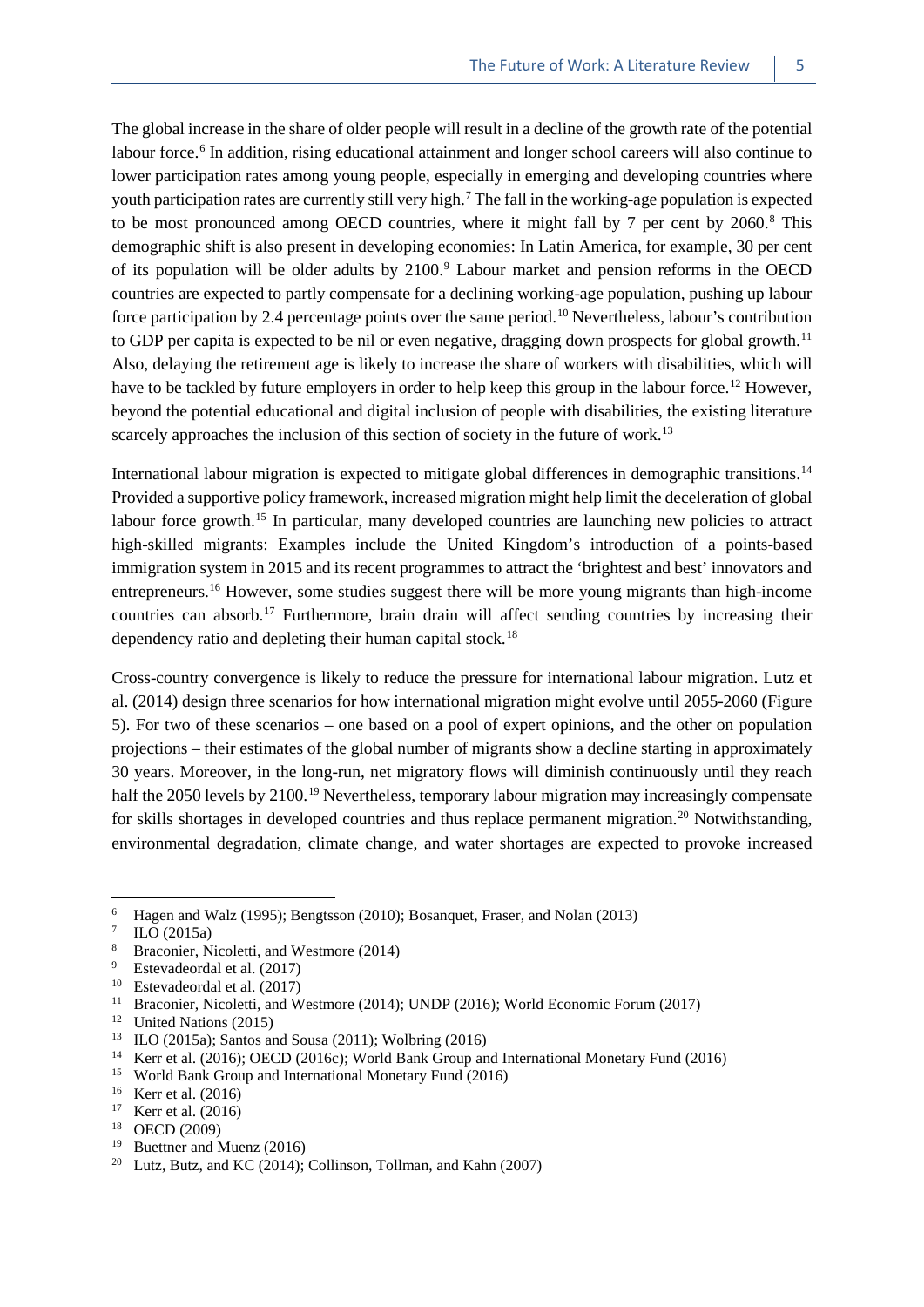migration – especially in geopolitically unstable regions.<sup>[21](#page-13-1)</sup> Indeed, in the absence of a significant adjustment to how billions of individuals conduct their lives, certain areas of the earth are estimated to be uninhabitable by as early as the end of this century.<sup>[22](#page-13-2)</sup> Since 2008, an annual average of 21.5 million individuals have been displaced by climatic forces or weather-induced disasters.[23](#page-13-3) In addition, a sizeable section of the literature discusses the increasing incidence of conflict within countries receiving migrants – mostly in response to increased competition, ethnic tension and distrust.<sup>[24](#page-13-4)</sup>

<span id="page-13-0"></span>

**Figure 5: Scenarios for international migration (2055-2060)**

Note: IGC is an abbreviation for "intensifying global competition" scenario; medium (business as usual): projection for 2055 to 2060; RE: "rise of the east" scenario. RE assumes restrictive migration policies in Europe and North America due to economic stagnation while South and Southeast Asia become increasingly attractive destinations. IGC assumes dynamic growth and social development at the global level paralleled with liberal immigration policies, resulting in growing competition among governments and the private sector for skilled labour and natural resources.

Source: Lutz et al. (2014)

Even with falling global labour force participation rates, however, the challenge to create enough jobs remains substantial (see Figure 6). According to the World Economic Forum (2016b), as much as 500 million new jobs will need to be created by 2020 to enable opportunities for both current job seekers and those young people projected to join the workforce in the upcoming years. Moreover, unemployment affects young people – particularly young women – disproportionately across all

<span id="page-13-1"></span><sup>&</sup>lt;sup>21</sup> UNHCR (2015)<br><sup>22</sup> Welless Wells (

Wallace-Wells (2017)

<span id="page-13-3"></span><span id="page-13-2"></span><sup>&</sup>lt;sup>23</sup> Wallace-Wells  $(2017)$ 

<span id="page-13-4"></span><sup>24</sup> Reuveny 2007; Raleigh, Jordan, and Salehyan (2008)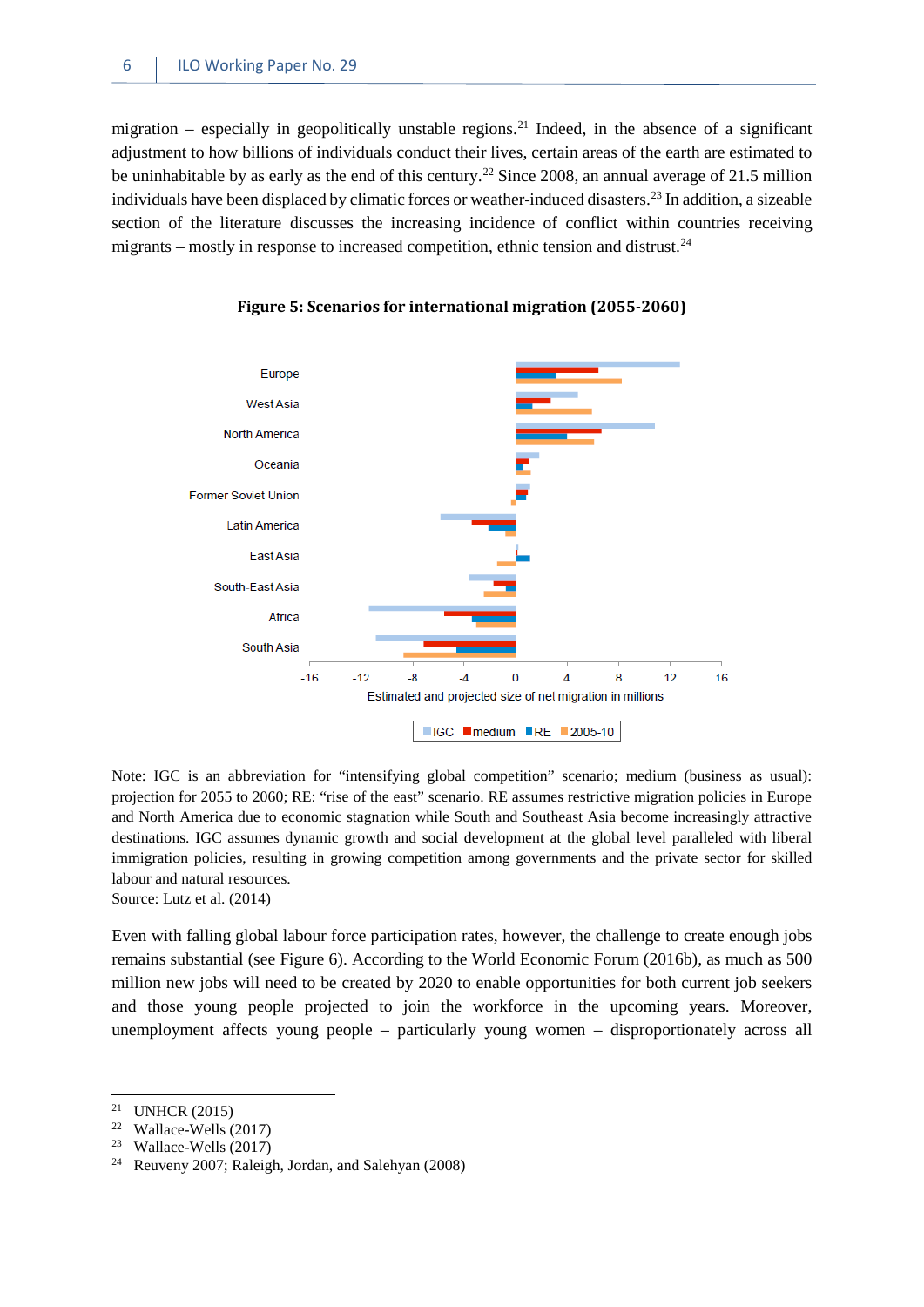regions, resulting in a youth unemployment rate three times greater than the rest of the population.<sup>[25](#page-14-1)</sup> This is likely to bring adverse long-term consequences for labour market opportunities of the young.<sup>[26](#page-14-2)</sup> In addition, as much as 90 per cent of job creation must take place in the developing world, mostly in Africa and Asia, since this is where the projected needs will be most pronounced.<sup>[27](#page-14-3)</sup>

<span id="page-14-0"></span>



Source: ILO modelled estimates

Rising female labour force participation is also expected to help mitigate the fall in the labour force. Currently, women are underrepresented in the labour market, especially in the Arab States (21 per cent), Northern Africa (23 per cent) and South Asia ([28](#page-14-4) per cent).<sup>28</sup> Yet, few studies estimate if women employment will increase or decrease in the future world of work. A scenario analysis with six EU countries (Greece, Hungary, Ireland, Italy, Spain and Sweden) expects female labour force participation to increase and reach an average of 75.1 per cent, with Sweden having the highest rate (89.7 per cent) and Italy the lowest (68.8 per cent), as shown in table  $1.^{29}$  $1.^{29}$  $1.^{29}$  In fact, in France, female participation rates are not only expected to increase over the horizon 2012-2022, but women will also experience increased participation in more highly qualified jobs.<sup>[30](#page-14-6)</sup> Conversely, following current trends, there seem to be few improvements in store for gender gaps in participation rates for developing regions. According to the ILO (2016b), for instance, while some regions, such as the Arab States, are on track for modest improvements, others are expected to experience widening gaps, particularly Eastern Asia. Nevertheless, globally, the increase in female participation rates is supported by declining fertility rates, a further development of the care sector and further automation of housework, thus freeing women to

<span id="page-14-1"></span><sup>&</sup>lt;sup>25</sup> World Economic Forum (2016b)<br><sup>26</sup> World Economic Forum (2016a)

<span id="page-14-2"></span><sup>&</sup>lt;sup>26</sup> World Economic Forum (2016a)

<span id="page-14-3"></span><sup>&</sup>lt;sup>27</sup> World Economic Forum (2016a)<br><sup>28</sup> Gallup and H O (2017)

Gallup and ILO (2017)

<span id="page-14-5"></span><span id="page-14-4"></span><sup>&</sup>lt;sup>29</sup> Mascherini et al.  $(2016)$ 

<span id="page-14-6"></span><sup>30</sup> France Strategie (2015)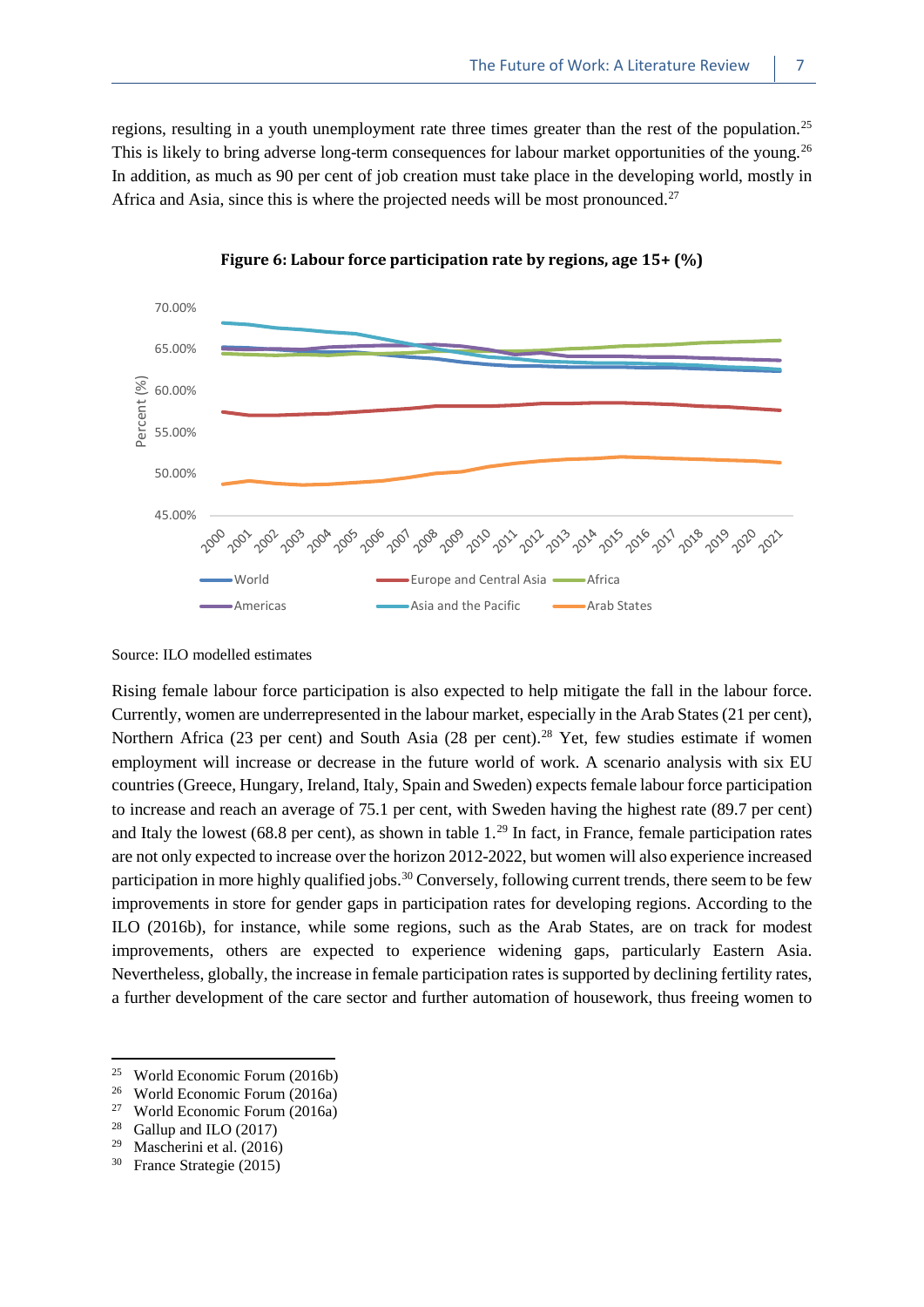<span id="page-15-1"></span>ioin the labour market. $31$ 

| Country        | 2013 | 2020 | 2030 | 2040 | 2050 |
|----------------|------|------|------|------|------|
| Greece         | 62.4 | 64.1 | 67.1 | 70.0 | 73.0 |
| Hungary        | 65.1 | 66.8 | 70.2 | 71.3 | 71.3 |
| <b>Ireland</b> | 62.8 | 69.5 | 69.6 | 69.6 | 72.0 |
| Italy          | 59.0 | 63.3 | 64.7 | 67.0 | 68.8 |
| Spain          | 70.9 | 72.3 | 71.8 | 73.3 | 75.5 |
| Sweden         | 86.4 | 88.3 | 89.6 | 89.4 | 89.7 |

| Table 1: Women's labour force participation for selected countries, age 20–64 (%) |  |  |
|-----------------------------------------------------------------------------------|--|--|
|-----------------------------------------------------------------------------------|--|--|

Source: Mascherini et al. (2016)

#### <span id="page-15-0"></span>**2.1.2 Jobs and unemployment**

A key aspect of the future of work debate has centred on whether enough jobs will be created in coming years for all those seeking to work. In particular, an impassioned debate has flourished around the question: How will rapid technological change affect the number of jobs? Some engineers and technologists expect a technological transformation at proportions with the Industrial Revolution of the 19<sup>th</sup> century.<sup>[32](#page-15-3)</sup> Others are less convinced and believe innovation has, in fact, peaked.<sup>[33](#page-15-4)</sup> At the same time, though, there are additional drivers of change such as climate change and demographic shifts that are also set to influence the number of jobs in the future.

Most observers seem to agree that job destruction is likely to accelerate under the impression of current technological changes[.34](#page-15-5) In contrast, little is known about the potential for the creation of new jobs. For such new jobs to appear, many comment on the need for new markets to be developed and regulated, in particular in the green economy, care and personal services sectors, or an augmented public sector in areas where currently no profitable activities exist.<sup>[35](#page-15-6)</sup> The fear is that this process might not happen fast enough. Therefore, the number of jobs might fall faster than the global labour force when existing jobs are substituted by automation and other systems operated by artificial intelligence. In other words, machines, robots and computers will increasingly have an absolute advantage over labour and not only a comparative one. In the following, the most prominent debates are being reviewed on how the number of jobs might evolve in the future.

A growing body of researchers argue that technological progress in robotics and automation will lead to net job losses or lower wages as these advancements increasingly substitute for labour.<sup>36</sup> So far, job losses are concentrated among low- and middle-skilled (white-collar) administrative and routine jobs, such as bookkeeping, product testing and machine operators, leading to a rise in job polarisation in

<span id="page-15-2"></span><sup>&</sup>lt;sup>31</sup> Bloom, Kuhn, and Prettner (2016); German Federal Ministry of Labour and Social Affairs (2016); Hardoon (2017); Maybud (2015); Runge (2017); Saxer (2017); World Economic Forum (2016a); Nübler (2016)

<span id="page-15-3"></span> $32$  Brynjolfsson and McAfree (2014)

<span id="page-15-4"></span> $33 \text{ Gordon} (2012, 2000)$ <br> $34 \text{From and Oborne} (201)$ 

<sup>34</sup> Frey and Osborne (2013); Arntz, Gregory, and Zierahn (2016); Manyika et al. (2017)

<span id="page-15-6"></span><span id="page-15-5"></span><sup>35</sup> ILO (2017a); Pollin et al. (2014)

<span id="page-15-7"></span><sup>36</sup> Frey and Osborne (2013); Arntz, Gregory, and Zierahn (2016); McKinsey Global Institute (2016); Decanio (2016)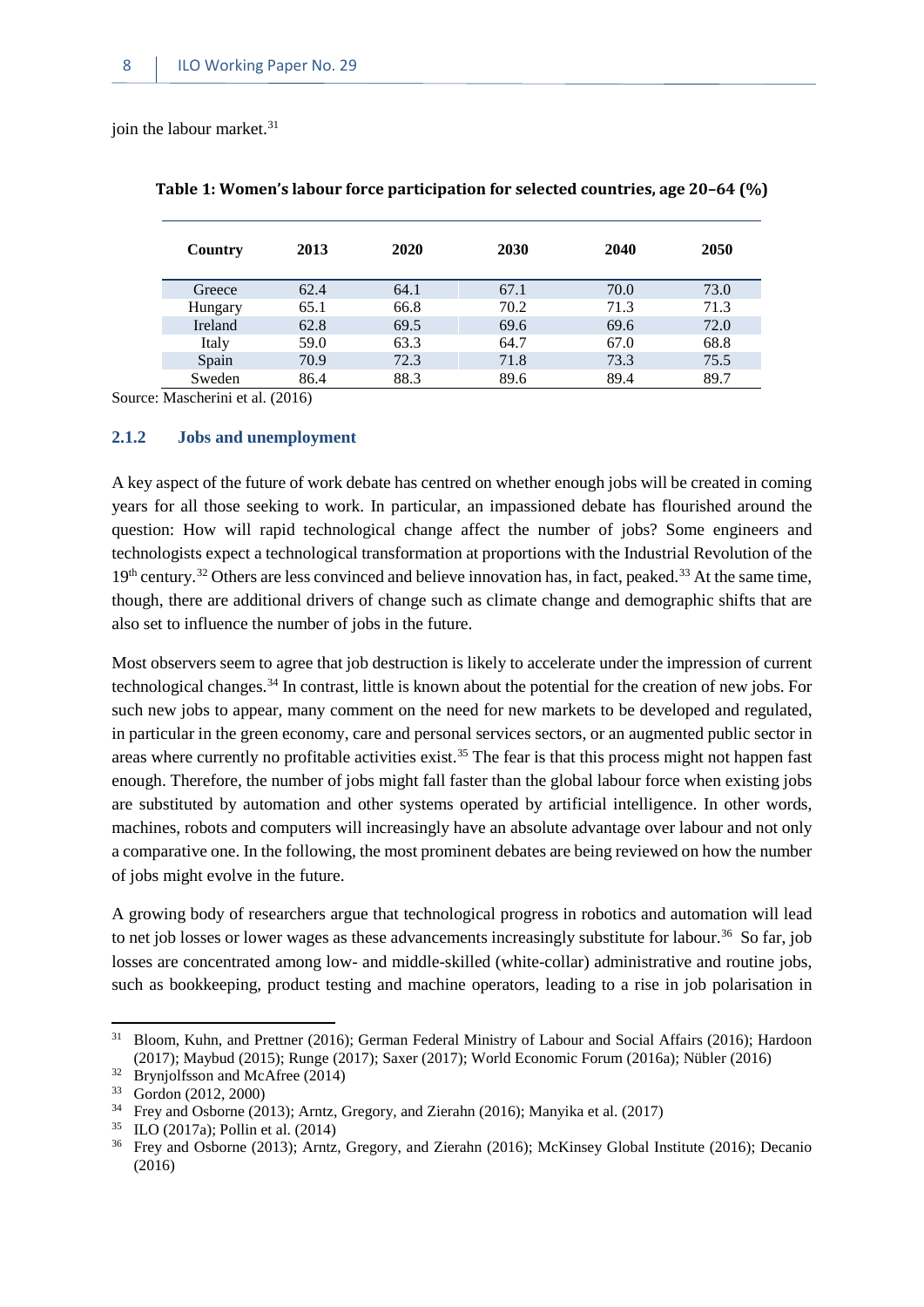advanced countries and a large number of developing economies.<sup>[37](#page-16-1)</sup> This trend is likely to continue: The World Economic Forum (2016a), for instance, estimates that out of 96,928,000 office and administration employees globally, 4,759,000 (4.9 per cent) will be made redundant by 2020. In a Delphi study conducted by the Bertelsmann Foundation, experts anticipate unemployment to continuously rise in both advanced and emerging economies, reaching more than 20 per cent in Europe, and over 25 per cent in Latin and North America by 2050 (see Figure 7). The potential productivity and producer welfare gains are believed to act as a catalyst for such changes in production processes. For example, one study estimates that companies with more automated activities are 6 times more likely to experience revenue growth of more than 15 per cent compared to companies with low automation.<sup>[38](#page-16-2)</sup>

<span id="page-16-0"></span>

#### **Figure 7: Expected unemployment rates (Expert survey)**

Source: Daheim and Wintermann (2017)

Moreover, on the basis of detailed occupations data some observers estimate that 47 per cent of total U.S. employment is at high risk of being digitalised within 20 years (Figure 8).<sup>[39](#page-16-3)</sup> Globally, automation is estimated to affect 1.1 billion workers (49 per cent of jobs) and US\$12.7 billion in wages.<sup>[40](#page-16-4)</sup> Furthermore, the World Bank (2016) estimates as much as 66.6 per cent of jobs susceptible to be made redundant in the developing world due to technology disruption (Figure 9). In contrast, other studies produce much lower figures, such as Arntz et al. (2016) who find that only around 9 per cent of jobs are automatable in OECD counties. Nevertheless, this process of job destruction and substitution might be spread out over a long time period as a result of low wages and slow-paced implementation of

<span id="page-16-1"></span><sup>&</sup>lt;sup>37</sup> OECD (2016c); Frey and Osborne (2015); German Federal Ministry of Labour and Social Affairs (2016); World Economic Forum (2016a); World Bank Group and International Monetary Fund (2016); Graetz and Michaels (2015); Brookings (2016)

<span id="page-16-2"></span><sup>&</sup>lt;sup>38</sup> ServiceNow (2017)

<span id="page-16-3"></span><sup>39</sup> Frey and Osborne (2013)

<span id="page-16-4"></span><sup>40</sup> Chui, Manyika, and Miremadi (2017)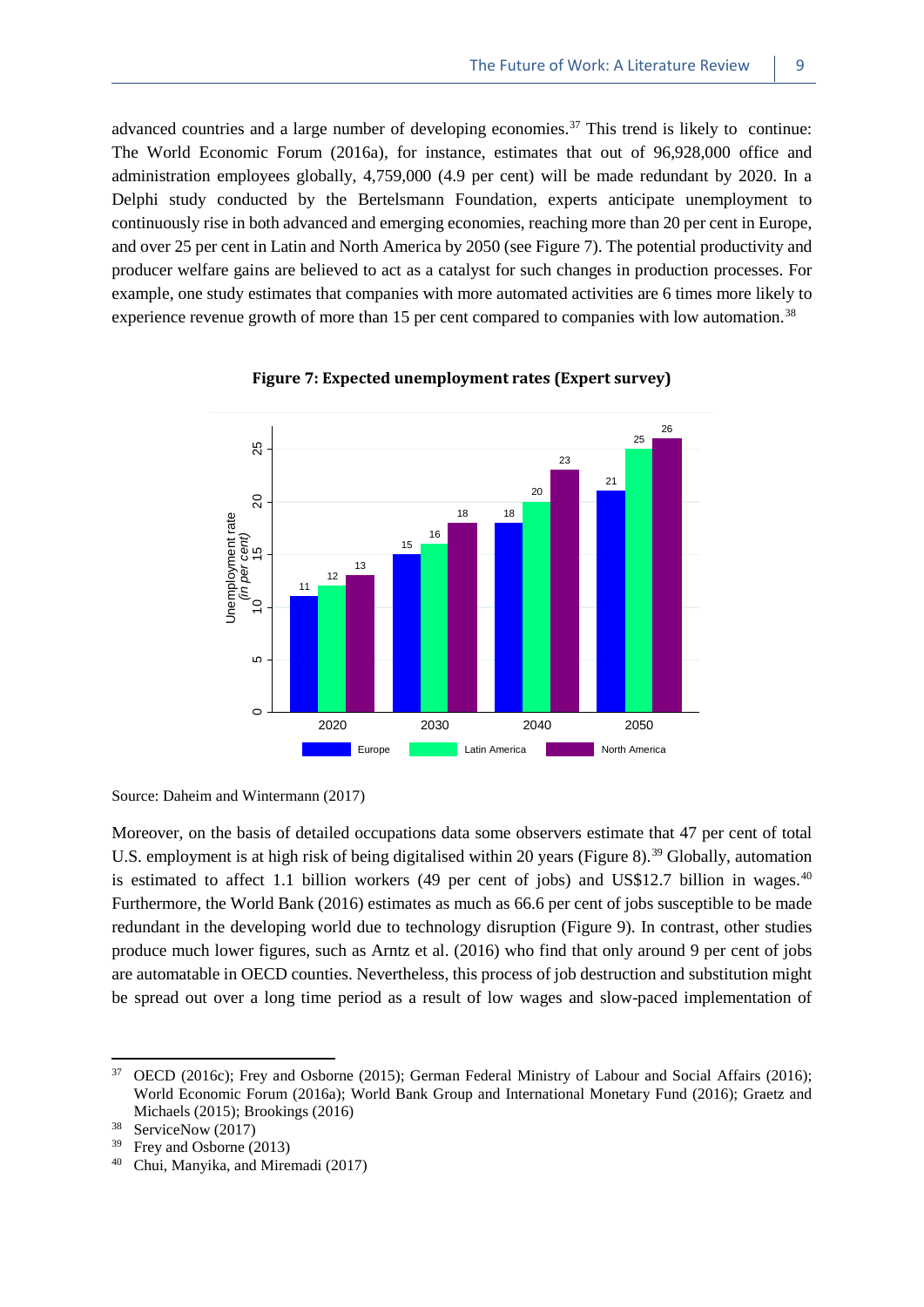technology.[41](#page-17-2)

#### <span id="page-17-0"></span>**Figure 8: Distribution of the U.S. Bureau of Labour Statistics 2010 occupational employment and the probability of computerisation**



Source: Frey and Osborne (2013), p.37

#### <span id="page-17-1"></span>**Figure 9: Estimation on the share of employment that is susceptible to automation in selected developing countries, latest year available**



Source: World Bank (2016, p.23)

<span id="page-17-2"></span><sup>41</sup> Chui, Manyika, and Miremadi (2015) 1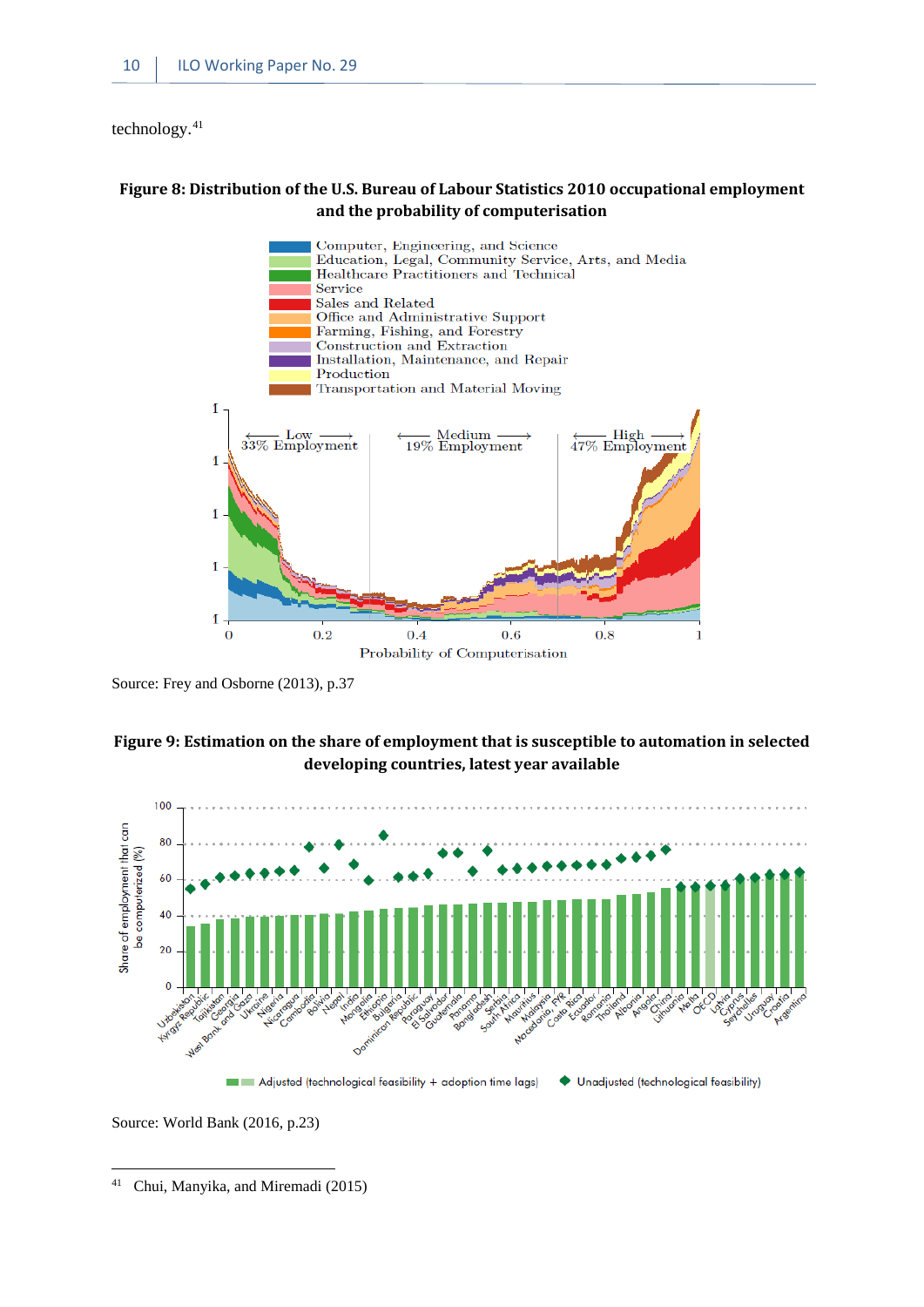For the U.K., Deloitte (2014) finds that about 35 per cent of jobs might disappear due to new technologies in the next two decades. At the same time, 40 per cent of the country's employment has a low or inexistent risk of automation.<sup>[42](#page-18-1)</sup> Other studies do not expect that entire occupations will disappear; rather, they argue that only some tasks are bound to be replaced by technology. In fact, McKinsey (2015) estimates that automation could replace 45 per cent of activities currently undertaken by humans, but only 5 per cent of full jobs could be totally substituted by technology.<sup>[43](#page-18-2)</sup> Table 2 provides an overview of technological unemployment estimates from various institutions and researchers.

<span id="page-18-0"></span>

| Organization                 | <b>Estimates</b>                                                                                                                                     |  |  |
|------------------------------|------------------------------------------------------------------------------------------------------------------------------------------------------|--|--|
| <b>University of Oxford</b>  | 47% of workers in America at high risk of jobs replaced by automation                                                                                |  |  |
| <b>PricewaterhouseCooper</b> | 38% of jobs in America, 30% of jobs in UK, 21% in Japan and 35% in                                                                                   |  |  |
| s                            | Germany at risk to automation                                                                                                                        |  |  |
| <b>ILO</b>                   | ASEAN-5: 56% of jobs at risk to automation in next 20 years                                                                                          |  |  |
| <b>McKinsey</b>              | 60% of all occupations have at least 30% technically automatable<br>activities                                                                       |  |  |
| <b>OECD</b>                  | OECD average: 9% of jobs at high risk. Low risk of complete<br>automation but an important share (between 50% - 70%) of automatable<br>tasks at risk |  |  |
| <b>Roland Berger</b>         | Western Europe: 8.3m jobs lost in industry against 10m new jobs<br>created in services by 2035.                                                      |  |  |
| <b>World Bank</b>            | $2/3$ of all jobs in developing countries are susceptible to automation.                                                                             |  |  |
| <b>Bruegel</b>               | EU countries: between 47% and 54% of jobs are risk of automation                                                                                     |  |  |

#### **Table 2: Estimates of technological unemployment**

Source: Frey and Osborne (2015); Roland Berger (2016); McKinsey Global Institute (2016); PwC (2017); World Bank (2016); Chang and Huynh (2016); Bowles (2014) and Bruegel Blog (2014)

Automation might also cause jobs to be re-shored from developing countries to advanced economies.[44](#page-18-3) The increasing use of robots in developed countries together with new production techniques that demand a sophisticated level of skills will reduce labour-cost advantages of producing in developing countries.<sup>[45](#page-18-4)</sup> This may lead to a displacement of employment from developing to developed countries.<sup>[46](#page-18-5)</sup> According to De Backer et al. (2016), the willingness to re-shore arises from the proximity to innovation centres and consumer markets. For the same reason, though, emerging economies with high educational levels and increasing middle-classes are also targeted by international firms as a hubs for production.<sup>[47](#page-18-6)</sup> As a consequence, the likelihood that re-shoring will bring back middle-class jobs to developed economies is seen as very low, since the functions will be overtaken by automation.[48](#page-18-7)

Job creation in the services sector is mostly under threat from automation according to Frey and Osborne

<span id="page-18-1"></span><sup>42</sup> Deloitte (2014); ILO (2016a); UKCES (2014)

<span id="page-18-2"></span><sup>&</sup>lt;sup>43</sup> Arntz, Gregory, and Zierahn (2016); Chui, Manyika, and Miremadi (2016); ManpowerGroup (2017); Manyika et al. (2017)

<span id="page-18-3"></span><sup>&</sup>lt;sup>44</sup> Cohen et al.  $(2016)$ ; De Backer et al.  $(2016)$ 

<span id="page-18-4"></span><sup>45</sup> Cohen et al. (2016); De Backer et al. (2016); UNCTAD (2016)

<span id="page-18-5"></span><sup>46</sup> De Backer et al. (2016)

<span id="page-18-6"></span> $47$  De Backer et al. (2016)

<span id="page-18-7"></span><sup>48</sup> ILO (2016d); UNCTAD (2016); Cohen et al. (2016); De Backer et al. (2016)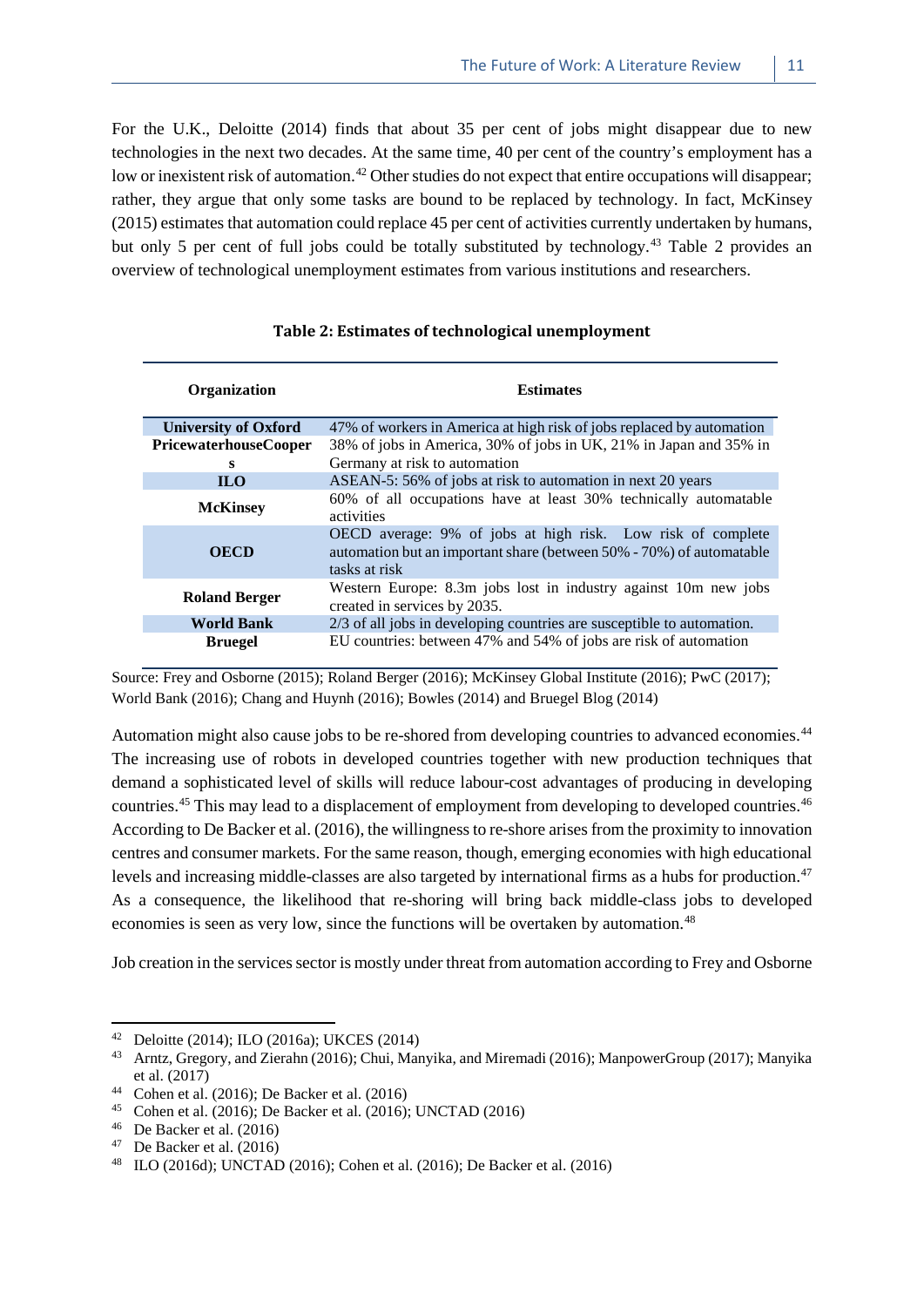(2013), despite the earlier expectation of this sector becoming a substantial job engine.[49](#page-19-1) Office and administration jobs, in particular, followed by service and sales occupations, are those with the highest probability of computerisation.<sup>[50](#page-19-2)</sup> However, methodological concerns have manifested around their approach, questioning the validity of the results.<sup>[51](#page-19-3)</sup> For one, Frey and Osborne (2013) over-estimated the risk of automation in their sample of occupations, pushing the overall proportion of jobs at risk upwards. To name a few key arguments, firstly, the authors assumed that if an occupation can be computerised then all jobs in that occupation would be destroyed. This is a rather reductionist view since in most cases if technology were to substitute for labour, it is unlikely that all jobs in that respective job family would be lost. Secondly, as highlighted by Acemoglu and Restrepo (2016), technical feasibility does not always imply economic feasibility. That is, for human jobs to be substituted for machines, the change in the production mix must be comparably more profitable for firms than previous labourintensive production processes. Finally, preferences for human interaction in certain industries, such as elderly care and education, might prevent certain occupations from being automated.<sup>[52](#page-19-4)</sup>

Transportation is another services sector where many jobs run the risk of being automatised. Selfdriving cars and trucks are being developed rapidly, and are expected to fully penetrate society by 2026 (see Figure 10). Many of the associated jobs reside in the public-sector and tend to be well-paid while offering easy labour market access even with low skills. The automation of these jobs can therefore bring sizeable consequences for both, the number of jobs and income inequality. For example, according to Estevadeordal et al. (2017), the automation of transportation means that 13 per cent of the economically active global population could lose their job, adding, on average, 13 percentage points to any country's unemployment rate.

<span id="page-19-0"></span>

**Figure 10: Estimated penetration time for autonomous cars**

Source: Estevadeordal et al. (2017)

- Frey and Osborne (2013)
- <span id="page-19-3"></span><span id="page-19-2"></span><sup>51</sup> Borland and Coelli (2017)
- <span id="page-19-4"></span><sup>52</sup> Finkel (2017)

<span id="page-19-1"></span><sup>&</sup>lt;sup>49</sup> Orr and Rosen (2000); Bennington and Chamberlain (1989)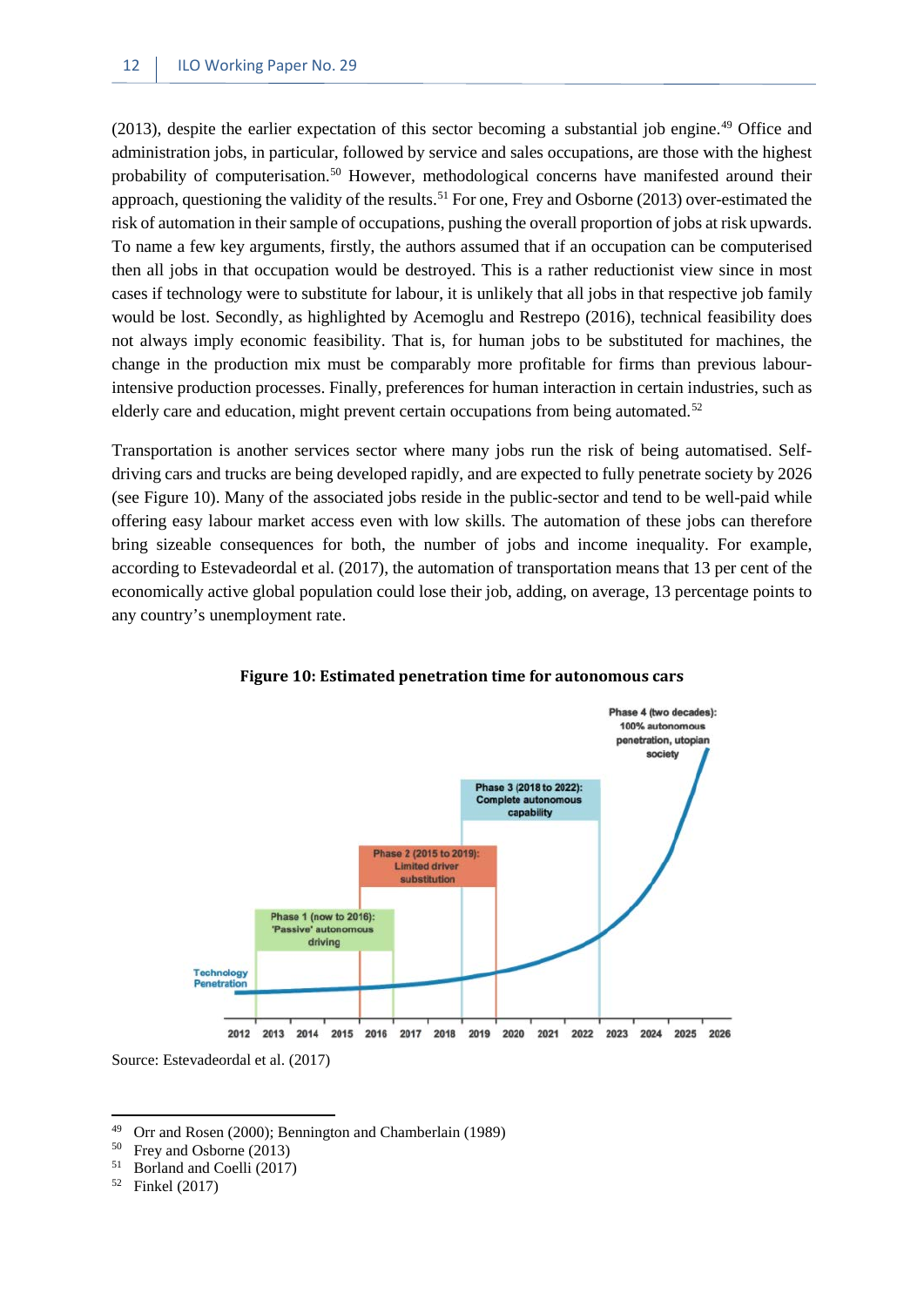At the same time, manufacturing sectors remain highly susceptible to automation, including in emerging economies. ILO (2016a) finds that in ASEAN countries, sectors such as electrical appliances and electronics might make redundant over 60 per cent of workers in Indonesia, Philippines, Thailand and Viet Nam. Moreover, over 80 per cent of workers in the Textile, Clothing and Footwear industry can be substituted by automation in Cambodia and Viet Nam.<sup>[53](#page-20-0)</sup>

The agricultural sector is also likely to be affected by Industry 4.0 in the near future, particularly in developed countries. In the United States, for instance, agriculture, forestry, fishing and hunting is expected to eliminate  $223,000$  jobs by  $2022$ .<sup>[54](#page-20-1)</sup> Many commentators already are looking forward to the Internet of Things, and scientists have started applying this concept to agricultural processes and developing an Internet of Living Things.<sup>[55](#page-20-2)</sup> This contains sophisticated sensors embedded in fields, waterway, and irrigation systems that connect with machine-learning systems which are set to maximise production in an environmentally friendly manner.<sup>[56](#page-20-3)</sup> Many of these future agricultural technologies require little labour: The Japanese company Spread, for instance, has recently announced that modern technologies will carry out all but one activity required to grow tens of thousands of lettuce each day in its indoor automated farm.[57](#page-20-4)

Finally, the Blockchain (BC) technology that undergirds crypto-currencies is also discussed in the Future of Work literature. A BC is a distributed register to store static records and dynamic transaction data without central coordination by using a consensus-based mechanism to monitor the validity of transactions.[58](#page-20-5) This technology might have a far-reaching impact on the world of work since it is cheap, secure, and data-based.<sup>[59](#page-20-6)</sup> Some commentators argue that BC algorithms will markedly restructure the financial sector and replace traditional jobs in areas such as accountancy, banking, translation, and legal assistance.<sup>[60](#page-20-7)</sup> At the same time, others argue that BC holds the capacity for job creation: for instance, the digital revolution may generate new jobs such as BC developers, internet of things architects and cognitive computer engineers.<sup>[61](#page-20-8)</sup>

While most studies concentrate on the question of potential job losses, few acknowledge the potential of new technologies in creating new jobs. Partly, this might stem from the fact that it is simpler to predict the future of job profiles that currently exist than to envision which new jobs might exist in the future. In that regard, Luksha et al. (2015) is one study that attempts to speculate about future industries and occupations that might emerge given current technologies. More concretely, the authors' conduct an industry level scenario analysis investigating the effects of technology on Russian jobs until 2030. While they find that several blue- and white-collar jobs - such as ticket inspectors, postmen, and legal advisors - will become obsolete in the near future, the potential for job creation outweighs these redundancies. Specially, due to changing technologies, new work practices and consumer needs, new jobs will be created and current ones will be adjusted. Above all, the authors' emphasise the need for future employees to develop cross-professional skills in order to remain competitive. This will allow

**.** 

<span id="page-20-8"></span><span id="page-20-7"></span><sup>60</sup> European Parliament 2016; McKinsey & Company (2017)<br><sup>61</sup> Finextra (2016): McKinsey & Company (2017)

<span id="page-20-0"></span><sup>53</sup> ILO (2016a)

<span id="page-20-1"></span> $54$  West (2015)<br> $55$  Clark (2017)

<span id="page-20-2"></span><sup>&</sup>lt;sup>55</sup> Clark (2017); Fraser and Charlebois (2016)<br><sup>56</sup> Erger and Charlebois (2016)

<span id="page-20-4"></span><span id="page-20-3"></span><sup>&</sup>lt;sup>56</sup> Fraser and Charlebois (2016)<sup>57</sup> EcoWatch (2015): Fraser and

EcoWatch (2015); Fraser and Charlebois (2016)

<span id="page-20-5"></span><sup>58</sup> McKinsey & Company (2017)

<span id="page-20-6"></span><sup>&</sup>lt;sup>59</sup> Finextra (2016); McKinsey & Company (2017); Deloitte (2016)

Finextra (2016); McKinsey & Company (2017)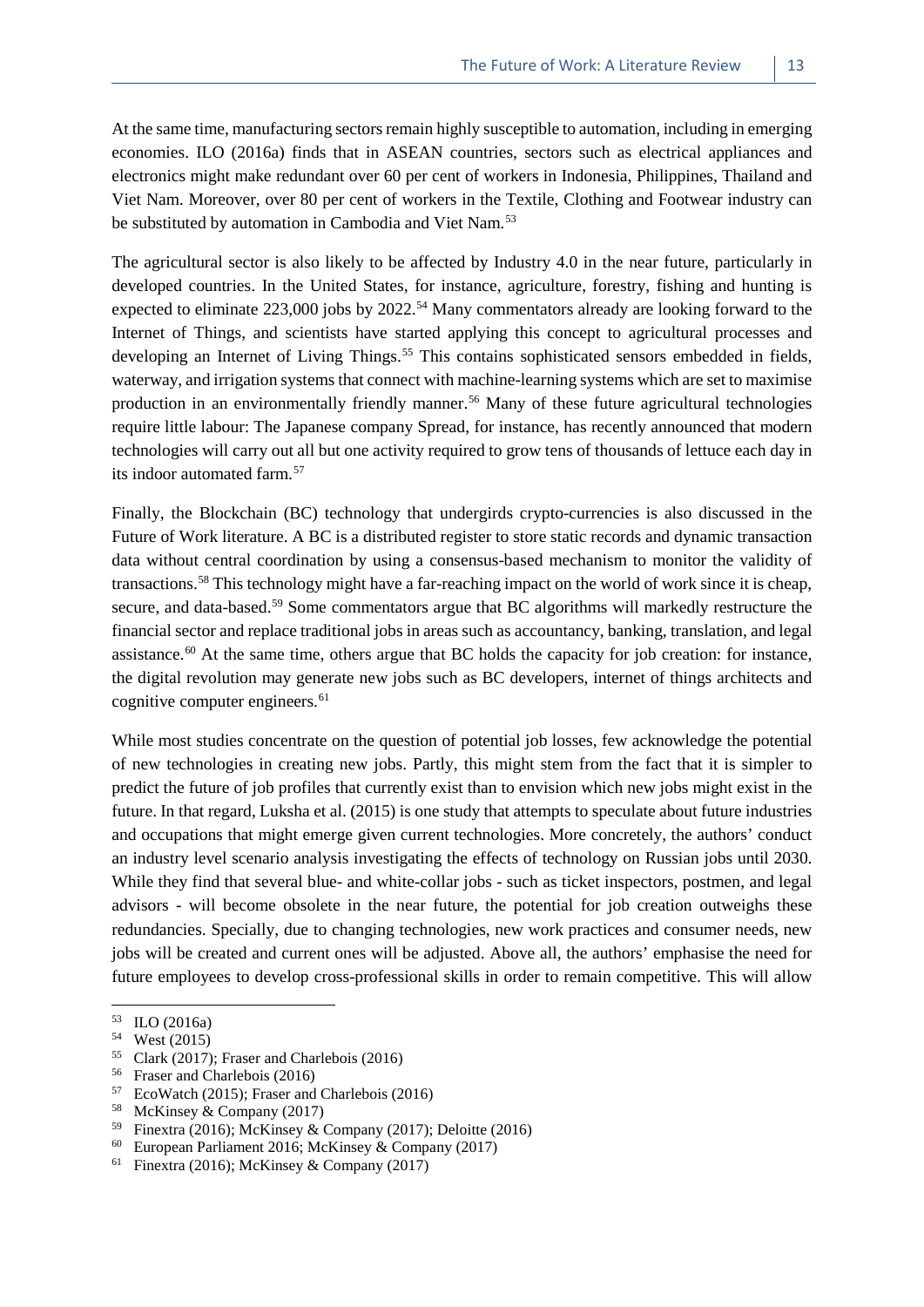individuals to not only improve efficiency in their respective industries, but also stay in demand while changing industries.

Also, so far, while the use of several disruptive technologies surrounding Industry 4.0 have increased, their deployment appears to be concentrated in a small number of countries. Industrial robots, for instance, have experienced an annual growth rate of 17 per cent since 2010, but 75 per cent of these robots are being utilised in only 5 countries.<sup>[62](#page-21-0)</sup> In fact, a ManpowerGroup (2017) survey among 18,000 employers from 43 countries argues that 64 per cent of them believe that technology will have no effect on their headcount in the next two years. In the contrary, 19 per cent affirm that automation might increase their firm's hiring positions, and only 12 per cent estimate a decline. More specifically, Southern Europe and Latin American countries, along with the United States., the U.K., New Zealand, Taiwan and South Africa, are prone to increase their employment rates, while India, Central and Eastern European countries' employers intend to make workers redundant through automation.<sup>[63](#page-21-1)</sup> Furthermore, as much as 79 per cent of executives also believe automation could lead to job creation.<sup>64</sup> Moreover, half of the surveyed executives also suspect that automation spurs creativity since it frees up employees to do the work they want to do. Indeed, 91 per cent of respondents confirmed that their skilled employees spend too much time on administrative tasks.<sup>[65](#page-21-3)</sup>

Other studies also estimate that technology could increase job opportunities in new occupations, especially in Architecture, Engineering, Computer and Mathematics.<sup>[66](#page-21-4)</sup> Indeed, historically, technological advancements have resulted with positive net effects on employment, as adjustments mobilise and processes transform.<sup>[67](#page-21-5)</sup> David Autor argues that "tasks that cannot be substituted by computerisation are generally complemented by it".<sup>[68](#page-21-6)</sup> According to the World Economic Forum (2017b) even if robotics started to displace large numbers of workers, jobs dependent on human traits – such creativity and emotional intelligence – may become more numerous. In France, for instance, the internet destroyed 0.5 million jobs in the last 15 years but, at the same time, created 1.2 million new ones – a net effect of 2.4 jobs created for every job destroyed.<sup>[69](#page-21-7)</sup> Some observers fear, however, that current technological changes have a lower potential for job creation: Oxford Martin School (2015) demonstrates that the U.S. economy created only 0.5 per cent of current jobs since 2000 compared to 8 per cent during the 1980s. Even though, the Forth Industrial Revolution may defy historical trends due to the pace of technological progress and since the associated technologies are capable of executing both physical and cognitive tasks.<sup>[70](#page-21-8)</sup>

Nonetheless, some commentators argue that the technological revolution may actually stimulate human employment in the service and manufacturing sectors.<sup>[71](#page-21-9)</sup> As shown by Moretti (2010) in a U.S. context, every new technology job will create around 4.9 additional local service jobs. This was also confirmed by the work of Goos et al. (2015) who present similar findings using a European dataset. In other words,

- <span id="page-21-5"></span> $67$  Atkinson and Wu (2017)<br> $68$  Devenport and Kirby (20
- <span id="page-21-6"></span> $^{68}$  Davenport and Kirby (2015)
- McKinsey Global Institute (2016)
- <span id="page-21-9"></span><span id="page-21-8"></span><span id="page-21-7"></span><sup>70</sup> Schwab (2016); World Economic Forum (2017)<br><sup>71</sup> Kucera (2017): Mann and Puttmann (2017)

<span id="page-21-0"></span><sup>62</sup> Estevadeordal et al. (2017)

<span id="page-21-1"></span><sup>63</sup> ManpowerGroup (2017)

<span id="page-21-2"></span><sup>&</sup>lt;sup>64</sup> ServiceNow (2017)

<span id="page-21-3"></span><sup>65</sup> ServiceNow (2017)

<span id="page-21-4"></span><sup>66</sup> World Economic Forum (2016a); German Federal Ministry of Labour and Social Affairs (2016); Smith and Anderson (2014)

Kucera (2017); Mann and Puttmann (2017)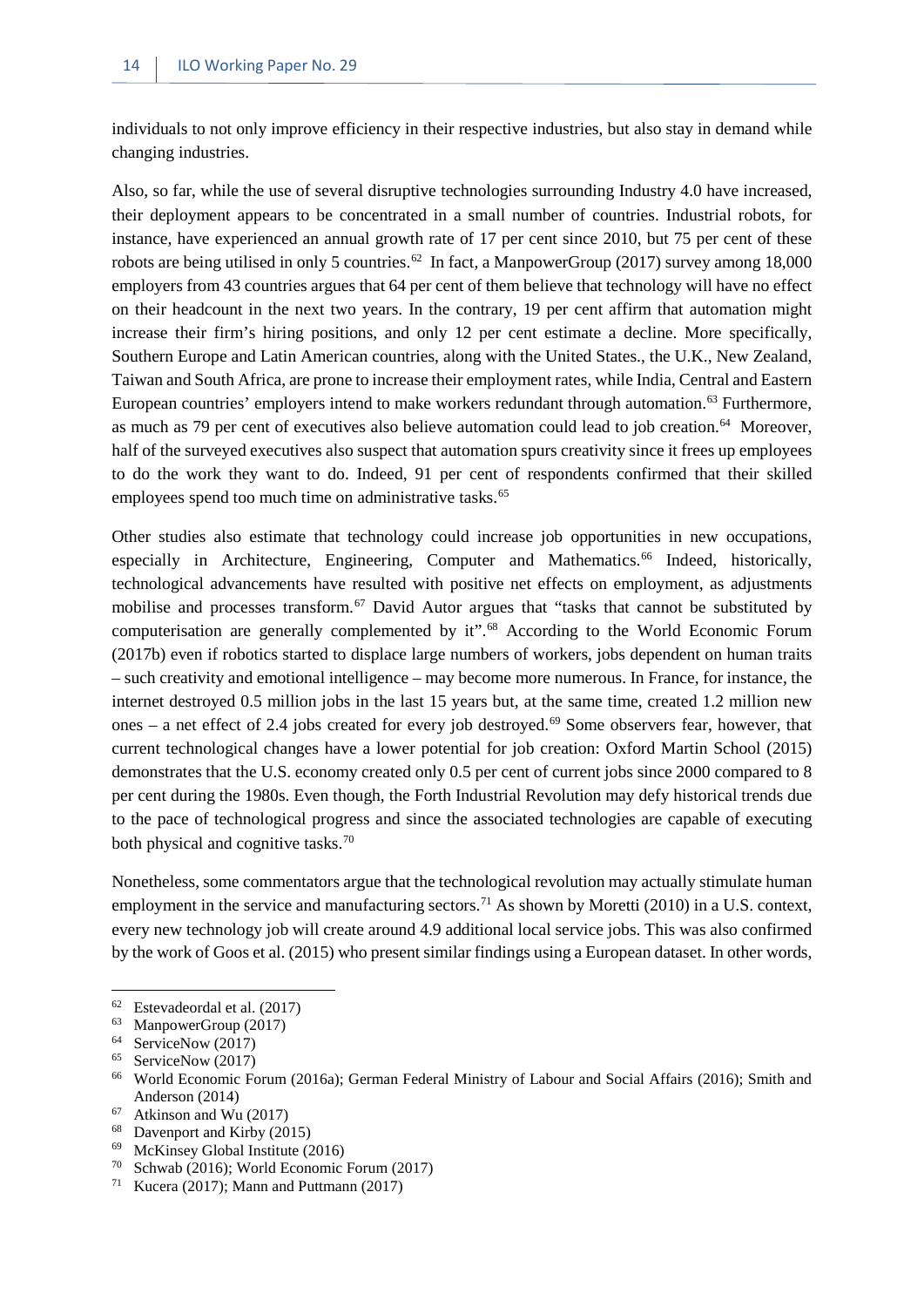technology jobs play a critical role in creating demand for local service occupations. In fact, these effects are also expected to be pronounced in the manufacturing sector situated in the developing world: A recent study conducted by Berger, Chen, and Frey (2016) has shown that the multiplier effects associated with skilled manufacturing jobs is 6 to 9 times greater in the developing world than in the United States. This is partially aligned with Mann and Puttmann (2017) who find using U.S. patents data that further development in national automation technologies has a net gain on employment in local labour markets. More concretely, while manufacturing employment tends to decline in response to automation, these effects are far outweighed by service sector job growth.

Similarly, additive manufacturing (AM) is a technology that may substantially influence manufacturing in the future of work. 3D printing refers to the process by which three-dimensional products are built from the bottom to the top, constructing materials layer-by-layer on the basis of a digital file.<sup>[72](#page-22-0)</sup> However, the extent to which the deployment of AM technologies will lead to unemployment is uncertain in the literature.<sup>[73](#page-22-1)</sup> According to the World Economic Forum (2015), advances in 3D printing might reduce the amount of labour needed in production, but these negative employment effects are likely to be outweighed by the birth of a new industry supplying printing materials.<sup>[74](#page-22-2)</sup> As put forward by the European Parliamentary Research Service (2016), AM holds the potential to be used as a way to increase productivity within Europe in tandem with a decreasing workforce. Notwithstanding, a fall in the demand for labour in industrial production might have a de-stabilising effect in some European countries and disproportionately affect workers in the lower end of the skills distribution.[75](#page-22-3) 

A third strand of the literature is not convinced by the potential impact of digitalisation altogether. Gordon (2012) provides a pessimistic account of economic growth in recent years and points out that previous technological advancements have been more transformative than the current digital revolution, which has merely contributed to a momentary revival of productivity growth. More broadly, proponents oppose the claims of accelerating technological progress and the associated employment effects that come with digital technology.<sup>[76](#page-22-4)</sup> In fact, Gordon (2014) argues that the "post-1972 pace of technological change peaked in 1996-2000".

Concurrent with these technological advancements are other drivers of change that may affect jobs, such as climate change and demography. The transformation to a greener economy, for instance, is a major factor that might impact the total number of jobs in the future.<sup>[77](#page-22-5)</sup> According to France Strategie (2015), high-energy intensive sectors – such as those involved in producing and using cars – will be penalised by the adoption of green policies which are likely to obliterate jobs. Even though traditional non-renewable energy sectors will face job cuts, net employment change is still expected to be positive.[78](#page-22-6) Moreover, as consumption patterns change, job growth in eco-friendly retail and other green occupations is expected to grow: For instance, in the United States, greening the economy is expected to create jobs in occupations such as energy auditors  $(+202,000)$ , climate change analysts  $(+39,700)$ 

 $\overline{a}$ 

<span id="page-22-3"></span><sup>75</sup> Robertshaw et al. (2015)<br> $^{76}$  Gordon (2012, 2000)

<span id="page-22-0"></span><sup>&</sup>lt;sup>72</sup> Rechard et al. (2016); 3d Hubs (2017)<br><sup>73</sup> Rechard et al. (2016)

<span id="page-22-1"></span> $^{73}$  Rechard et al. (2016)

<span id="page-22-2"></span><sup>&</sup>lt;sup>74</sup> World Economic Forum (2015a)<br><sup>75</sup> Pohortshaw at al. (2015)

<span id="page-22-5"></span><span id="page-22-4"></span> $^{76}$  Gordon (2012, 2000)<br> $^{77}$  II O (2015e 2017a)

<sup>77</sup> ILO (2015c, 2017a); Esposito et al. (2017)

<span id="page-22-6"></span>France Strategie (2015); Pestel (2014); ILO (2013d)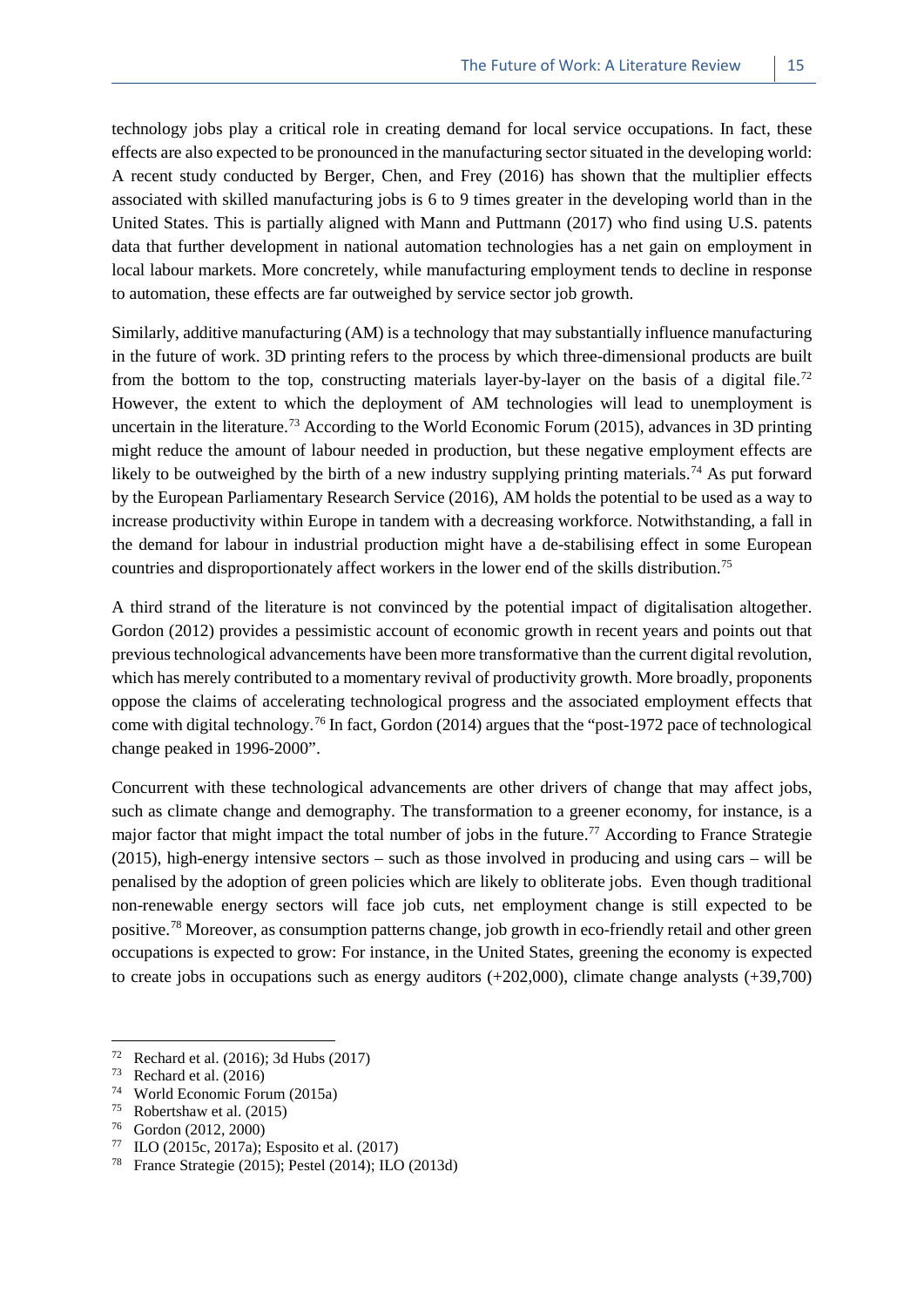and fuel cell technicians (+99,700) by 2022.<sup>79</sup> Notwithstanding, if the pursuits in the abatement of environmental degradation are insufficient, the economic costs might be significant: Every degree Celsius of global warming, on average, costs around 1.2 per cent of GDP, and is likely to push employment prospects downwards.<sup>80</sup>

New job opportunities are also expected to arise in the care sectors in line with population ageing.<sup>[81](#page-23-3)</sup> Even though technology is likely to change the profile of many jobs in the care sector, care professions are among those occupations where humans continue to hold a comparative advantage to machines. $82$ Scheil-Adlung (2016) estimates that in order to achieve universal health coverage by 2030, the global health protection supply chain will need to add 27 million more workers in health occupations (HO) and 45.5 million in non-health occupations (NHO), such as unskilled workers in maintenance and cleaning. The need for unpaid care workers is expected to increase by 11.5 million globally.<sup>[83](#page-23-5)</sup> Most of these job opportunities will be in Asia and Pacific (14,136,000 HO and 24,658,000 NHO workers), closely followed by Africa (10,102,000 and 16,586,000, respectively).<sup>[84](#page-23-6)</sup> In contrast, the Americas, Arab States, Europe and Central Asia are estimated to create fewer employment positions in these occupations by 2030.[85](#page-23-7) In a forthcoming report, the ILO estimates that even more jobs need to be created – 153 million globally – just to keep the current status quo in terms of health care coverage. Achieving the sustainable development goals would add another 20 million or 13.1 per cent of health care jobs. Figure 11 illustrates occupations that are most likely to be affected by drivers of change and in which direction.

<span id="page-23-0"></span>



**Technology:** Mathematics, Computer and Engineering **Demography:** Care and Health **Environment:** Green jobs

**Technology:** Administration and Office, Services, Sales, Textile, Clothing, Footware, Electrical and Eletronics, Agriculture

**Environment:** Non-renewable energy

Source: Authors' own elaboration

<span id="page-23-1"></span><sup>&</sup>lt;sup>79</sup> UKCES (2014); IOE (2017); Pollin et al. (2014)<br><sup>80</sup> Wallace Walls (2017)

<span id="page-23-2"></span> $\frac{80}{81}$  Wallace-Wells (2017)

<sup>81</sup> World Economic Forum (2016a); World Health Organisation (2011, 2015, 2016); ILO (forthcoming).

<span id="page-23-4"></span><span id="page-23-3"></span><sup>&</sup>lt;sup>82</sup> World Bank Group and International Monetary Fund (2016); United Nations (2015); IOE (2017); Runge (2017); UKCES (2014); Devlin (2017); ILO (2016b)

<span id="page-23-5"></span> $83$  Scheil-Adlung (2016)

<span id="page-23-6"></span><sup>84</sup> Scheil-Adlung (2016)

<span id="page-23-7"></span><sup>85</sup> Scheil-Adlung (2016)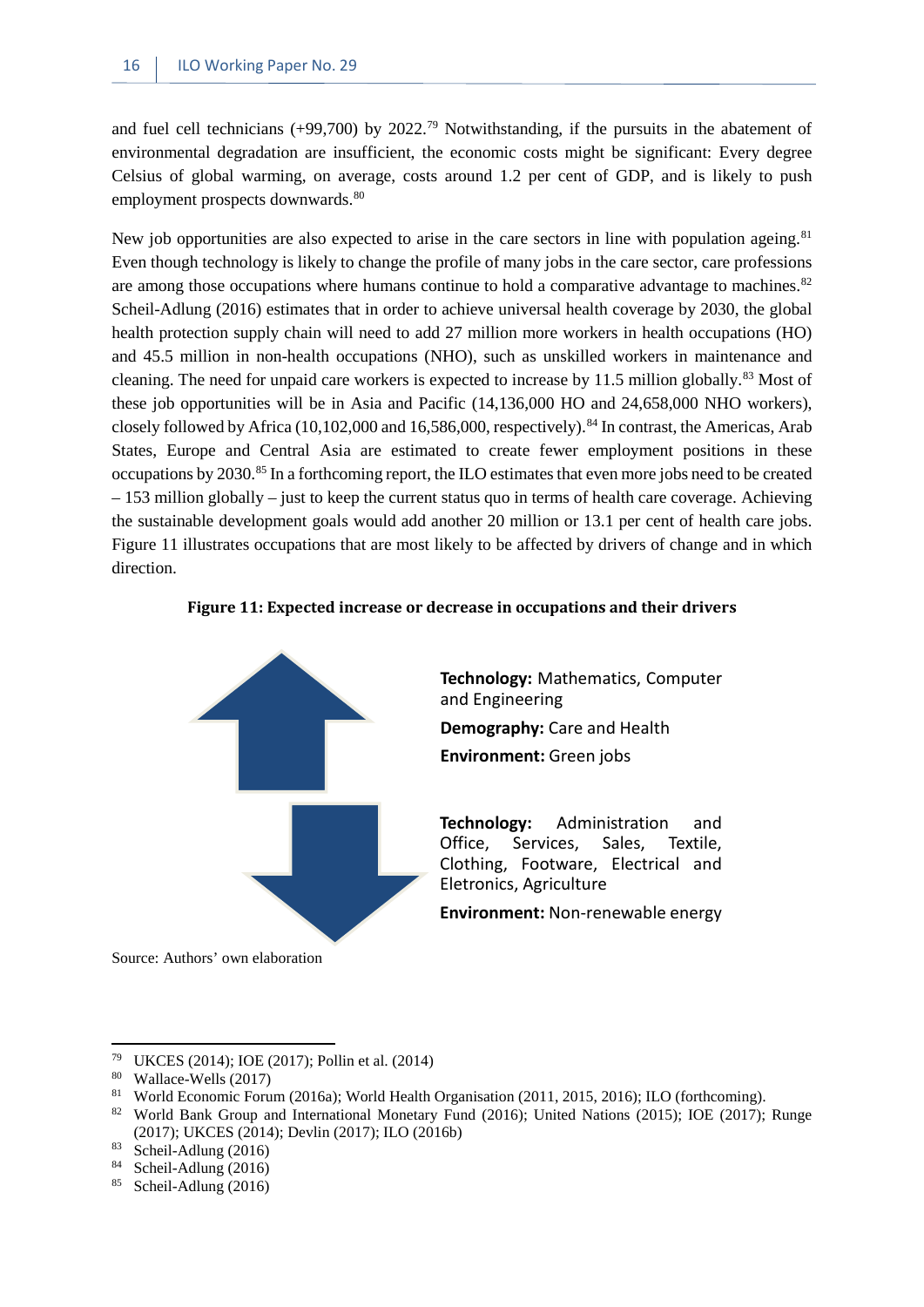Job churn implied by these changes is expected to worsen ethnic and gender imbalances. In the United States, for instance, automation in the transportation industry could strongly impact Blacks, Hispanics and Native American workers, since they are overrepresented and earn better wages than their peers in non-driving occupations.<sup>[86](#page-24-0)</sup> With respect to gender, Acemoglu and Restrepo (2017) highlight that men are facing greater job losses compared to women in industries exposed to automation. However, men are expected to recover more of these job losses compared to women: While men will lose about 4 million jobs by 2020, they are expected to gain another 1.4 million, which means that there will be roughly 1 job gained for every 2.9 jobs lost. Women, on the other hand, will face 3 million lost jobs but only 550,000 job gains, meaning that they will recover only 1 in 5.5 jobs lost.<sup>[87](#page-24-1)</sup> However, in some Latin American countries the opposite is true: In Argentina, for instance, female jobholders face an automation probability of 61.3 per cent while for men it stands at 66.1 per cent.<sup>[88](#page-24-2)</sup> In ASEAN countries, women represent the majority in occupations that are likely to be automated, thus being more vulnerable to unemployment than men.<sup>[89](#page-24-3)</sup> Nonetheless, the expansion of the care economy – in which women are overrepresented – could potentially help mitigate these imbalances. So far, however, job churn and labour market disruptions have declined in advanced economies, questioning the hypothesis of an ever more turbulent labour market.<sup>90</sup>

Disregarding the evolution of job churn, managing transitions to new qualifications and locations remain important for workers.<sup>[91](#page-24-5)</sup> In this respect, a particular challenge is the apparent lack of skills among young people to take up existing jobs.<sup>[92](#page-24-6)</sup> Partly, this stems from a disconnection between education systems and the dynamic needs of employers, opening up a skills-gap.<sup>[93](#page-24-7)</sup> For instance, 69 per cent of UK businesses believe secondary schools are not effective at preparing young people for work.<sup>[94](#page-24-8)</sup> Moreover, these gaps are most pronounced in technical skills, such as STEM (i.e. science, technology, engineering, and mathematics) subject degrees, but also in communication, teamwork and other soft skills.<sup>[95](#page-24-9)</sup> According to the UKCES (2013), out of all professional vacancies in the fields of science, research, engineering and technology, 43 per cent were challenging to fill due to skills shortages.<sup>[96](#page-24-10)</sup> These trends are expected to persist into the future for both developed and developing countries.<sup>[97](#page-24-11)</sup>

Job churn is expected to lead to further rising skills and geographical mismatches.<sup>[98](#page-24-12)</sup> This will make unemployment becoming more entrenched, long-lasting and hurt job creation prospects.<sup>[99](#page-24-13)</sup> Such mismatches arise as new sectors or locations of thriving labour demand have difficulties to attract those who have lost their jobs, partly because of lack of skills or other barriers that prevent mobility.<sup>[100](#page-24-14)</sup> Countries differ, however, with respect to the degree and persistence of labour market mismatches,

- World Economic Forum (2016a)
- <span id="page-24-2"></span><span id="page-24-1"></span><sup>88</sup> Estevadeordal et al. (2017)<br><sup>89</sup> H O (2016)
- <span id="page-24-3"></span> $rac{89}{90}$  ILO (2016a)
- <span id="page-24-4"></span><sup>90</sup> Atkinson and Wu (2017); Mishel and Shierholz (2017)<br><sup>91</sup> II O (2017b): Nodler (2010)
- <span id="page-24-5"></span><sup>91</sup> ILO (2017b); Nadler (2010)<br><sup>92</sup> ILO (2017b); LIKCES (2014
- <span id="page-24-6"></span><sup>92</sup> ILO (2017b); UKCES (2014, 2013)
- <span id="page-24-7"></span><sup>93</sup> ILO (2017b); World Economic Forum (2016a); Manyika et al. (2017)<br><sup>94</sup> Pritish Chambers (2015)
- <span id="page-24-8"></span><sup>94</sup> British Chambers (2015)<br><sup>95</sup> II O (2017b): UKCES (20
- <sup>95</sup> ILO (2017b); UKCES (2013); Russell Group (2017)
- <span id="page-24-10"></span><span id="page-24-9"></span> $^{96}$  ILO (2017b); UKCES (2013)
- <span id="page-24-11"></span> $\text{ILO}$  (2015a)
- <span id="page-24-12"></span><sup>98</sup> Restrepo (2013); Solomon W. Polachek et al. (2017)
- <span id="page-24-13"></span><sup>99</sup> ILO (2013)
- <span id="page-24-14"></span><sup>100</sup> McKinsey Global Institute (2016); Nadler (2010)

<span id="page-24-0"></span> $^{86}$  CGPS (2017)<br> $^{87}$  World Econom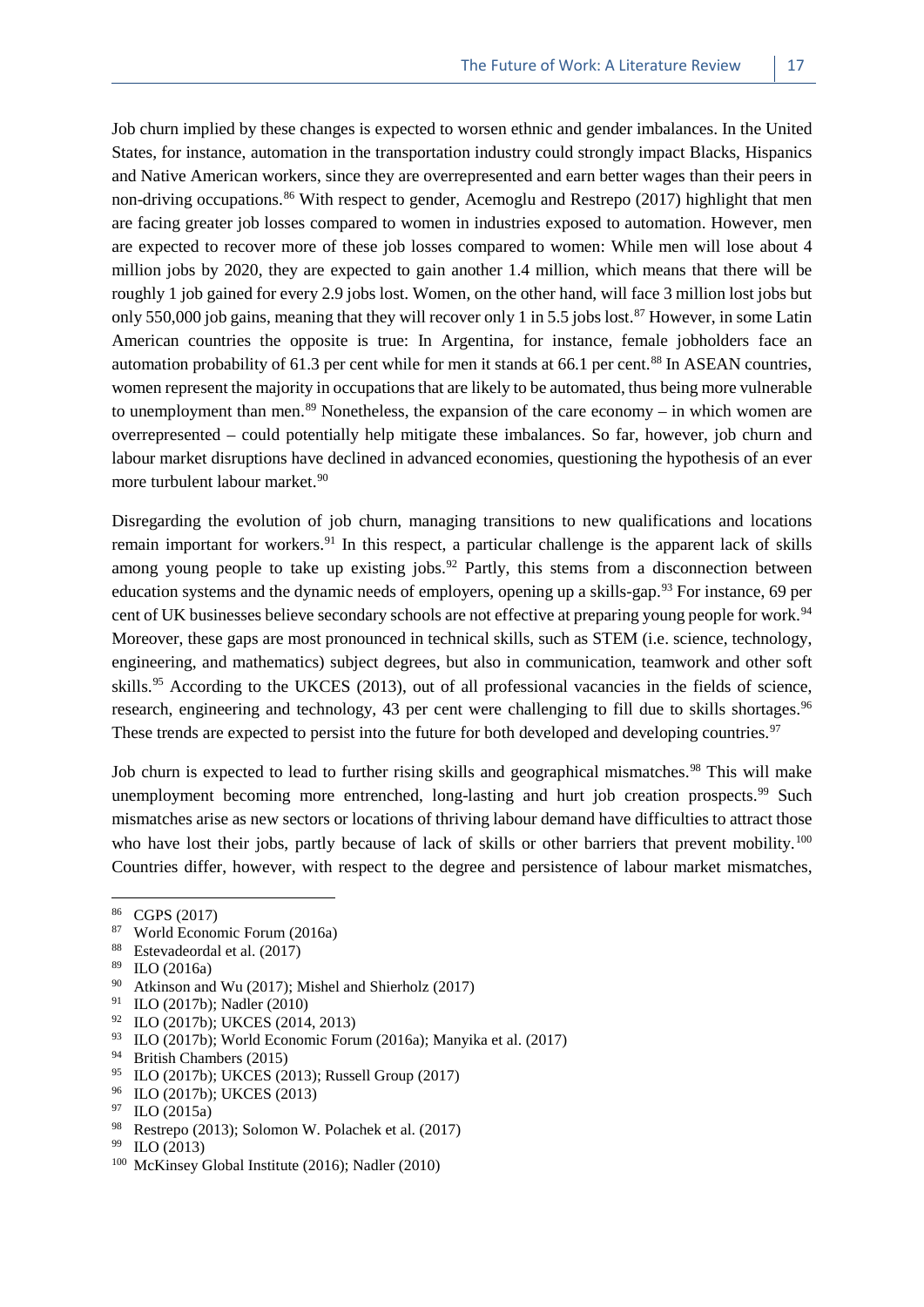suggesting effective policy responses can help to address or at least mitigate these issues.<sup>[101](#page-25-1)</sup>

Some observers comment on the role of artificial intelligence and other technologies in improving recruitment processes and thereby helping correct skills mismatches.<sup>102</sup> Time saved by automating parts of the hiring process – particularly repetitive high-volume tasks – and improved hiring quality from standardised job matching can help improve labour market efficiency, particularly for high-skilled labour.<sup>[103](#page-25-3)</sup> However, the vast data requirements for intelligent screening software combined with its potential to learn human biases have been expressed in the literature.[104](#page-25-4) Notwithstanding, digital platforms, such as LinkedIn and Monster.com, are already connecting individuals with work opportunities in both traditional and digital workplaces, thereby taking over tasks traditionally carried out by head-hunters[.105](#page-25-5) These platforms can bring significant gains at both the micro and macro levels: According to Manyika et al. (2015), for instance, online platforms could match workers and employers, yielding 72 million jobs and spurring global GDP by 2 per cent within the next decade.

Nevertheless, the roots of these labour market inefficiencies may run deeper. Some commentators in the literature highlight that public policy must respond more dynamically to changes in the labour market.<sup>[106](#page-25-6)</sup> More specifically, policymaker should track and anticipate these changes in the world of work, taking advantage of the information collection and processing capabilities of digital technologies, in order to provide targeted support to individuals through the conduits of educational reform, vocational training and promoting lifetime learning.<sup>[107](#page-25-7)</sup>

#### <span id="page-25-0"></span>**2.2 The future of job quality**

Over the past few decades, there has been a distinct rise in non-standard forms of employment (NSE)<sup>[108](#page-25-8)</sup> in both developed and developing economies.<sup>[109](#page-25-9)</sup> NSE are comprised mostly of temporary employment, part-time work, short-term agency work and dependent self-employment.<sup>[110](#page-25-10)</sup> The expansion of NSE raises concerns for both workers and employers alike. For workers these forms of employment are associated with substantially less work security and poorer working conditions. Employers, on the other hand, might benefit in the short-term from greater worker flexibility and cost savings (especially if NSE workers employment arrangements are exempt from social security contributions and other employee benefits). However, as indicated in the management literature (see Aleksynaka and Berg, 2016), these short-term financial gains are likely to be outweighed by longer-term productivity losses through the erosion firm-specific skills in the organisation, limiting the ability of firms to respond to changing market demand.<sup>[111](#page-25-11)</sup> Also, employers may underestimate the magnitude of the managerial demands that comes with NSE, especially if a considerable proportion of their workforce falls under these types of

**.** 

<span id="page-25-11"></span> $111$  ILO (2017e)

<span id="page-25-1"></span><sup>&</sup>lt;sup>101</sup> OECD (2015)

<span id="page-25-2"></span><sup>102</sup> Ideal (2016); Manyika et al. (2015)

<span id="page-25-3"></span><sup>103</sup> Ideal (2016); Manyika et al. (2015)

<span id="page-25-4"></span><sup>104</sup> Ideal (2016); Manyika et al. (2015); Science (2017)

<span id="page-25-5"></span> $105$  Manyika et al. (2015)

<span id="page-25-6"></span><sup>106</sup> European Commission (2016)

<span id="page-25-7"></span> $107$  European Commission (2016); ILO (2015d)

<span id="page-25-8"></span><sup>108</sup> ILO (2016g)

<span id="page-25-9"></span><sup>109</sup> ILO (2016g)

<span id="page-25-10"></span> $110$  ILO (2016g)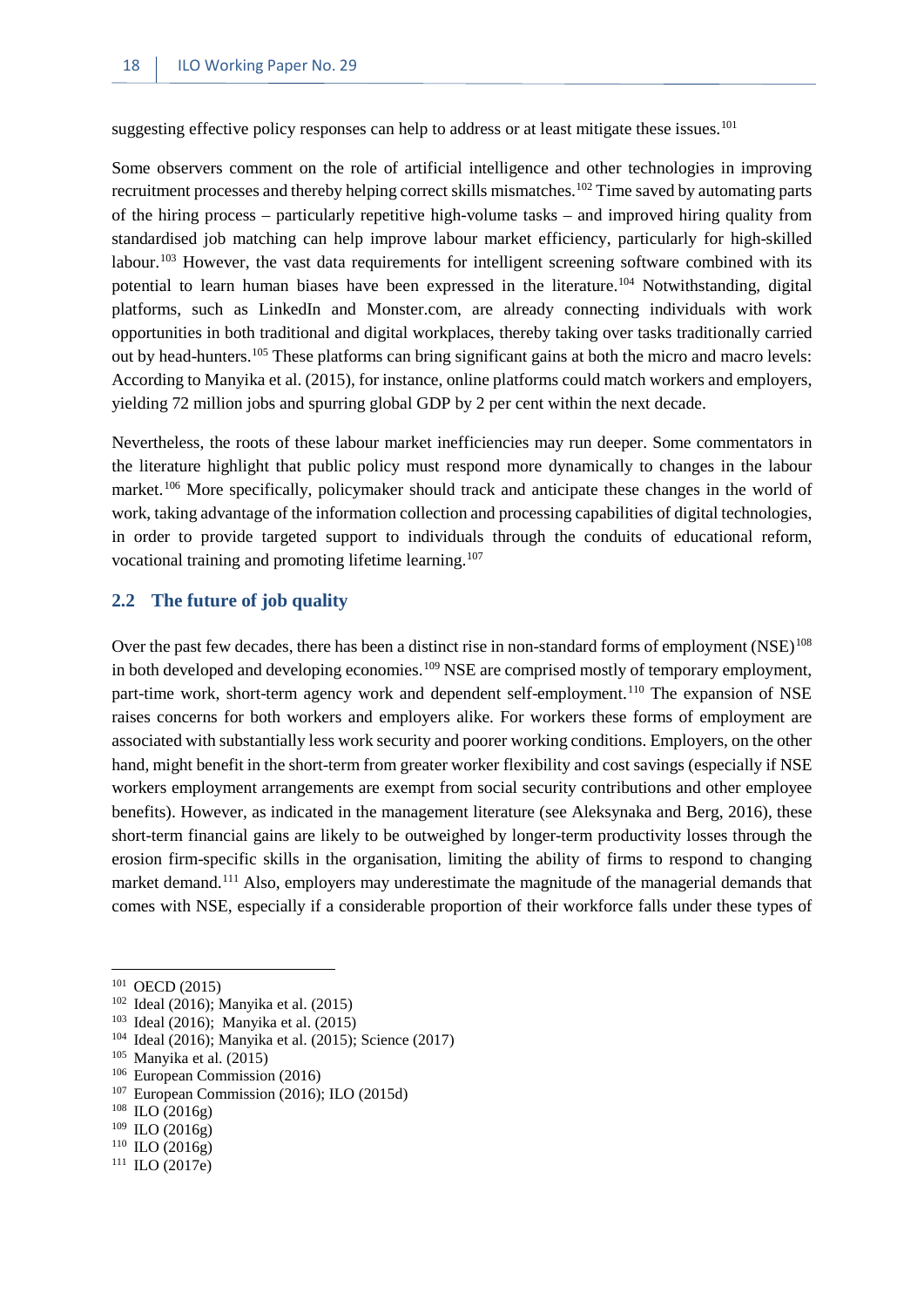employment.<sup>[112](#page-26-0)</sup>

Currently, flexible work is rising in developed economies and making inroads among middle-class occupations in emerging economies.[113](#page-26-1) Evidence suggests that routine tasks requiring middle skills are among the most demanded tasks in the platform economy.<sup>[114](#page-26-2)</sup> This may lead to formerly full-time dependent workers made redundant are now being hired as self-employed workers through digital work arrangements.<sup>[115](#page-26-3)</sup>

The rise of the platform (or gig or sharing) economy is expected to contribute to the continuous growth in self-employment and contingent work.<sup>[116](#page-26-4)</sup> At present, as much as 25 per cent of work in the United States is performed by freelancers, and this is expected to rise to 40 per cent by 2020.<sup>[117](#page-26-5)</sup> In Latin America, 56 per cent of workers are either self-employed or work in microenterprises.<sup>[118](#page-26-6)</sup> In the future, more and more free-lance or temporary assignments are expected be channeled through online applications or websites.<sup>[119](#page-26-7)</sup> However, workers offering their services on these platforms are not considered to be an employee of the firm who assigns the tasks.<sup>[120](#page-26-8)</sup> The IOE (2017) considers that the concept of employment itself might be at risk with the expansion of the gig economy. More specifically, the definition of what constitutes employment could become blurred, leading to legal uncertainty in the labour market.<sup>[121](#page-26-9)</sup>

Although, other commentators in the literature are less convinced by the future developments of the gig economy. Farrel and Greig (2016), for instance, argue that employment growth in online platforms peaked in 2014 and has slowed thereafter. Based on one of the largest samples of platform participants available, the authors find that monthly earnings have fallen by at least 6 per cent since 2014; labour turnover is very high, with over 50 per cent existing within a year; and that the pool of potential platform participants has narrowed in response to the strengthening of traditional labour markets.

The literature also highlights that the gig economy weakens workers' bargaining positions.<sup>[122](#page-26-10)</sup> First, workers are likely to lose their capacity to get organised due to a lack of relations with colleagues and disappearance of a fixed, physical workplace.<sup>[123](#page-26-11)</sup> In addition, their privacy is not protected and gender as well as ethnicity-based discrimination are evident.<sup>[124](#page-26-12)</sup> On top of this, unpaid wages and a lack of rules for conflict resolution are another concern.<sup>[125](#page-26-13)</sup> Over the longer term, this type of employment arrangement threatens income stability, reducing the capacity of workers to make investment in housing or pensions.[126](#page-26-14) This may prove to be a particular challenge for younger generations who enter the labour

**.** 

<span id="page-26-7"></span><sup>119</sup> World Economic Forum (2017)

<span id="page-26-0"></span><sup>112</sup> ILO (2016g)

<span id="page-26-1"></span><sup>113</sup> World Economic Forum (2016a)

<span id="page-26-2"></span><sup>&</sup>lt;sup>114</sup> Codagnone, Abadie, and Biagi (2016)<sup>115</sup> Devlin (2017): OECD (2016a): Codag

Devlin (2017); OECD (2016a); Codagnone, Abadie, and Biagi (2016); Schmidt (2017)

<span id="page-26-4"></span><span id="page-26-3"></span><sup>&</sup>lt;sup>116</sup> Codagnone, Abadie, and Biagi (2016); Schmidt (2017)<sup>117</sup> Estevadeordal et al. (2017)

Estevadeordal et al. (2017)

<span id="page-26-6"></span><span id="page-26-5"></span><sup>118</sup> Estevadeordal et al. (2017)

<span id="page-26-8"></span><sup>120</sup> Stefano and Valerio (2015); ILO (2017e)

<span id="page-26-9"></span><sup>121</sup> IOE (2017)

<span id="page-26-10"></span><sup>122</sup> OEM (2017); Codagnone, Abadie, and Biagi (2016); IOE (2017)

<span id="page-26-11"></span><sup>123</sup> Sokas (2017)

<span id="page-26-12"></span><sup>124</sup> Codagnone, Abadie, and Biagi (2016)

<span id="page-26-13"></span><sup>&</sup>lt;sup>125</sup> Codagnone, Abadie, and Biagi (2016)

<span id="page-26-14"></span><sup>126</sup> World Economic Forum (2015b)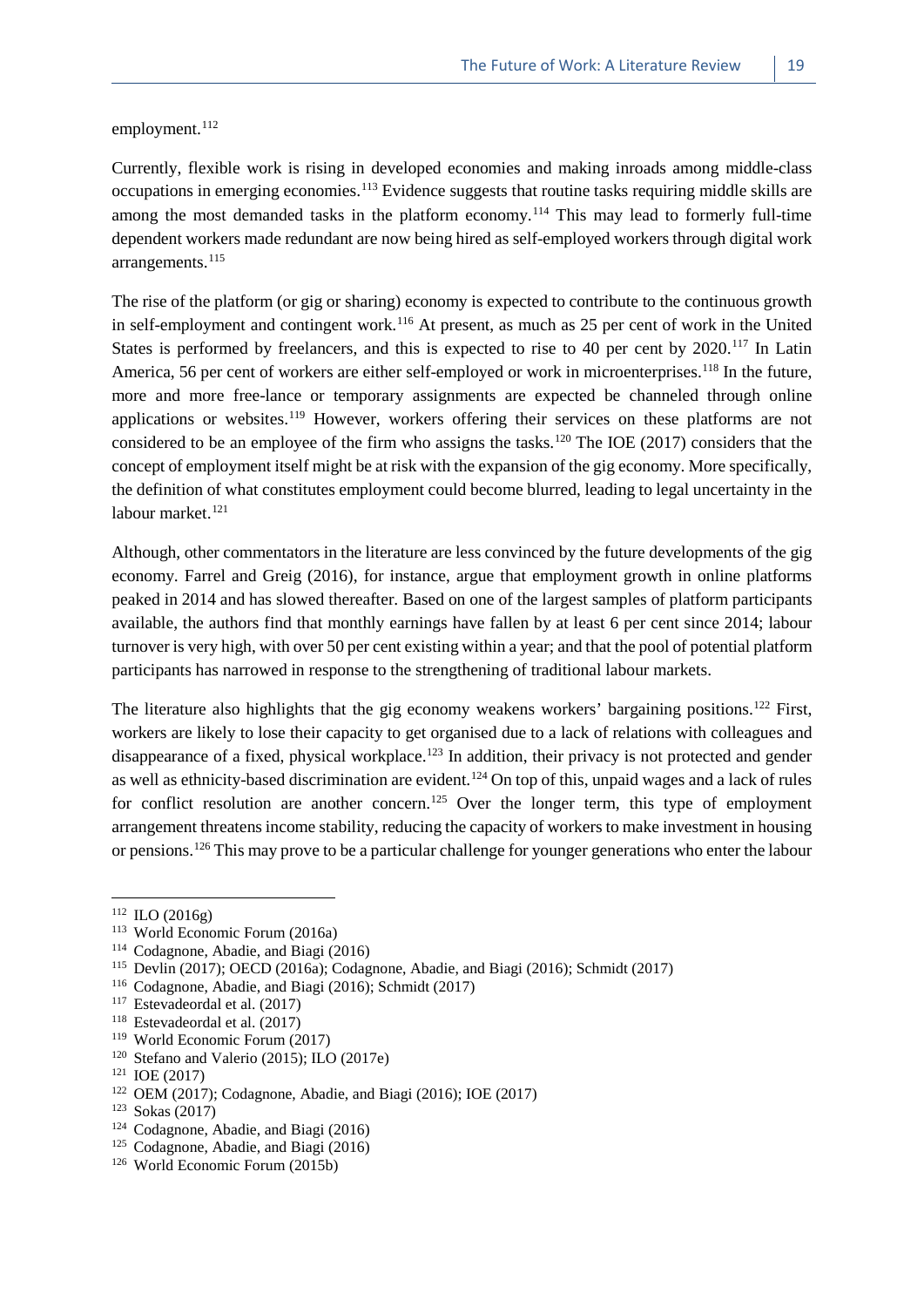market: Indeed, currently around 40 per cent of independent workers are Millennials, limiting their future earnings capacity.[127](#page-27-0)

Moreover, as ILO (2017e) points out, workers operating in these forms of NSE have little control over their working hours, leading to work-life balance implications; incur significant occupational safety and health risks due to a combination of poor induction, training and supervision; and are less likely to receive on-the-job training which can have a negative effect on career developments, especially for younger workers.

So far, however, the platform economy mostly seems to constitute a means for workers to complement income from other, temporary or part-time work rather than a full time activity.<sup>[128](#page-27-1)</sup> In fact, currently the importance of this type of employment seems negligible: In the United States and United Kingdom, for instance, the gig economy accounts for only around 0.4-0.7 per cent and 4 per cent of total employment, respectively.<sup>[129](#page-27-2)</sup> In addition, if the platform economy expands substantially in the future, some observers expect new forms of workers' associations to emerge – such as a digital freelancers' union – that help outweigh the presumed reduction of workers' bargaining power in the gig economy.[130](#page-27-3)

These non-standard forms of employment also threaten progress made in occupational safety and health (OSH) regulation. Problems arise not only related to physical issues, such as injuries from poor ergonometric conditions, but also psychosocial ones – in particular, social isolation and unclear tasks.<sup>[131](#page-27-4)</sup> In addition, workers are also less likely to receive on-the-job training which can have a negative effect on career developments, especially for younger workers. Moreover, these new work models are characterised by flexible and undefinable working hours[.132](#page-27-5) Indeed, studies have shown that, on average, teleworking employees are more likely to work longer hours than those working at an employer facility.[133](#page-27-6) In Spain, for instance, only 19 per cent of employees working on their employer's premises work more than 40 hours per week compared to 24 per cent and 33 per cent for employees that work from home and from a third location, respectively.<sup>[134](#page-27-7)</sup>

On the positive side, some observers expect the increased labour market flexibility that comes with NSE to bring benefits to the world of work.[135](#page-27-8) They stress the importance of the new work models for improved labour market efficiency, a better work-life balance for workers with family responsibilities and the inclusion of some marginalised groups (e.g. students or seniors).<sup>[136](#page-27-9)</sup> Nonetheless, with respect to marginalised groups, specifically young people, evidence suggests that few are eager to engage in this type of work. For example, in the EU, 29 per cent and 37 per cent of young workers in part-time and temporary positions, respectively, claim that they do so involuntarily.<sup>[137](#page-27-10)</sup> Moreover, women represent the majority of the world's low-paid workers and are concentrated in the most precarious jobs

<span id="page-27-0"></span> $127$  IMF (2017)

<span id="page-27-1"></span><sup>128</sup> Farrel and Greig (2016)

<span id="page-27-2"></span><sup>129</sup> Polaski (2017); ILO (2017e)

<span id="page-27-3"></span><sup>130</sup> World Economic Forum (2016a)

<span id="page-27-4"></span><sup>131</sup> Boden, Spieler, and Wagner (2016); EU-OSHA (2015); Quinlan (2016); Reinert (2016); ILO (2017e)

<span id="page-27-5"></span><sup>132</sup> World Economic Forum (2015b); ILO (2017e)

<span id="page-27-6"></span><sup>133</sup> Buhr et al. (2016); Eurofound and ILO (2017)

<span id="page-27-7"></span><sup>134</sup> Buhr et al. (2016); Eurofound and ILO (2017)

<span id="page-27-8"></span><sup>135</sup> Brookings (2016)

<span id="page-27-9"></span><sup>136</sup> Brookings (2016); Mandl et al. (2015); IOE (2017); Manyika et al. (2016); OECD (2016a)

<span id="page-27-10"></span><sup>137</sup> ILO (2016e)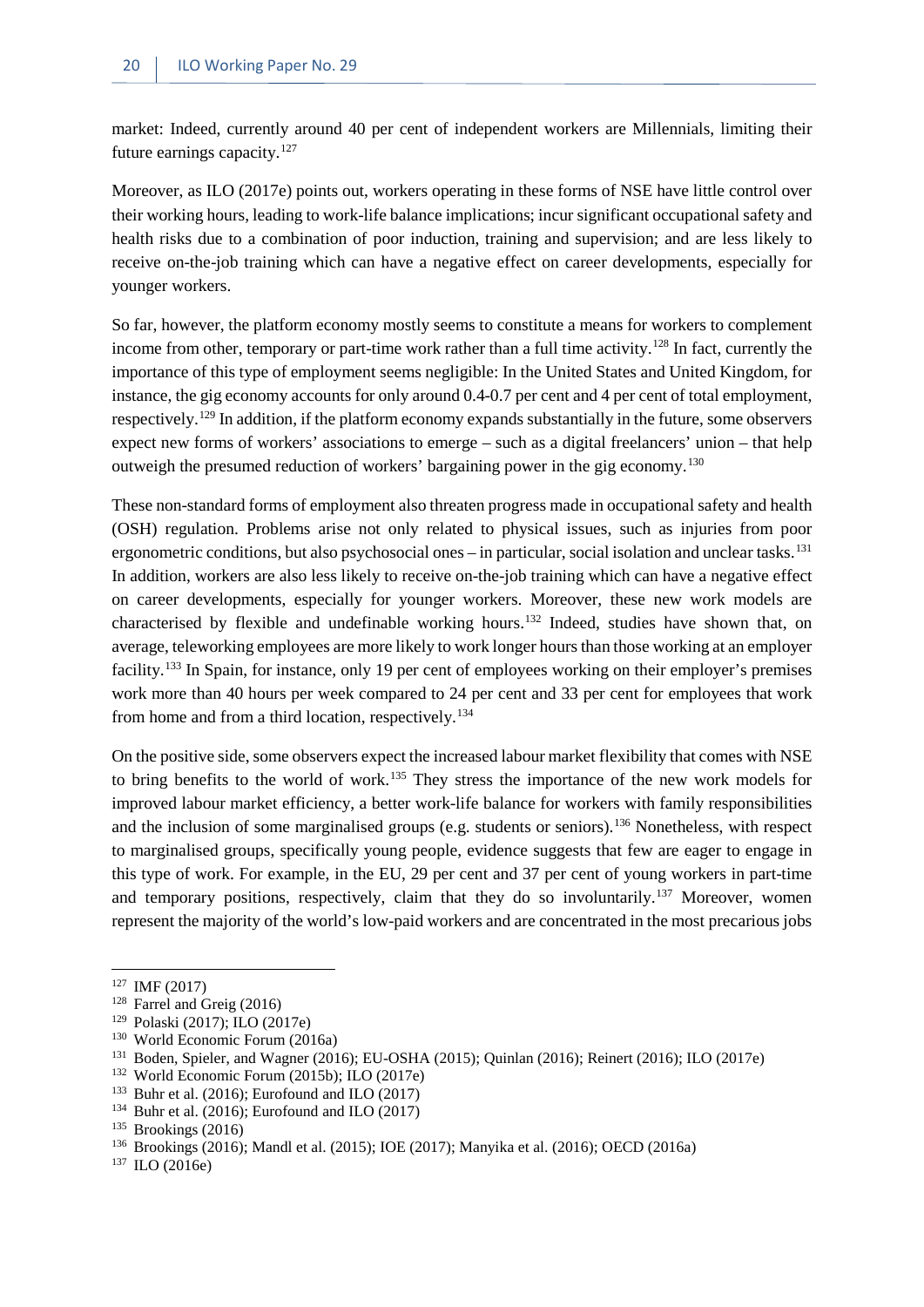- the same is true for African-American and Hispanic workers in the United States.<sup>[138](#page-28-0)</sup>

Informal employment is likely to be affected by these shifts in working conditions. Currently, informality is widespread in the majority of developing economies but also growing in developed countries.[139](#page-28-1) In a typical developing country, the informal economy contributes around 35 per cent to GDP and employs 70 per cent of the workforce.<sup>[140](#page-28-2)</sup> So far, however, few studies project trends for informal working conditions.<sup>[141](#page-28-3)</sup> One of them by the Rockefeller Foundation (2013) sets up four different scenarios for each of the following cities: Accra, Bangkok, Chennai, Lima, Manila and Nairobi. One scenario for Chennai depicts the city containing predominantly rich people and, consequently, eliminating the informal sector by 2040; another scenario expects that the informal sector will account for half of the workforce over the same time period. In a scenario analysis conducted by the World Bank (2016), results are less ambivalent. Moreover, taking into account an array of factors such as mandated labour costs, the author finds support for the informal sector diminishing rapidly in both developed and developing countries over the next 20 years, primarily due to total factor productivity and capital growth.

The rise in NSE and informality are not the only causes for declining job quality. Other drivers also deteriorate working conditions and OSH, most prominently climate change and rising temperatures.<sup>[142](#page-28-4)</sup> These effects are expected to be more pronounced in developing countries situated in geographically vulnerable regions and with low adaptive capacities.<sup>[143](#page-28-5)</sup> In West Africa, for instance, the incidence of very hot days per year has doubled since the 1960s.<sup>[144](#page-28-6)</sup> Extreme temperatures creates risks for both individuals and firms: Workers face the associated health risks such as clinical heat effects, and increased likelihood of accidental injuries; firms incur reduced work capacity and labour productivity.[145](#page-28-7) Studies consistently highlight the negative relationship between high temperatures in the workplace and labour output – for both manual and cognitive activities.<sup>[146](#page-28-8)</sup>

The literature also touches on the potential for improving the quality of existing jobs while transitioning towards a greener economy.<sup>[147](#page-28-9)</sup> In that regard, according to the ILO (2013d), there is a range of economic sectors that exhibit substantial opportunity for increasing the quality of work through improving working conditions. In the waste management and recycling sector, for instance, the majority of workers are currently informally employed, particular in developing countries. However, in order for recycling to become a green activity, jobs must be formalised.[148](#page-28-10) In fact, in Brazil, Colombia and Sri Lanka, waste-pickers have been organised into cooperatives and established enterprises, demonstrating how formalisation can yield opportunities for improved working conditions.[149](#page-28-11) If this trend persists into the future then it may present downward pressure on informality rates.

<span id="page-28-0"></span><sup>138</sup> Hardoon (2017); Hardoon, Fuentes-Nieva, and Ayele (2016); ILO (2016c); Thiess (2012)

<span id="page-28-1"></span><sup>139</sup> ILO (2016g)

<span id="page-28-2"></span><sup>140</sup> Loayza (2016)

<span id="page-28-3"></span><sup>141</sup> Cardona (2016)

<span id="page-28-4"></span> $142$  Lundgren et al. (2013)

<span id="page-28-5"></span><sup>143</sup> Lundgren et al. (2013); Harrold et al. (2002)

<span id="page-28-6"></span> $144$  ILO and UNDP (2016)

<span id="page-28-7"></span><sup>145</sup> Parsons (2014); ILO and UNDP (2016)

<span id="page-28-8"></span><sup>146</sup> Parsons (2014); ILO and UNDP (2016); ILO and UNDP (2016); Sudarshan et al. (2015)

<span id="page-28-9"></span><sup>147</sup> ILO (2013d); Bonner (2008); Dias (2011); ILO (2011)

<span id="page-28-10"></span><sup>148</sup> Bonner (2008)

<span id="page-28-11"></span> $149$  ILO (2011)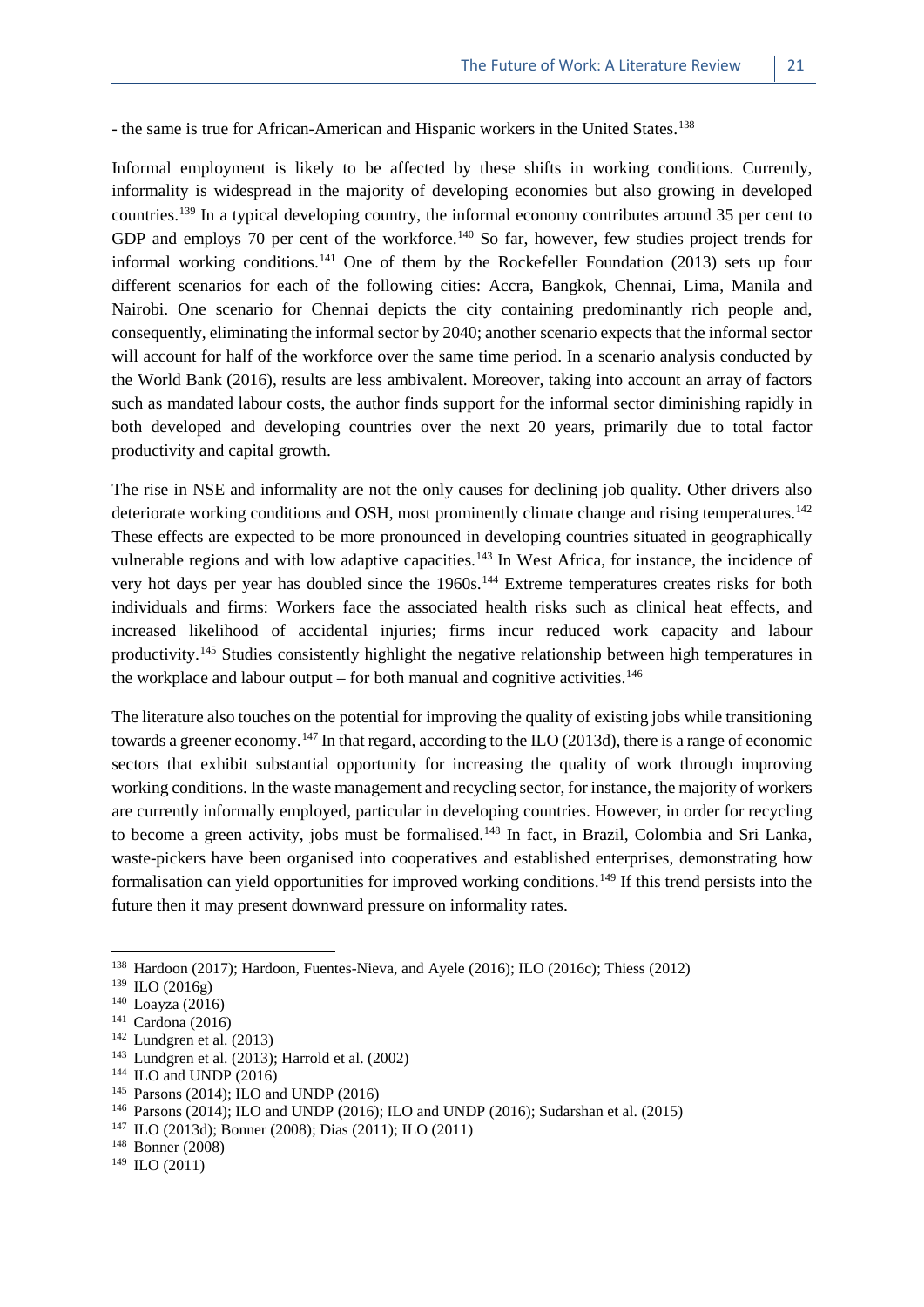Overall, flexible work together with temporary contracts are likely to make further inroads in the future. These forms of employment are often linked to lower wages, less training and reduced career development. Also, outsourcing of previously secure jobs to self-employed individuals who perform small and precarious tasks is expected to lower labour standards on a broad base. Moreover, work is also likely to be project-based with high turn-over rates, providing those workers with less access to social protection and work security.<sup>[150](#page-29-2)</sup> A summary of the main points are displayed below in Figure 12.

<span id="page-29-1"></span>



Source: Authors' own elaboration

#### <span id="page-29-0"></span>**2.3 The future of social protection**

The sustainability of social protection systems are being challenged under the impression of current and expected labour market changes.<sup>[151](#page-29-3)</sup> Changes in employment, working conditions, and wage polarisation directly impact the financing of social protection schemes and public services, such as health care and education.[152](#page-29-4) Currently, social protection schemes are predominantly related to formal labour contracts. However, given the rise of new forms of employment and technological unemployment, countries fiscal positions and the capacity to pay for social protection schemes are weakening.[153](#page-29-5) Moreover, digital workers in the gig economy, who are considered self-employed, are required to provide the full amount of social security contributions, increasing their fiscal burden and making them relatively worse-off

<span id="page-29-2"></span><sup>150</sup> Buhr et al. (2016); Eurofound and ILO (2017); ILO (2016c); OECD (2016a); Schmidt (2017); UKCES (2014); Gorbis, Goldman, and Thigpen (2014) **.** 

<span id="page-29-3"></span><sup>151</sup> Codagnone, Abadie, and Biagi (2016)

<span id="page-29-4"></span><sup>152</sup> ILO 2007; OECD (2007b); European Commission (2014)

<span id="page-29-5"></span><sup>153</sup> OECD 2016b; World Economic Forum (2017)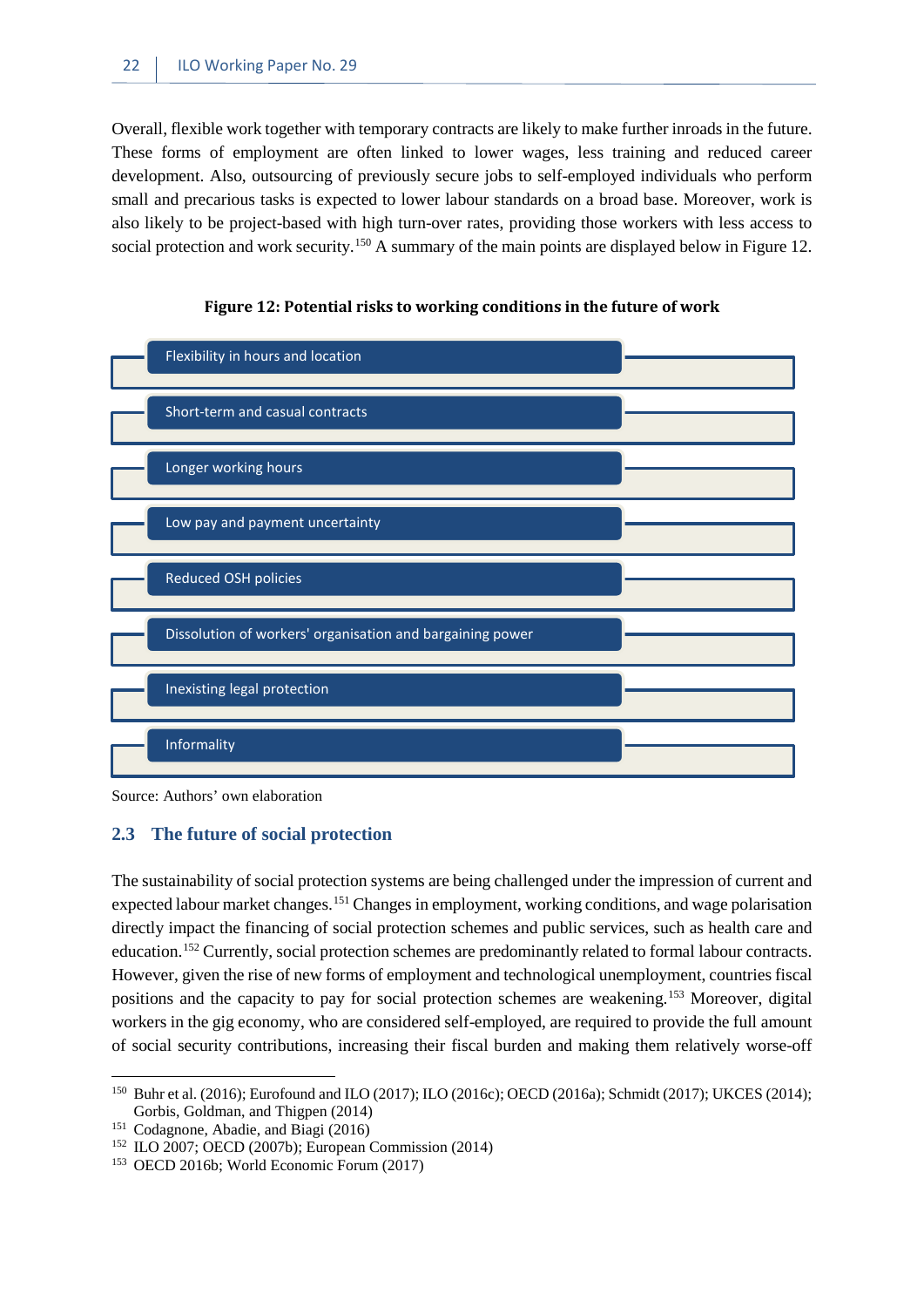compared to formal employees.[154](#page-30-0) Similarly, existing policies such as minimum wages, are attached to dependent employment thus unavailable for non-standard employees.<sup>[155](#page-30-1)</sup>

Population ageing adds another burden to the sustainability of existing social protection systems. The tax base may erode as the labour force decreases and expenditures for pensions and care services increase.[156](#page-30-2) In particular, health-care costs tend to increase when populations grow older since the elderly use more services and require more expensive treatment.<sup>[157](#page-30-3)</sup> For example, in the United States, increasing life expectancy is projected to lead to an increase from 15 to 29 per cent of GDP in health expenditures by 2040.<sup>[158](#page-30-4)</sup> Moreover, provisions for the elderly are expected to increase and be used for longer periods of time, which may overwhelm the pension system in the absence of later retirement ages or increased taxation.<sup>[159](#page-30-5)</sup> These trends affect all countries, including in the emerging world. Chileans, for instance, are expected to face increasing pension contributions that will reach 18 per cent  $(14 \text{ per cent})$  of their salary for males (females).<sup>[160](#page-30-6)</sup> In addition, following current trends, increased life expectancies could reduce future generations' pensions by half.<sup>[161](#page-30-7)</sup>

On top of this, the emergence of tax competition caused by globalisation might further stifle social security systems. Findings from the tax competition literature indicate that countries compete by reducing tax rates to attract, or retain, mobile factors of production.<sup>[162](#page-30-8)</sup> For example, Bretschger and Hettich (2002) find that over the period 1967-1996, globalisation has had a negative and significant impact on corporate taxes, reducing tax revenue prospects.

If these trends continue into the future, it may also constrain countries' tax base capabilities. Taken together, these trends contribute to a widening funding gap of pension systems, including in emerging economies such as China and India despite their less developed social security systems.<sup>[163](#page-30-9)</sup> Alarmingly, one study even predicts that by 2050, the gap may reach a total of \$400 trillion – approximately five times the size of the current global economy.<sup>[164](#page-30-10)</sup>

A weakening of the macroeconomic environment has undermined the sustainability of existing social protection systems even further. The current environment with low interest rates puts an additional burden on the sustainability of capitalized pension schemes. Low interest rates are a global trend driven almost entirely by a fall in the world term premium, and have been further depressed by the monetary policy rates next to zero in major advanced economies.<sup>[165](#page-30-11)</sup> In addition, the World Economic Forum (2017) considers that financial regulation and complexity combined with worsening tax concessions are undermining the value of pensions as well. Should this trend continue, benefit pay-outs from current

1

<span id="page-30-5"></span><sup>159</sup> World Economic Forum (2017)

- <span id="page-30-9"></span><sup>163</sup> Braconier, Nicoletti, and Westmore (2014); German Federal Ministry of Labour and Social Affairs (2016); Schwarz et al. (2014); World Bank Group and International Monetary Fund (2016)
- <span id="page-30-10"></span><sup>164</sup> The World Economic Forum (2017)

<span id="page-30-0"></span><sup>154</sup> Schmidt (2017)

<span id="page-30-1"></span><sup>155</sup> Schmidt (2017); World Economic Forum (2017)

<sup>156</sup> World Economic Forum (2017)

<span id="page-30-3"></span><span id="page-30-2"></span><sup>157</sup> Bengtsson (2010)

<span id="page-30-4"></span><sup>158</sup> Fogel (2008); UNDP (2016)

<span id="page-30-6"></span><sup>160</sup> World Economic Forum (2017)

<span id="page-30-7"></span><sup>161</sup> FIAP (2011)

<span id="page-30-8"></span> $162$  Bengtsson (2010)

<span id="page-30-11"></span><sup>165</sup> Hördahl, Sobrun, and Turner (2016); World Economic Forum (2017)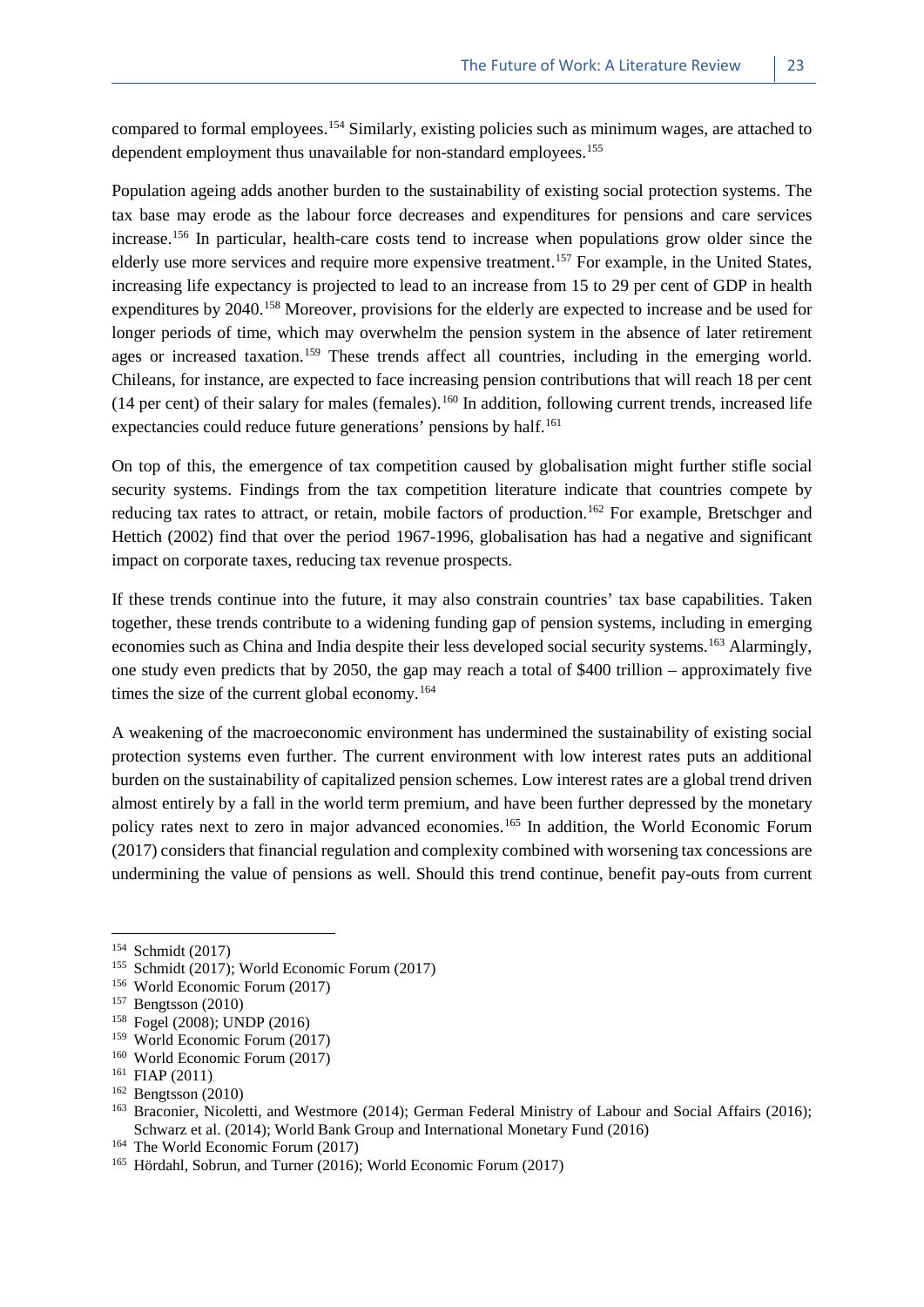pension systems will decrease significantly in the absence of increased contributions.

Finally, mass migratory labour flows presents further challenges for social protection.<sup>[166](#page-31-1)</sup> Generally, the net effects of migration are viewed as positive. In OECD countries, for instance, immigration between 2007 and 2009 is estimated to have contributed an average of 0.4 per cent to GDP (0.5 per cent for the United Kingdom).<sup>[167](#page-31-2)</sup> Nevertheless, substantial and sudden inflows of individuals can place pressure on social security systems as well as available infrastructure.<sup>[168](#page-31-3)</sup> Europe, for example, has seen a significant inflow over the past few years with 2015 bringing more than four times the level of migrants than the previous year.<sup>[169](#page-31-4)</sup> Furthermore, some observers perceived the United Kingdom's recent withdrawal from the European Union as a product of uncontrolled movements of labour.[170](#page-31-5) An overview of the key factors affecting the sustainability of global social security systems is present in Figure 13.



<span id="page-31-0"></span>**Figure 13: Negative effects on social security scheme financing worldwide**

Source: Authors' own elaboration

Several suggestions have emerged discussing how to address these challenges. The World Economic Forum (2017), for instance, puts forward the possibility to create portable health and pension plans, where the risk and responsibility for social protection will continue to be shared by employees, employers and the state, in order to include workers in non-standard employment and unemployed.

Taxing of capital, robots and other technologies has been suggested to provide an additional, if not alternative, revenue stream for social security systems.<sup>[171](#page-31-6)</sup> The deployment of robots and other technologies is likely to have an important impact on the future composition of the economy.[172](#page-31-7) Since wages compared to national income have already fallen in several countries, shifting taxation from labour to other incomes needs to be considered, replacing social security contributions based on wages

<span id="page-31-1"></span><sup>166</sup> OECD (2014b)

<span id="page-31-2"></span><sup>167</sup> OECD (2014b)

<span id="page-31-3"></span><sup>168</sup> Hagen and Walz (1995)

<span id="page-31-4"></span><sup>169</sup> Clayton and Holland (2015)

<span id="page-31-5"></span><sup>170</sup> World Economic Forum (2017)

<span id="page-31-6"></span><sup>&</sup>lt;sup>171</sup> Guerreiro et al.  $(2018)$ ; West  $(2015)$ ; French  $(2017)$ 

<span id="page-31-7"></span><sup>172</sup> Piketty, Saez, and Stantcheva (2014); Bozio, Breda, and Guillot (2016); Piketty (2015a)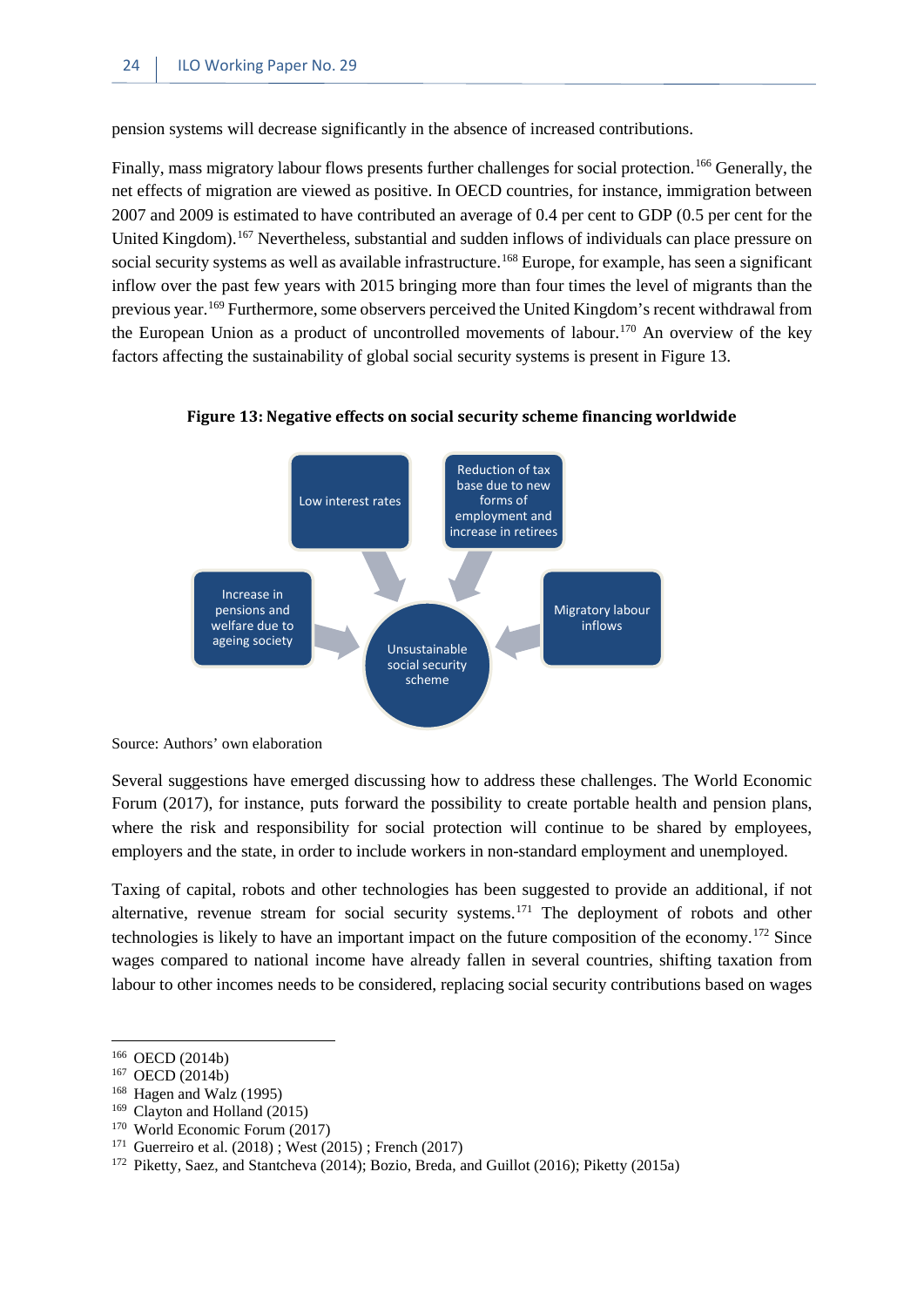with a levy on the entire added value of national income.<sup>[173](#page-32-0)</sup> This would also considerably reduce the cost of labour.[174](#page-32-1) In Italy, for instance, if the current levy were collected on the total added value rather than wages, workers contributions would fall from 33 to 16 per cent.<sup>[175](#page-32-2)</sup> Nevertheless, the potential taxation for robots or capital is still controversial and may not to be accepted by society. The European Parliament, for instance, recently rejected the proposal to tax robot owners in order to finance social protection.[176](#page-32-3)

More radical proposals include the introduction of a Universal Basic Income (UBI). Irrespective of circumstances and outcomes such as income, age, and socioeconomic status, UBI would provide each citizen with an unconditional amount of income that would reduce or eliminate the need for paid work. UBI was first proposed by Thomas Paine (1795), and reinstated by economist James Meade (1935) who viewed it as social dividend. In fact, according to Friedman (1962), the establishment of a UBI programme is necessary to correct for some inequalities generated by the free market. More recently, however, the motivation for UBI stems from the increase in robotisation and the fear that there may not be enough work for everyone. In that regard, UBI policy might provide a channel to reap the benefits of robots and other technologies while compensating the resulting unemployment.<sup>[177](#page-32-4)</sup> Other proponents of UBI argue that it might contribute to alleviating poverty while also reducing the administrative complexity and cost of existing social protection systems.<sup>[178](#page-32-5)</sup> On the other hand, critics of the UBI sustain that work adds value to human worth and the basic income will act as a disincentive for work, thus exacerbating the poverty trap.[179](#page-32-6) Furthermore, some argue that it is both a politically and financially infeasible project. Tanner (2015) argues, for instance, that if UBI was to be introduced in the United States, administration costs would be reduced but the total cost for an UBI to all citizens (deducting the costs of the current anti-poverty programmes) would be of US\$3.4 trillion – almost twice as much the federal budget. That being said, the lack of large-scale experiments make it difficult to assess how UBI would work out.<sup>[180](#page-32-7)</sup> A simulation performed by Fabre et al. (2014) evaluated how UBI might perform compared to traditional unemployment insurance (UI) programmes in the U.S. labour market. The authors' find that even though UI programmes possess potential moral hazard implications and fraudulent claims, they still provide superior protection to workers and are more socially desirable, largely because the funds are better targeted.

<span id="page-32-0"></span><sup>173</sup> Visco (2017)

<span id="page-32-1"></span><sup>174</sup> González-Páramo and Melguizo (2013); OECD (1990)

<span id="page-32-2"></span><sup>175</sup> Visco (2017)

<span id="page-32-3"></span> $^{176}$  Prodhan (2017)

<span id="page-32-4"></span>Rycroft (2017)

<span id="page-32-5"></span><sup>178</sup> ILO (2017d)

<span id="page-32-6"></span><sup>179</sup> Tanner (2015); Standing (2014, 2013)

<span id="page-32-7"></span><sup>180</sup> Rycroft (2017)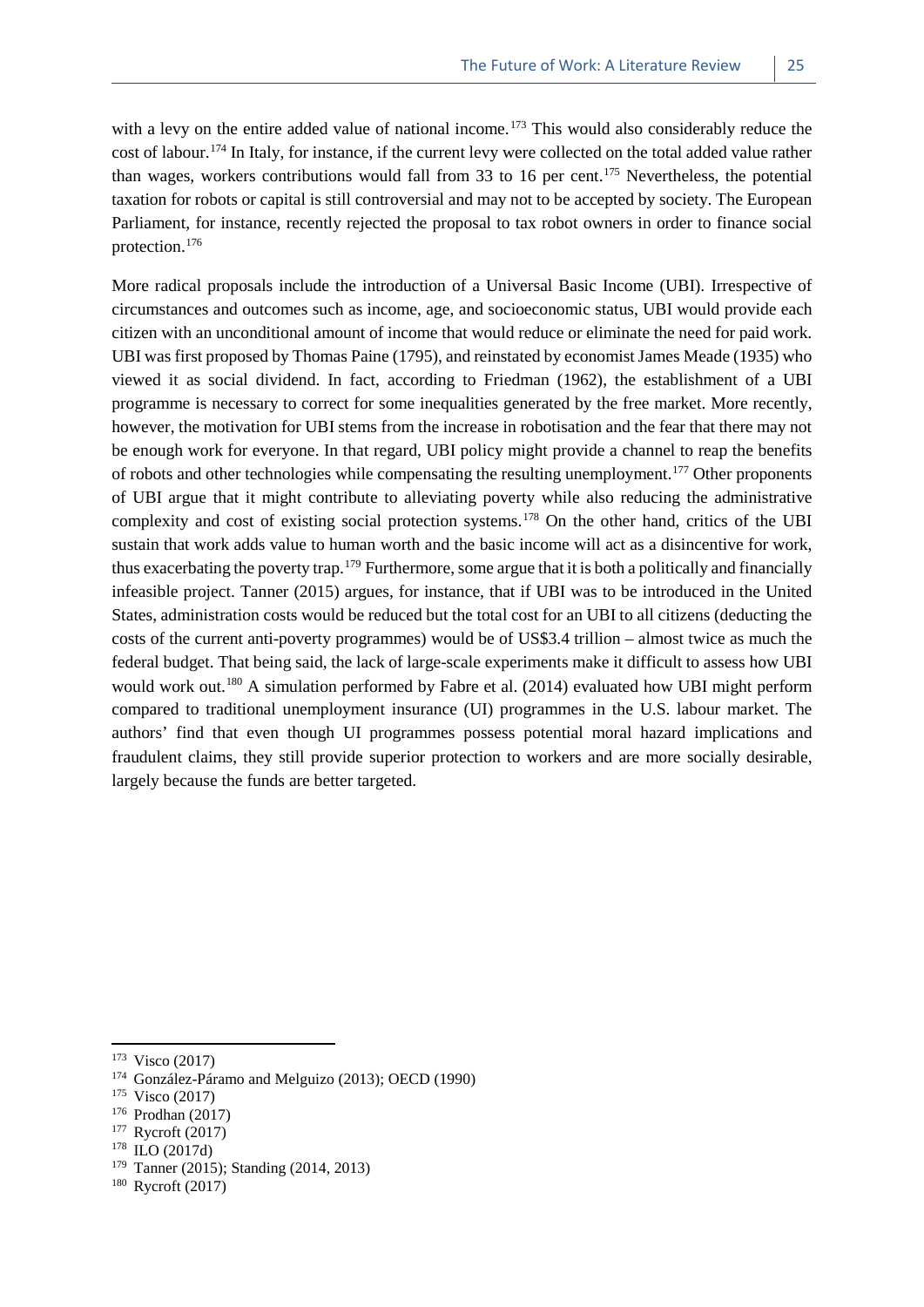#### <span id="page-33-0"></span>**2.4 How will wage and income inequality evolve?**

Wealth and income inequality can profoundly influence economic prosperity, social justice and political decision-making. According to the Global Risks Perception Survey conducted by The World Economic Forum (2017), growing income and wealth disparities are seen as the most probable trend to determine global developments in the next decade. The fear is that households situated at the bottom of the income distribution may be the least prepared to adjust to the new world of work, producing a vicious cycle of widening inequalities.<sup>[181](#page-33-1)</sup>

Even though the fall in global income inequality between countries has accelerated over the past three decades, within-country inequality has not followed the same trend. [182](#page-33-2) For industrialised countries, despite having a mostly positive track record in closing income gaps during the twentieth-century, a new trend of increasing income shares to the top 1 per cent emerged after 1980 in countries such as the United Kingdom, United States and Australia.<sup>[183](#page-33-3)</sup>

Many economists assert that the diffusion of information and communication technologies (ICT) are the main culprit for these developments. Traditionally, technological change was viewed as factorneutral; with the large-scale introduction of ICT, however, technological change became skill-biased and hollowed out the jobs market. Others comment on the rising dominance of a small group of corporate giants that have taken hold of the global economy, enjoying substantial profits and a low share of labour in firm value-added and sales. Rent-seeking, mostly related to protectionist behaviour of high income professionals and market power of large firms also plays a role. These factors stemming from technological, economic and political developments are shrinking labour's contribution to national income and concentrating incomes at the top of the distribution.

The existing literature has little to offer regarding future wage growth in the world. Most observers seem to expect stagnating wages in general with the exception of some emerging economies, especially China, which will continue to experience rising wages.[184](#page-33-4) Nonetheless, the National Intelligence Council (2017) predicts one scenario for 2028 in which China and India could also follow the path of stagnant wages due to the so-called middle-income trap. With respect to developed economies, The Conference Board (2017) argues that skills shortages in mature economies originating from the retirement of baby boomers may put upward pressure on wages and lower profits for the next 15 years, although to what extent will depend on a range of factors such as occupations and locations.<sup>[185](#page-33-5)</sup> Meanwhile, the OECD (2016b) believes that the increasing importance of online platform work can cause a "race to the bottom" for OECD workers – disputing jobs with workers from low-wage countries thus pushing real wages down. Similarly, Codagnone et al. (2016) argue that the rise in the gig economy puts digital workers under pressure, leaving them with only very low to modest incomes.

On top of this, the erosion of labour market institutions in recent decades is believed to be a driver of inequality, and has pushed the labour share of income downwards – particularly for developed

<span id="page-33-1"></span><sup>181</sup> Coyle (2016)

<span id="page-33-2"></span><sup>182</sup> The Economist (2006); OECD (2011); World Economic Forum (2017)

<span id="page-33-3"></span><sup>183</sup> Cribb, n.d.; Treasury (2013); OECD (2014a)

<span id="page-33-4"></span><sup>184</sup> Hardoon (2017); Saxer (2017); ILO (2016a)

<span id="page-33-5"></span><sup>185</sup> The Conference Board (2017)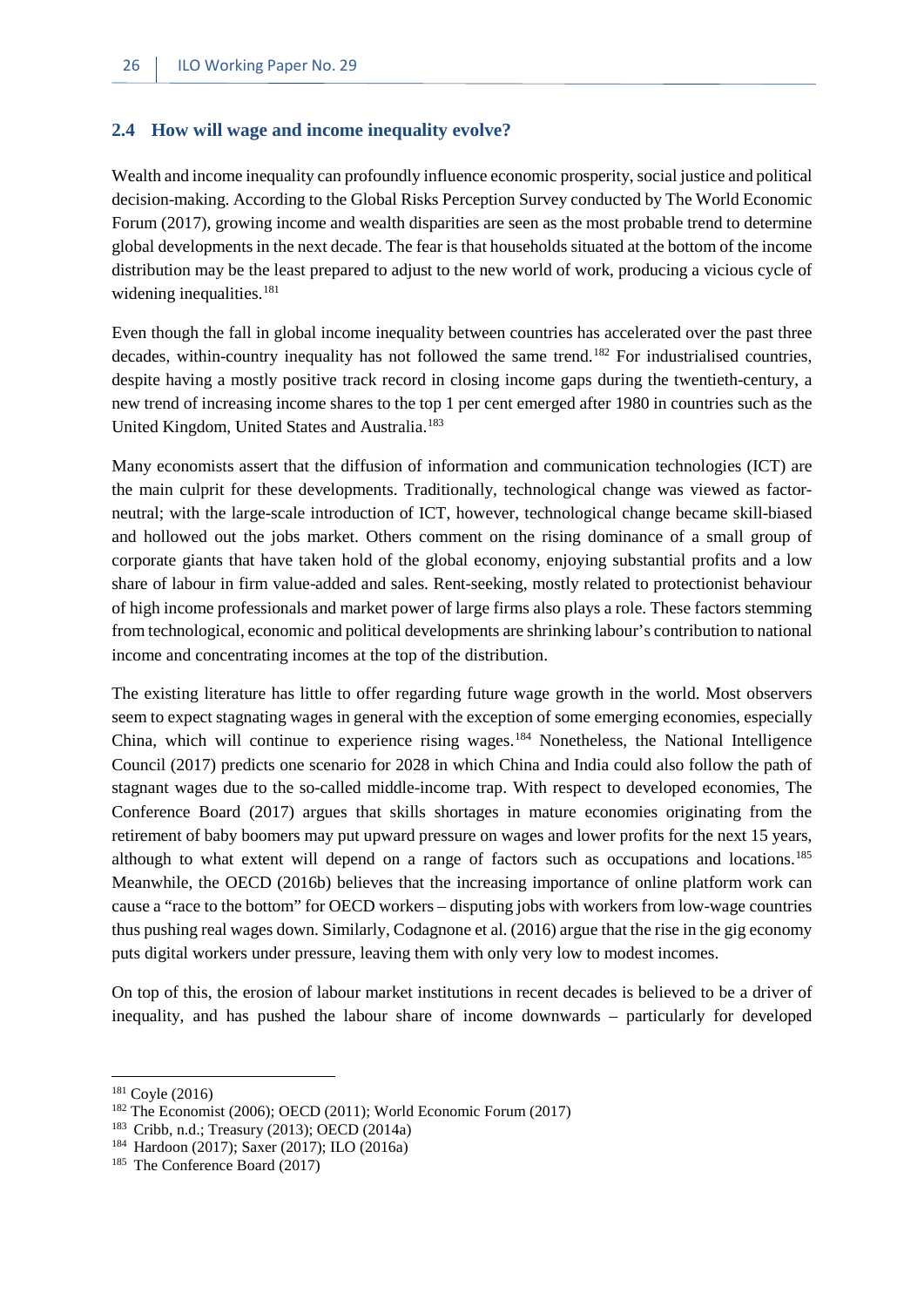countries.[186](#page-34-0) Furthermore, lower union density has reduced workers' influence on corporate decisions, including those related to top executive compensation, and perhaps influencing the concentration of wealth taking place in many developed economies.<sup>[187](#page-34-1)</sup> In fact, some contributors attribute the rise and fall in bargaining power for employers and workers, respectively as the main driver of wage inequality in recent decades.[188](#page-34-2) In a panel study of 20 advanced economies, for instance, IMF (2015) finds empirical support for the notion that declining unionisation is related to rising top income shares and less redistribution – this has also been confirmed by other contributors.<sup>[189](#page-34-3)</sup> In addition, the erosion of minimum wages are correlated with considerable increases in overall inequality:<sup>[190](#page-34-4)</sup> For example, in the Netherlands over the period 1980-2010, a 16.5 per cent decrease in the minimum wage contributed to a 2.4 per cent increase in the Gini coefficient.<sup>[191](#page-34-5)</sup>

The current technological trends are expected to further erode middle-class jobs, leading to a deepening of job polarisation.[192](#page-34-6) As the number of middle class jobs decline, both precarious jobs and high-skilled jobs are set to increase. Historically, skill-biased technological change has benefited workers with higher skills, causing wage inequality to worsen.<sup>[193](#page-34-7)</sup> With job polarisation, the absolute number of jobs for middle-income workers is declining.<sup>[194](#page-34-8)</sup> As a result, these workers face slow or no wage growth and a deterioration in job quality, further increasing inequality.<sup>[195](#page-34-9)</sup> For example, in the UK approximately 80 per cent of the employment shares lost by medium-skilled occupations have been gained by top occupations.[196](#page-34-10) Furthermore, three different projections claim that top-earners will receive between 200 to 300 times more than the average wage by 2030. However, Autor (2015) sustains that job polarisation in the U.S. is unlikely to continue in the future since middle-skill jobs will continue to demand a mixture of skilled tasks. In addition, job polarisation is also present in developing countries, with the exceptions of Latin America and Central Asian countries.<sup>[197](#page-34-11)</sup>

Technological advancements are shifting the composition of national income from labour to capital, increasing returns to capital owners.<sup>[198](#page-34-12)</sup> In advanced economies and developing countries, the decline in labour income share started in the 1980s and 1990s, respectively, and reached their lowest level in the past 100 years just prior to the global financial crisis (see Figure 14).<sup>[199](#page-34-13)</sup> As highlighted by the OECD (2012b), four-fifths of the labour share decline between 1990 and 2007 can be explained by technology. In particular, the rise of superstar firms, such as Google, Facebook, Amazon and Apple, have aggravated income inequality. In the past four decades, an increasing number of industries have become 'winners take most', leaving little to share with their rivals.<sup>[200](#page-34-14)</sup> Indeed, sales within industries are becoming

<span id="page-34-1"></span><span id="page-34-0"></span><sup>&</sup>lt;sup>186</sup> Hyman (2015); Jaumotte and Buitron (2015); Carbonero, Offermanns, and Weber (2016)<sup>187</sup> Hyman (2015); Laumotte and Buitron (2015); Carbonero, Offermanns, and Weber (2016)

Hyman (2015); Jaumotte and Buitron (2015); Carbonero, Offermanns, and Weber (2016)

<span id="page-34-2"></span><sup>188</sup> Summers (2017)

<span id="page-34-3"></span><sup>&</sup>lt;sup>189</sup> Jappelli and Pistaferri (2010)<br><sup>190</sup> Adam and Moutos (2006); **P**.

<span id="page-34-4"></span>Adam and Moutos (2006); Beramendi and Rueda (2014); Jaumotte and Buitron (2015); Checchi and Garcia-Penalosa (2008)

<span id="page-34-5"></span><sup>&</sup>lt;sup>191</sup> Jaumotte and Buitron (2015)

<span id="page-34-6"></span><sup>192</sup> Acemoglu and Autor (2010)

<span id="page-34-7"></span><sup>193</sup> OECD (2016c); Acemoglu and Autor (2010); Ales, Kurnaz, and Sleet (2015)

<span id="page-34-8"></span><sup>194</sup> Goos and Manning (2007); Salvatori (2015); France Strategie (2015)

<span id="page-34-9"></span><sup>195</sup> Goos and Manning (2007); Piketty, Saez, and Stantcheva (2014); ILO (2016f)

<span id="page-34-10"></span><sup>196</sup> Salvatori (2015)

<span id="page-34-11"></span><sup>197</sup> World Bank (2016)

<span id="page-34-12"></span><sup>198</sup> Piketty (2015); ILO and OECD (2015); Acemoglu and Restrepo (2016, 2017)

<span id="page-34-13"></span><sup>199</sup> IMF (2017b)

<span id="page-34-14"></span><sup>&</sup>lt;sup>200</sup> The Economist (2016); Autor et al. (2017)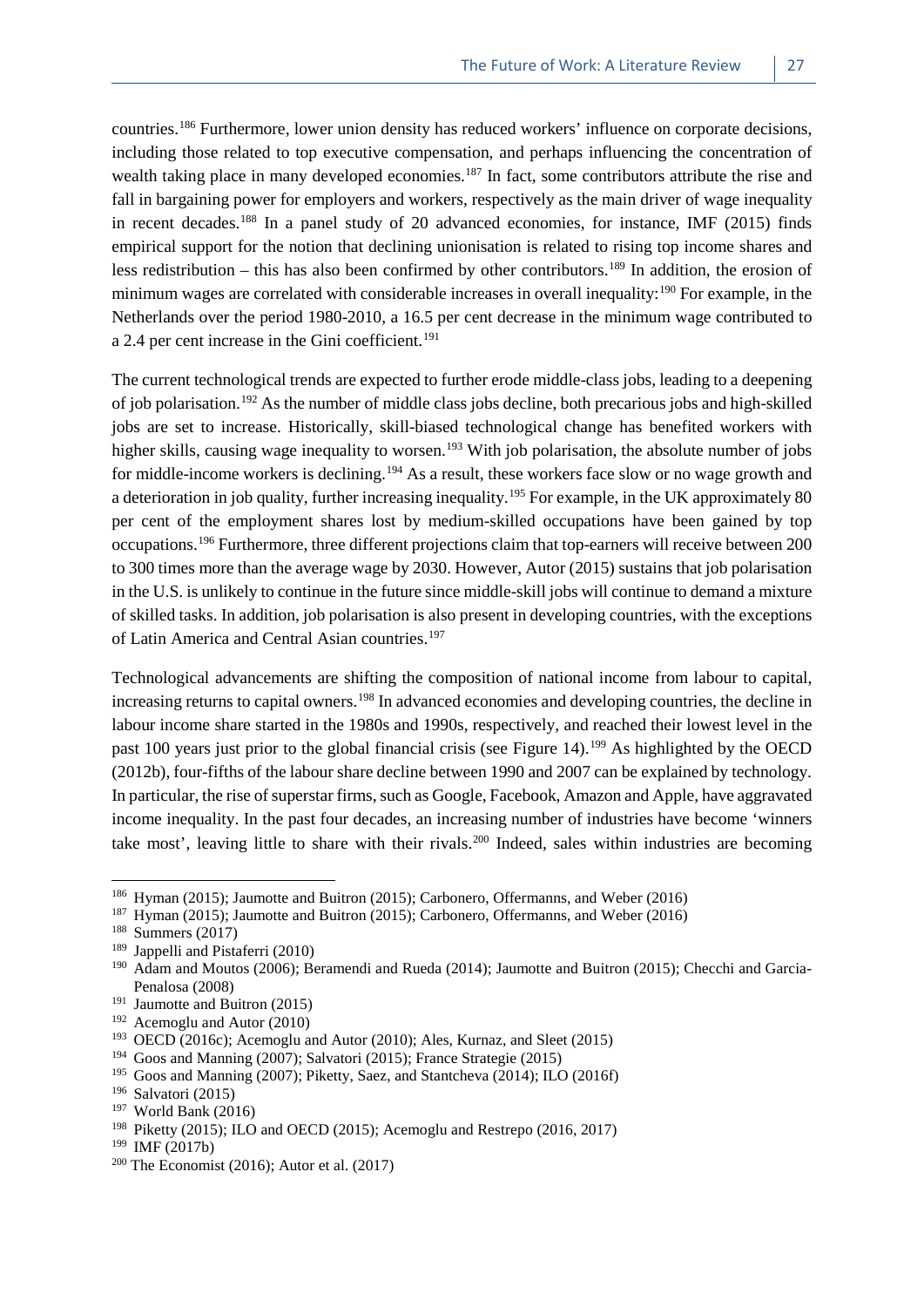<span id="page-35-0"></span>increasingly concentrated among a small number of firms.<sup>[201](#page-35-1)</sup> Moreover, as little as 10 per cent of the world's public corporations account for 80 per cent of all profits.<sup>[202](#page-35-2)</sup> While large firms typically pay high wages, the return to labour represents a small fraction of their sales revenue. Therefore, these businesses continue to expand and increase their position in the economy, causing the labour income share to fall and widening income gaps. $203$ 



**Figure 14: Evolution of the labour share of income**

#### Source: IMF (2017b)

Sharing technological dividends also depends on how much and how fast productivity gains from new technologies spread throughout the economy. In this respect, digital technology can be transformational in many respects. These gains range from government digital identification systems that help promote the inclusion of disadvantaged groups, to platforms that reduce coordination costs and increase efficiency, such as Alibaba's business-to-business e-commerce website.<sup>[204](#page-35-4)</sup> Nevertheless, the digital dividends of new technologies on global productivity, government accountability or equal opportunities have been rather low and less than expected.<sup>[205](#page-35-5)</sup> Despite the growing importance of technology in economies across the world, more than 53 per cent of the population do not have access to the internet.<sup>[206](#page-35-6)</sup> According to World Bank (2016) the digital dividend can be maximised by adopting the socalled "*analogue complements"*, comprising regulations to support firms to leverage the internet and spur competition as well as innovation; investment in skills, enabling individuals to harness digital opportunities and accountable institutions ensuring government bodies adequately respond to the needs and demands of society.

<span id="page-35-1"></span> $201$  Autor et al. (2017)

<span id="page-35-2"></span> $202$  The Economist (2016)

<span id="page-35-3"></span> $203$  Autor et al. (2017)

<span id="page-35-4"></span><sup>204</sup> The World Bank (2016); Korteweg and McGonagle (2012)

<span id="page-35-5"></span><sup>&</sup>lt;sup>205</sup> The Bank (2016); Korteweg and McGonagle (2012)

<span id="page-35-6"></span><sup>206</sup> IEA (2016); World Economic Forum (2017)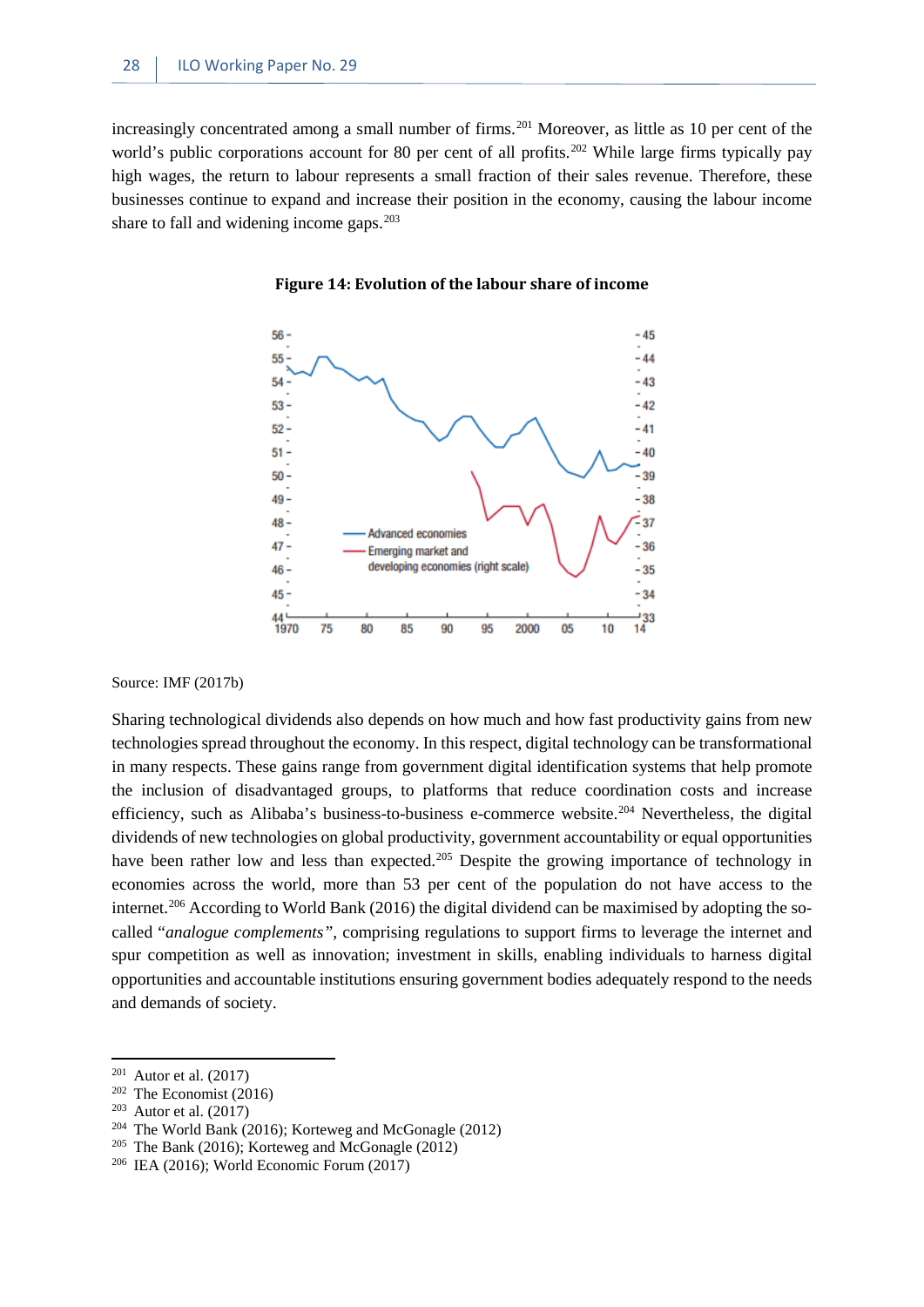The hope that globalisation and international trade would help spreading technological dividends more widely also has not materialised. This is surprising as digital technologies themselves did spread globally and fast. Indeed, opening up global markets and freeing movement of economic resources have increased the ease of technological diffusion across and within countries for consumers and producers alike.<sup>[207](#page-36-0)</sup> The invention of the telephone, for instance, took more than half a century to reach 50 per cent of U.S. households. In contrast, Facebook needed only 1 year to reach 6 million users (and this Figure grew annually by a factor of 100 over the subsequent 5 years).[208](#page-36-1) In addition, industries in developing countries tend to benefit from the incidence of imported technologies and business techniques as a result of FDI originating from developed countries, be it transfers or spillovers.<sup>[209](#page-36-2)</sup> The concomitant data revolution amplified these effects further by supplying an unprecedented amount of information to economic agents.

Notwithstanding, global competition is increasingly seen as a source of widening wage inequality in both developed and developing countries.<sup>[210](#page-36-3)</sup> For the former, the scale effects that come with integrating societies and economies may have intensified competition for talent.<sup>[211](#page-36-4)</sup> Some observers believe the productivity gains have been disproportionately allocated to high-skilled workers, leaving low-skilled labour straggling.<sup>[212](#page-36-5)</sup> Furthermore, growing trade with developing economies may have exacerbated earnings inequality by depressing wages of low-skilled labour in developed economies.<sup>[213](#page-36-6)</sup> With respect to the latter, multinationals from rich countries generally pay skilled-workers from poor countries relatively high wages, with some foreign multinationals paying, on average, 40 per cent more than local firms.[214](#page-36-7) However, unskilled workers in these companies tend to have limited opportunities and face stagnant, low wages. As a result, globalisation seems to have pushed up wages for skilled-labour while crimping those on the lower end of the skills distribution, widening wage inequality.[215](#page-36-8)

As a result, populist movements have been gaining momentum in recent years, rising fear of a period of de-globalisation.[216](#page-36-9) Sceptics tend to hold globalisation accountable for job losses, arguing in favour of less openness across nations as a simple solution. Nevertheless, protectionism may not yield the expected outcomes: The same trade barriers intended to protect native workers could, for instance, obliterate jobs by raising production costs for high value-added business entities.<sup>[217](#page-36-10)</sup>

Therefore, rather than reducing global trade flows, many observers call for trade liberalisation combined with labour market policies – such as income transfers – to workers displaced by international trade (known as 'smart protectionism').[218](#page-36-11) In the *Washington Post* (2016), for example, Fareed Zakaria has argued for 'open and armed' economics. Moreover, this doctrine aims to keep economies open but it is also committed to protect, as well as invest, in the displaced and most vulnerable.

<span id="page-36-0"></span> $207$  Manyika et al. (2015)

<span id="page-36-1"></span><sup>208</sup> Manyika et al. (2015)

<span id="page-36-2"></span><sup>209</sup> Zhao and Zhang (2006); Hines (1995); Acemoglu and Zilibotti (2001)

<span id="page-36-3"></span><sup>210</sup> Milanovic (2016); OECD (2007); The Economist (2014); OECD (2011); World Economic Forum (2017)

<span id="page-36-4"></span><sup>211</sup> World Economic Forum (2017)

<span id="page-36-5"></span><sup>212</sup> OECD (2011); Andrews et al., (2016)

<span id="page-36-6"></span><sup>213</sup> OECD (2011)

<span id="page-36-7"></span> $214$  The Economist (2014)

<span id="page-36-8"></span><sup>215</sup> Hallward-Driemeier and Nayyar (2017)

<span id="page-36-9"></span><sup>&</sup>lt;sup>216</sup> Wagner (2017); SPERI (2017); World Economic Forum (2017); The Atlantic (2016)

<span id="page-36-10"></span><sup>217</sup> World Economic Forum (2017)

<span id="page-36-11"></span><sup>218</sup> Wagner (2017); SPERI (2017); The Atlantic (2016)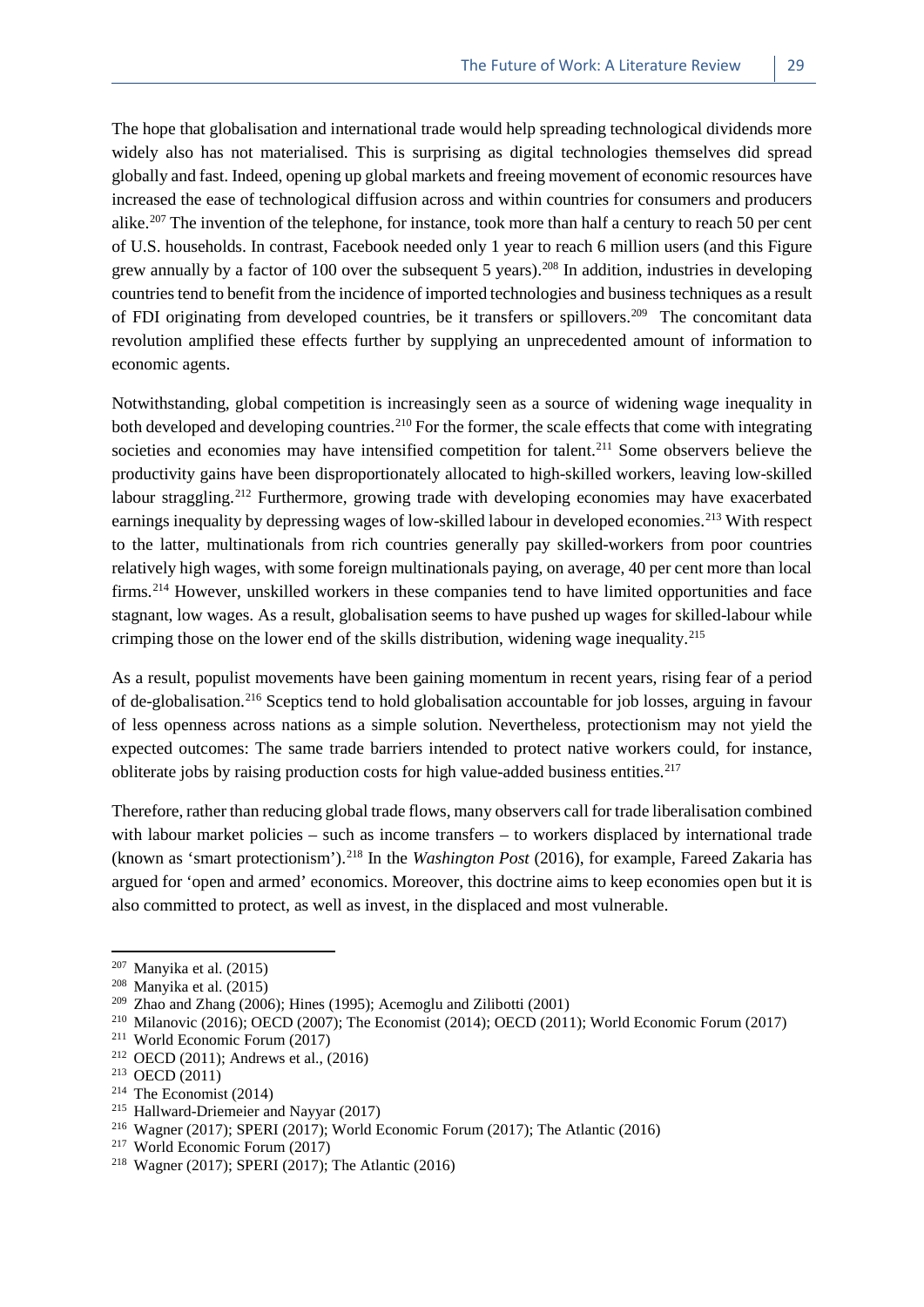These trends are expected to impact the income distribution significantly. Middle classes are benefiting from fast-paced growth in emerging economies. In advanced economies, on the other hand, incomes are growing slowly or even shrinking. This has created income polarisation in many developed regions. The IMF (2016) notes that in the United States, since 2000 only 0.3 per cent of middle class households have moved up to higher income ranks, compared to 3.3 per cent of households who moved down the income ladder. Moreover, globally, wealth has shifted from West to East and will continue to do so.<sup>[219](#page-37-0)</sup> Europe's middle-class global share is expected to diminish from 36 to 14 per cent in 2009 and 2030. In contrast, Asia Pacific's global share is expected to grow from 28 to 66 per cent.<sup>[220](#page-37-1)</sup>

The current macroeconomic environment further exacerbated the worsening of wealth inequalities. The low-interest rate environment has eroded pension wealth, in particular for those pensioners that have no access to actively managed funds. The fall in demand for credit following the recession, accompanied with monetary policies in response to the global financial crisis, contributed to a sustained decline in both real and nominal interest rates at unprecedented levels.<sup>[221](#page-37-2)</sup> For example, in the U.K. and the United States., zero-bound interest rates boosted corporate profits by 5 per cent in 2012; at the same time, households in these countries lost a total of \$630 billion in net interest income.<sup>[222](#page-37-3)</sup>

In addition, political uncertainty has influenced the widening income gaps in both developed and developing countries. Anti-establishment sentiments are growing and this has largely been driven by socially unjust policies. According to Cramer (2016), the preferences of the wealthy have an overbearing influence on votes delegated by representatives, leaving voices from the bottom third of the income distribution unheard.<sup>[223](#page-37-4)</sup>

Global competition has been met by rent-seeking activities and protectionism of the well-organised, in particular in developed countries. Rather than mitigating the fall-out from globalisation, this has contributed significantly to further rising income inequality. Such rent-seeking is often related to protectionist behaviour of high-income professionals.<sup>[224](#page-37-5)</sup> For instance, lobbying by professional associations that defend and enforce licencing requirements in order to protect skilled groups of workers, such as lawyers, doctors, and other highly qualified professionals, is strongly linked to income inequality in the United States.<sup>[225](#page-37-6)</sup> Rent-seeking can also be related to the market power of large firms: According to Loecker and Eeckhout (2017), for instance, U.S. firms have, on average, incurred a marked increase in market power stemming from 1980, and this is strongly associated with a range of macroeconomic trends realised in the last decade. More concretely, U.S. market power is negatively correlated with labour income share, low skill wages, labour force participation, and labour flows.<sup>[226](#page-37-7)</sup> More generally, as put forward by Stiglitz (2015), rent-seeking behaviour combined with weak redistributive mechanisms are critical to the growth of income inequality in both developing and developed countries.<sup>[227](#page-37-8)</sup> In the future, however, some observers believe that digital technologies will help curb patronage and rent-seeking behaviour from bureaucrats due to increased ease of monitoring

<sup>219</sup> OECD (2010b)

<span id="page-37-1"></span><span id="page-37-0"></span><sup>220</sup> Kharas (2011)

<span id="page-37-2"></span><sup>221</sup> Dobbs et al. (2013); Hördahl, Sobrun, and Turner (2016)

<span id="page-37-3"></span><sup>222</sup> Dobbs et al. (2013); Hördahl, Sobrun, and Turner (2016)

<span id="page-37-4"></span><sup>&</sup>lt;sup>223</sup> Keister and Aronson (2017); Domhoff (2005); Krauss (2015)

<span id="page-37-5"></span><sup>224</sup> Baker, (2015)

<span id="page-37-6"></span><sup>225</sup> Baker, (2015); Folbre, (2016)

<span id="page-37-7"></span><sup>226</sup> De Loecker and Eeckhout 2017

<span id="page-37-8"></span><sup>227</sup> Bobkov and Simonova (2016); Kind and Koethenbuerger (2016); Stiglitz (2015)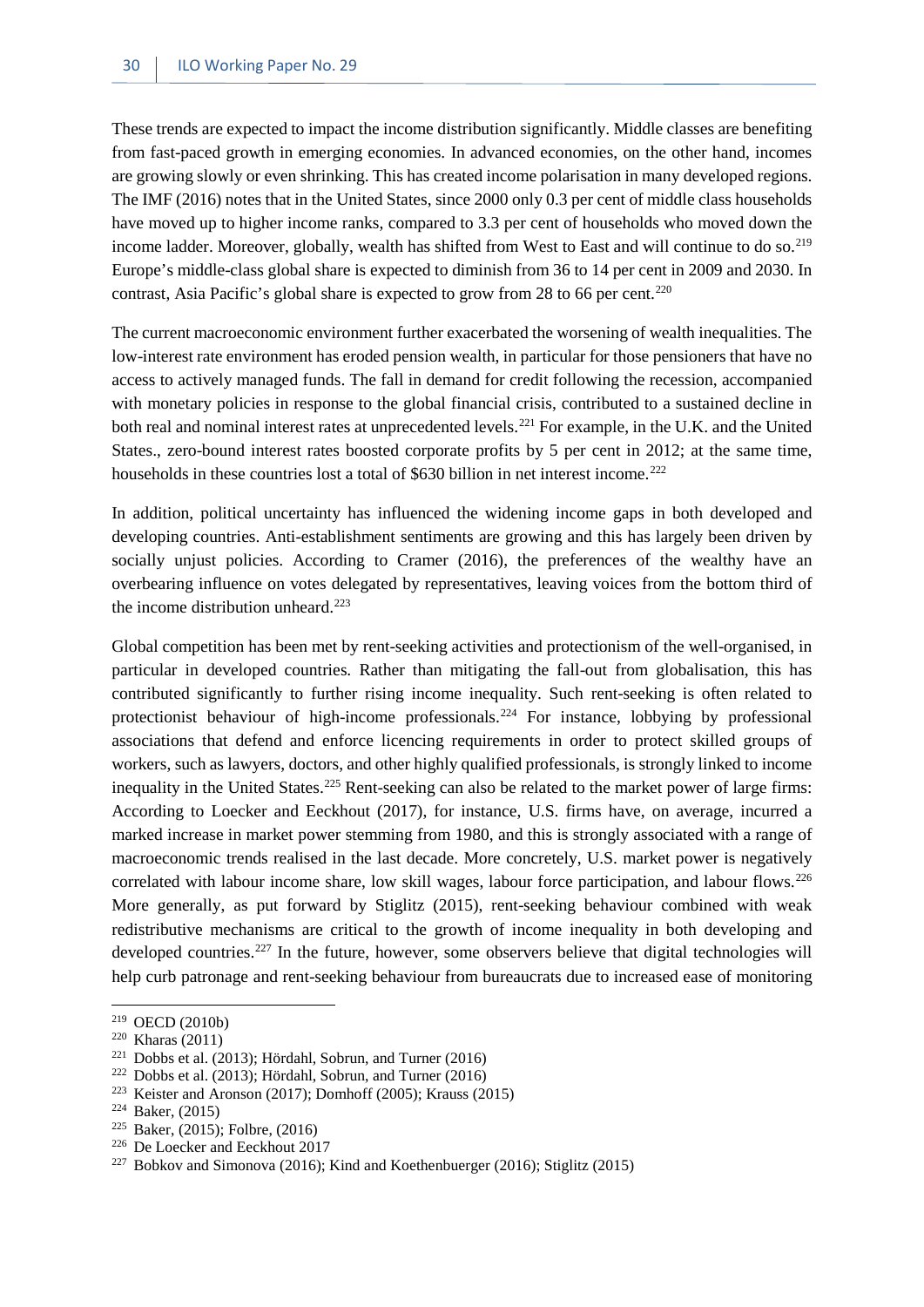government actions.[228](#page-38-0)

Besides rent-seeking, the financialisation of the economy has also increased capital income substantially while wages have remained stagnant.<sup>229</sup> With the rising importance of the financial sector in the economy, dividends distributed to shareholders and their stock prices have increased (following the wide-spread adoption of shareholder value principles), which worsened income inequality and lowered the labour income share, especially in developed countries.<sup>[230](#page-38-2)</sup>Many public corporations, often, have pursued short-term strategies to maximise the firm's shareholders' wealth ("shareholder value objective") implementing business decisions typically at the expense of workers, customers and product quality.[231](#page-38-3) Currently, low rates of real sector growth have also contributed to further bloat the financial sector, with a view of generating excess profits through financial investment.<sup>[232](#page-38-4)</sup> Moreover, increased international financial integration has not generated the expected benefits and led to a significant increase in volatility and inequality, which has mostly hit wage earners.<sup>[233](#page-38-5)</sup>

Moreover, short-termism in public corporations can deteriorate firms' competitiveness, increase systematic risk, and reduce the long-run potential of the whole economy.<sup>[234](#page-38-6)</sup> For one, excessive focus on short-term objectives might lead to neglected investment activity since the immediate financial implications might decrease their expected dividend and thereby the price of company shares.<sup>[235](#page-38-7)</sup> Equivalently, executives may find the incentive to reduce expenditures at the expense of training their staff – or delaying the recruitment process – and withhold investments to human capital.<sup>[236](#page-38-8)</sup> As markets provide rewards in the short-run for underinvestment, a firm's resilience to shocks is hurt over the long run through a lower adaptive capacity and reduced competitiveness. Subramanyam and Zhang (2007) find, for instance, that, in the United States, firms with too much concentration on short-term goals have a lower long-term earnings growth rate than those that balance short- and long-run objectives.

Finally, inter-generational inequality is also a concern. Indeed, the role of parental status in the process by which individuals come to occupy particular rungs in the socioeconomic ladder is persisting and, in some cases, increasing.<sup>[237](#page-38-9)</sup> For example, in southern European countries, the U.K. and Finland, having a father with tertiary education raises a son's wage by at least 20 per cent or more compared with a son whose father had simply upper secondary education.<sup>[238](#page-38-10)</sup> In this regard, Sachs et al. (2015) demonstrated that by taxing capital income at an average rate of 70 per cent, it will be possible to redistribute capital gains to younger generations and consequently close economic opportunity gaps across society.

Even though few studies dare give predictions on future wage growth, a general perception persists that wages will remain stagnant in developed countries while rising in emerging economies. For wage and income inequality, there are no concrete predictions for the future. In light of the extensive literature on the factors that are driving inequality, however, and in the absence of policy changes, these trends are

<span id="page-38-0"></span> $228$  World Bank (2016)

<span id="page-38-1"></span><sup>229</sup> Dünhaupt (2017); Hardoon (2017); Hein and Schoder (2011); Stiglitz (2016)

<span id="page-38-2"></span><sup>230</sup> Dünhaupt (2017); Hardoon (2017); Hein and Schoder (2011); Stiglitz (2016)

<span id="page-38-3"></span><sup>231</sup> Magill, Quinzii, and Rochet (2013); Stiglitz (2016)

<span id="page-38-4"></span><sup>232</sup> Saxer, (2017)

<span id="page-38-5"></span> $233$  Furceri and Loungani (2015); Ernst (2011)

<span id="page-38-6"></span> $234$  Rappaport (2006); Magill, Quinzii, and Rochet (2013)

<span id="page-38-7"></span><sup>235</sup> Rappaport (2006); Magill, Quinzii, and Rochet (2013); Olesinski (2014)

<span id="page-38-8"></span><sup>236</sup> Hughes (2014); Olesinski (2014)

<span id="page-38-9"></span><sup>237</sup> Corak (2013)

<span id="page-38-10"></span><sup>238</sup> OECD (2010a)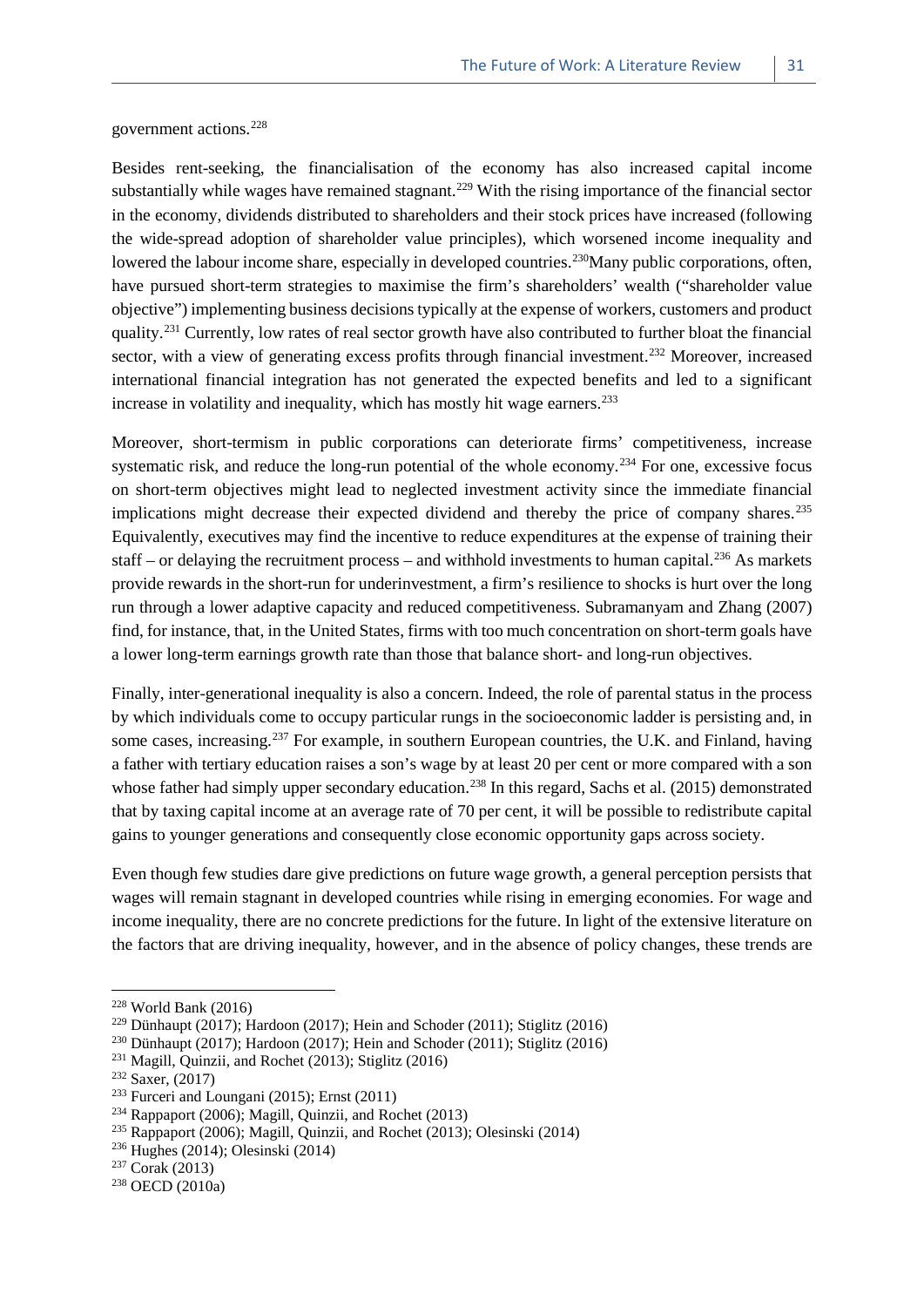likely to continue worsening the global income distribution. Table 3 categorises key drivers of the income and wage distribution into positive and negative effects by stage of development.

<span id="page-39-0"></span>

|                               | <b>Developed countries</b>                                                                                                                                                                                                                                                                                              |                                                                                      | <b>Developing countries</b>                                                                                                                                                                               |                                                             |
|-------------------------------|-------------------------------------------------------------------------------------------------------------------------------------------------------------------------------------------------------------------------------------------------------------------------------------------------------------------------|--------------------------------------------------------------------------------------|-----------------------------------------------------------------------------------------------------------------------------------------------------------------------------------------------------------|-------------------------------------------------------------|
|                               | Negative effect                                                                                                                                                                                                                                                                                                         | Positive effect                                                                      | Negative effect                                                                                                                                                                                           | Positive effect                                             |
| Wage<br>distribution          | Job polarisation<br>Decline in<br>unionisation<br>Very high wages to<br>top management<br>Online platforms<br>De-globalisation                                                                                                                                                                                          | Middle-skilled<br>occupations<br><b>Skills</b><br>shortage<br>(mature)<br>economies) | Job polarisation<br>Decline in<br>unionisation<br>Globalisation                                                                                                                                           | Middle-skilled<br>occupations                               |
| <b>Income</b><br>distribution | Erosion of middle<br>classes<br>Shareholder value<br>Short-termism<br>Protectionism from<br>highly qualified<br>professionals and<br>large firms<br>Decline in<br>unionisation<br>Rise of superstar<br>firms<br>Politically unjust<br>policies<br>Weak redistributive<br>mechanisms<br>Inter-generational<br>inequality | Progressive<br>capital taxation<br>Proper taxation of<br>digital goods               | Rent-seeking<br>from elites<br>Decline in<br>unionisation<br>The rise of<br>superstar firms<br>Politically unjust<br>policies<br>Weak<br>redistributive<br>mechanisms<br>Inter-generational<br>inequality | Rise of middle<br>classes<br>Progressive<br>income taxation |

| Table 3: Possible effects on wage and income distribution in the future |  |  |
|-------------------------------------------------------------------------|--|--|
|                                                                         |  |  |

Source: Authors' own elaboration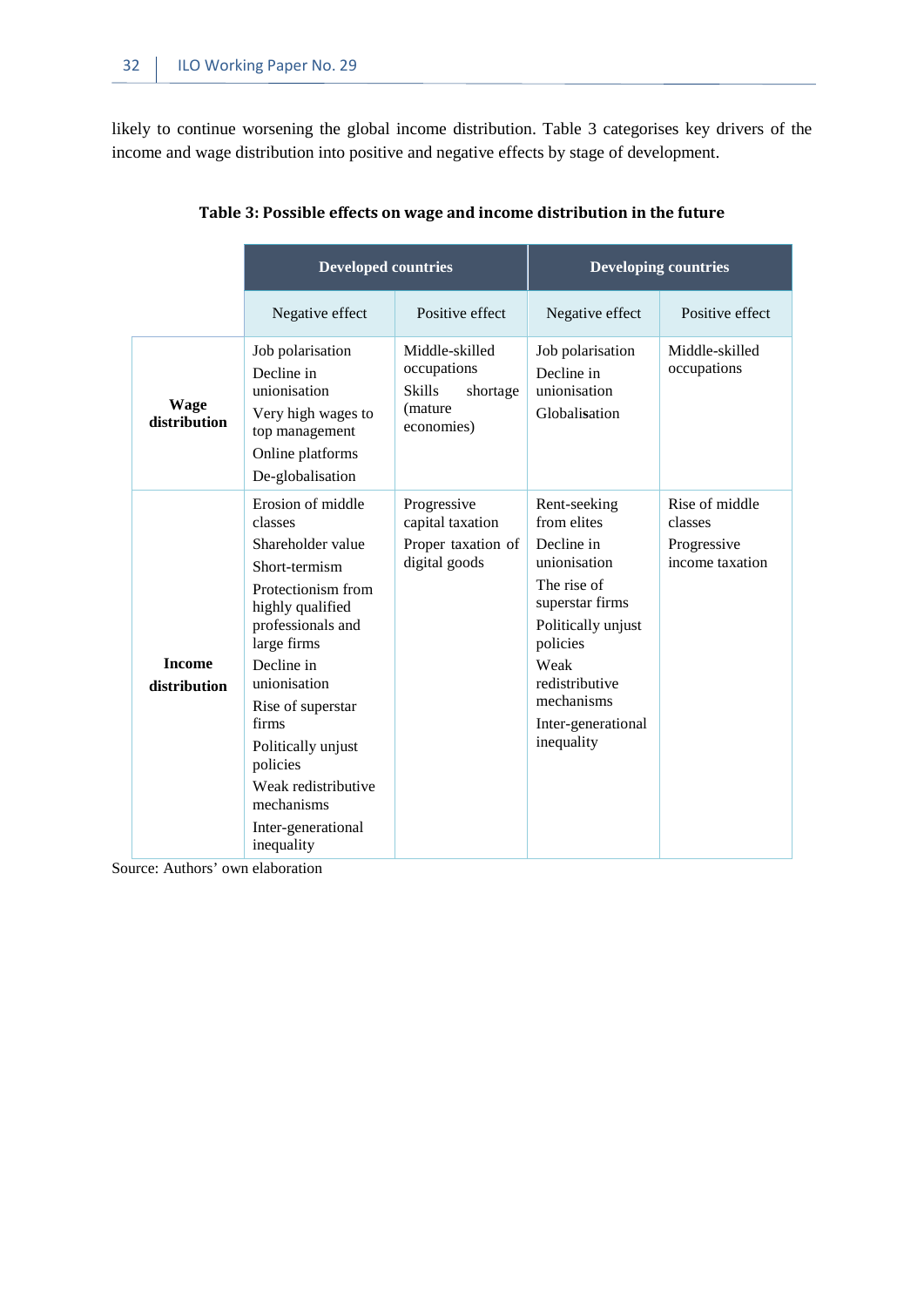#### <span id="page-40-0"></span>**2.5 The future of social dialogue and industrial relations**

Social dialogue (SD) and industrial relations (IR) are playing an important role for the promotion of decent work as well as peace and social justice.<sup>[239](#page-40-1)</sup> According to the ILO (2013b), SD and IR can be used as instruments to advocate good governance, and foster not only cooperation across social partners but also enhance economic performance. In that regard, SD and IR create a cohesive environment where social partners can meet and work towards mutually desirable objectives of decent work and growth at the national level.<sup>[240](#page-40-2)</sup> While IR strictly refers to the relationship between management and workers of a particular industry, SD is considerably broader and has several elements. According to the ILO (2013b, p.5), SD is a term that "describes the involvement of workers, employers and governments in decisionmaking on employment and workplace issues". More concretely, SD encompasses bipartite relations between workers and employers and tripartite relationships with the addition of the government. While bipartite SD typically takes the form of collective bargaining, tripartite SD includes government to discuss public policies and laws that affect the workplace.

Partly in response to such arrangements, workers nowadays enjoy in many countries the right to negotiate for wage increases, access healthcare, and improved working conditions.[241](#page-40-3) In the years ahead, however, SD and IR are likely to face unprecedented challenges.<sup>[242](#page-40-4)</sup> As the Fourth Industrial Revolution is about to bring new business models, the purpose and relevance of labour market institutions are being questioned: Can organised workers be as effective while work is being increasingly shifted to machines? But also: What rights do workers reserve when machine efficiency outweighs human labour? In the following section, we will first briefly discuss historical and future challenges faced by SD and IR, and then move onto current and potential responses of social partners.

#### *Challenges*

The literature mostly addresses the challenges to SD in the context of workers' organisations. Some observers argue that the future holds immense potential for trade unions. In the United Kingdom, for instance, as much as 80 per cent of the public thinks that trade unions are "essential" to protect the interest of workers and public concerns over low pay have soared to record levels in recent years.<sup>[243](#page-40-5)</sup> Nevertheless, union memberships have been steadily declining in developed countries since at least the 1980s, and current memberships are highly skewed towards the public-sector, older workers and middle-to-high earners.<sup>244</sup> While union membership rates tend to move positively with workers' age, inter-generationally there has been a declining trend that is expected to continue into the future. Moreover, this is also the case for employers' organisations (Figure 15).<sup>[245](#page-40-7)</sup> Comparing union participation rates of baby boomers to those of the first cohort of Millennials, we see a decline from 30 per cent to 20 per cent for young adults, respectively. As a consequence, by 2030, working age membership might fall to 20 per cent (compared to today's figure of 25 per cent).<sup>[246](#page-40-8)</sup>

<span id="page-40-1"></span><sup>239</sup> ILO (2013b)

<span id="page-40-2"></span><sup>240</sup> ILO (2013c)

<span id="page-40-3"></span> $241$  Forbes (2016)

<span id="page-40-4"></span><sup>&</sup>lt;sup>242</sup> Fine (2015); Nowak (2015); Forbes (2016)

<span id="page-40-5"></span> $243$  Tyrone (2016)

<span id="page-40-6"></span><sup>&</sup>lt;sup>244</sup> Tyrone (2016); Collins (2015); The Economist (2015)

<span id="page-40-7"></span><sup>245</sup> Nowak (2015); Tyrone (2016); ILO (2013b)

<span id="page-40-8"></span><sup>246</sup> Tyrone (2016)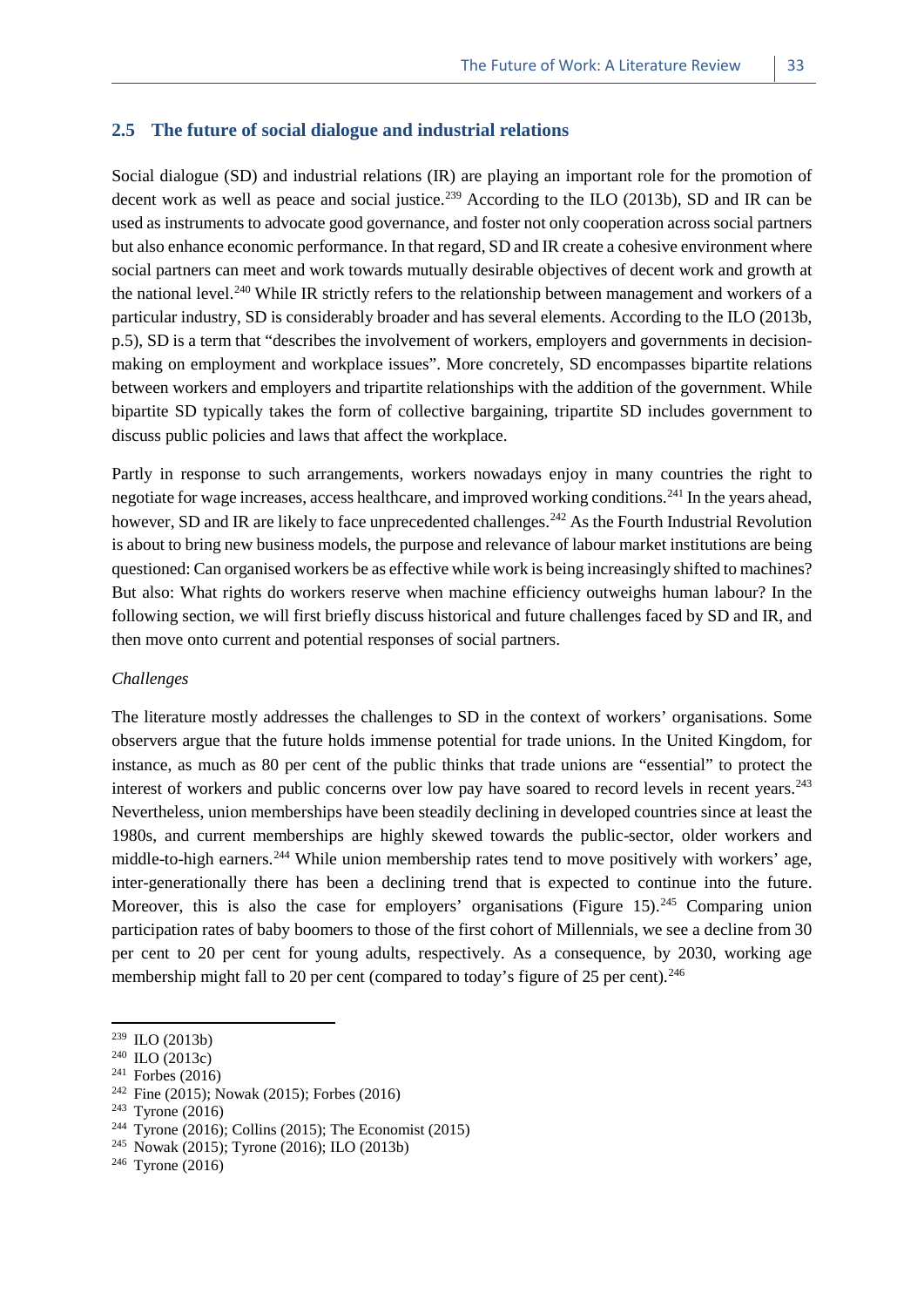The historical decline in trade union participation rates that took place in developed countries can largely be explained by structural changes.<sup>[247](#page-41-1)</sup> For one, the structural transformation away from industry and towards services has significantly reduced total manufacturing employment and with it opportunities for unskilled males, the largest cohort in manufacturing and precisely those most probable to join a union.[248](#page-41-2) In the United States alone, manufacturing employment has fallen from 20 million in 1979 to 12 million in 2015.<sup>[249](#page-41-3)</sup> As a consequence, the increasing use of industrial machines and globalisation has made it more difficult for unions to regulate work.[250](#page-41-4)

Furthermore, international trade union organisations, employer organisation and academics fear that the future world of work might pose further pressure to undermine progress made in regards to collective labour relations and rights.<sup>251</sup> More concretely, the ongoing and pending challenges for SD and IR includes demographic shifts through migration and an ageing workforce; technological advancements via the gig economy and digitalisation; and the impact the transition to the green economy has on  $i$ obs.<sup>[252](#page-41-6)</sup>

<span id="page-41-0"></span>

#### **Figure 15: Evolution of trade union density in OECD countries**

Source: OECD database

#### *Responses*

**.** 

Contributors in the literature present differing views on how SD and IR ought to respond to these challenges, but what is mutually consistent is the view that such labour market institutions will only

<span id="page-41-2"></span><span id="page-41-1"></span> $247$  The Economist (2015)

<span id="page-41-3"></span><sup>248</sup> Fontagné and Harrison (2017)

<span id="page-41-4"></span> $249$  The Economist (2015)

<span id="page-41-5"></span><sup>&</sup>lt;sup>250</sup> The Economist (2015); Nowak (2015)

<span id="page-41-6"></span><sup>251</sup> IOE (2017)

<sup>252</sup> ILO (2017f)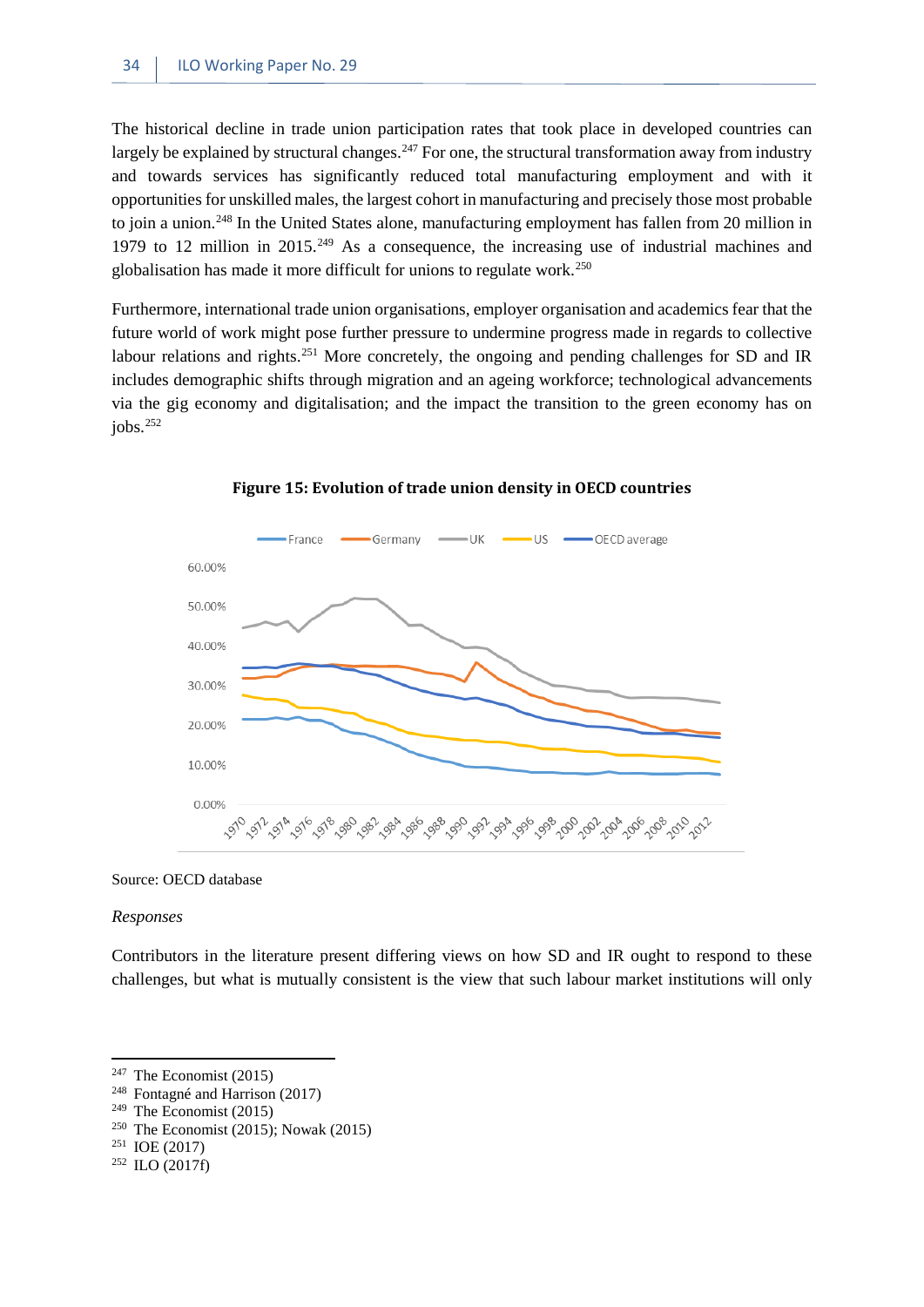remain relevant by acting responsively to the changing world of work.<sup>[253](#page-42-0)</sup>

In the case of workers' organisations, for instance, the literature touches on the need for unions to anticipate and adjust their organising and collective bargaining approaches to the dynamic demands of the modern economy, labour market, work organisation, demography, and human resource management.<sup>[254](#page-42-1)</sup> For example, in Italy, the Italian Federation of Metalworkers (FIM-CISL) has conducted studies on the potential impacts of automation on production systems and the corresponding role for unions.[255](#page-42-2) Moreover, in response to the drastic shift in workers' activities from manual tasks to planning and control, FIM-CISL is offering professional training as a worker right, which is in the process of being taken a step further and added to the national collective agreement for individuals labouring in the metalworking sector.

Other contributors advocate for a shift towards more decentralised and/or innovative collective bargaining structures to include isolated groups of workers.<sup>[256](#page-42-3)</sup> Indeed, workplaces are becoming increasingly fragmented as flexible work increases with the emergence of online platforms.<sup>[257](#page-42-4)</sup> The consequences can raise problems with regard to respecting workers representation, freedom of association and collective bargaining.<sup>[258](#page-42-5)</sup> Nonetheless, the rise of such non-standard employment creates substantial opportunities for membership since more and more individuals are in need of the services and support that workers' organisations offer.<sup>[259](#page-42-6)</sup> Currently, the rate of unionisation among non-standard employees is markedly lower than their traditionally employed counterparts.<sup>[260](#page-42-7)</sup> Notwithstanding, as put forward by Hayter (2015), through mending the benefits and services to be aligned with the needs of today's workers, it may be possible to attract a sizable proportion of this section of the workforce to sign up. In fact, some commentators highlight the inevitable emergence of modern labour institutions such as digital freelancers' unions, and, in turn, updated labour market regulations that will come with  $it$ <sup>261</sup>

According to Kelly Ross (deputy director of American Federation of Labour and Congress of Industrial Organisations), there are three trade union approaches currently organising gig and platform workers<sup>[262](#page-42-9)</sup>:

1) Legal approach – Unions contest worker misclassification and try to include gig and platform workers in existing employment statutes. An example of this approach includes the welldocumented case of worker misclassification against Uber in the UK led by GMB. Moreover, rather than independent contractors, GMB contended that Uber drivers should be classified as workers of the United Kingdom and be eligible for the corresponding employment entitlements. As a result, over 30,000 drivers were granted access to basic employment provisions, including minimum wage and vocational pay.<sup>[263](#page-42-0)</sup>

- <span id="page-42-6"></span><sup>259</sup> Kessler (2015); Parker (2016)
- <span id="page-42-7"></span><sup>260</sup> Collins (2015); Nowak (2015)
- <span id="page-42-8"></span><sup>261</sup> World Economic Forum (2016a)

<sup>&</sup>lt;sup>253</sup> Collins (2015); Tyrone (2016); Nowak (2015); ILO (2017f); IOE (2017)

<span id="page-42-1"></span><sup>254</sup> Collins (2015); Tyrone (2016)

<span id="page-42-2"></span><sup>255</sup> Forbes (2016)

<span id="page-42-3"></span> $256$  ILO (2017f)

<span id="page-42-4"></span><sup>257</sup> De Stefano (2016)

<span id="page-42-5"></span><sup>258</sup> ILO (2017f)

<span id="page-42-9"></span> $262$  Johnston and Land-Kazlauskas (2018)

<span id="page-42-0"></span><sup>263</sup> GMB (2016)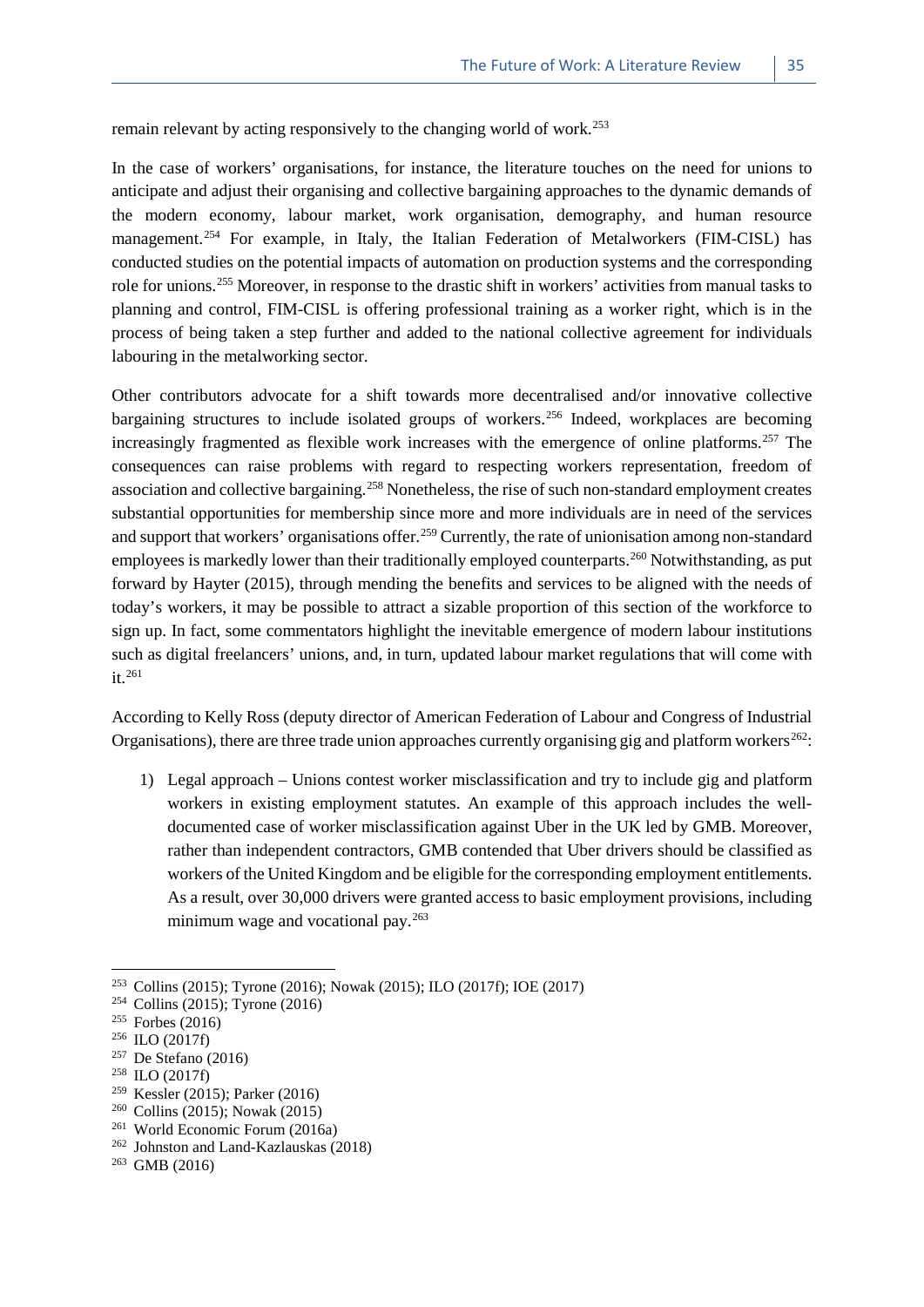- 2) Alliance formation The development of associations and alliances committed to providing a service to isolated workers, often in the form of lobbying on behalf of gig workers. In New York, for instance, several trade unions, including The International Association of Machinists and Aerospace Workers (IAM), are associated with The Independent Drivers Guild (IDG). Representing over 60,000 drivers, IDG was established with the agenda of reforming the industry and creating opportunities for dialogue among drivers operating in the gig economy and the corporations.[264](#page-43-0)
- 3) Regulatory reform The creation of new opportunities for collective bargaining at the state and municipal levels with the aid of regulatory and legal reform. While there have been few successful attempts at introducing new legislation at the municipal level, the most effective cases have been executed by The Teamsters in Seattle. Indeed, such legislation aims at extending collective bargaining to include independent contractors in the transportation industry, most notably Uber and Lyft.[265](#page-43-1)

The literature also highlights that the movement towards precarious employment, sub-standard conditions and marginalisation may lead to the emergence of unconventional, community-based initiatives to protect vulnerable workers using innovative strategies.<sup>[266](#page-43-2)</sup> Moreover, worker centres play a critical role in that respect – and often combine forces with formal trade unions in pursuing their mutual objectives.<sup>[267](#page-43-3)</sup> In the United States, for instance, an increasing number of worker centres are becoming established institutions for organising workers and collective bargaining.[268](#page-43-4) This alternative form of labour protection has made significant gains for U.S. workers at all levels: Over the past two years as much as 13 states and 10 city and county governments have voted to increase minimum wages in part thanks to worker centres.<sup>[269](#page-43-5)</sup> Such new, alternative forms of worker representation are likely to shape the future of organised labour into a mix of organisational forms, according to Fine (2015).

Unlike digitisation, automation has been a challenge faced by social partners tracking back to the second half of the  $20<sup>th</sup>$  century.<sup>[270](#page-43-6)</sup> At the moment, there appears to be no empirical-based research providing information on how workers' organisations, employers' organisations and governments, at a global level, are preparing for drastic shifts in the production process. However, the majority of the efforts taking place to adjust for automation are in developed countries, and each of these movements highlight the importance of research and re-training workers. $271$ 

While few studies solely discuss the role of employer' organisations in the future of work, those available emphasise the need for a more dynamic, continuous dialogue across various sectors of economic activity, and more targeted education for workers to harness the impending changes to the labour market.<sup>[272](#page-43-8)</sup> With regard to the latter, employers' organisations can act effectively as

<span id="page-43-0"></span><sup>264</sup> Independent Drivers Guild (2017)

<span id="page-43-1"></span> $265$  Teamsters (2017)

<span id="page-43-2"></span><sup>266</sup> Collins (2015)

<span id="page-43-3"></span><sup>267</sup> Fine (2015); Johnston and Land-Kazlauskas (2018)

<span id="page-43-4"></span><sup>268</sup> Fine (2015); Johnston and Land-Kazlauskas (2018)

<span id="page-43-5"></span><sup>269</sup> Fine (2015)

<span id="page-43-6"></span><sup>270</sup> Forbes (2016)

<span id="page-43-7"></span> $271$  Forbes (2016)

<span id="page-43-8"></span><sup>272</sup> IOE (2017); EFF (2012); ILO (2017f)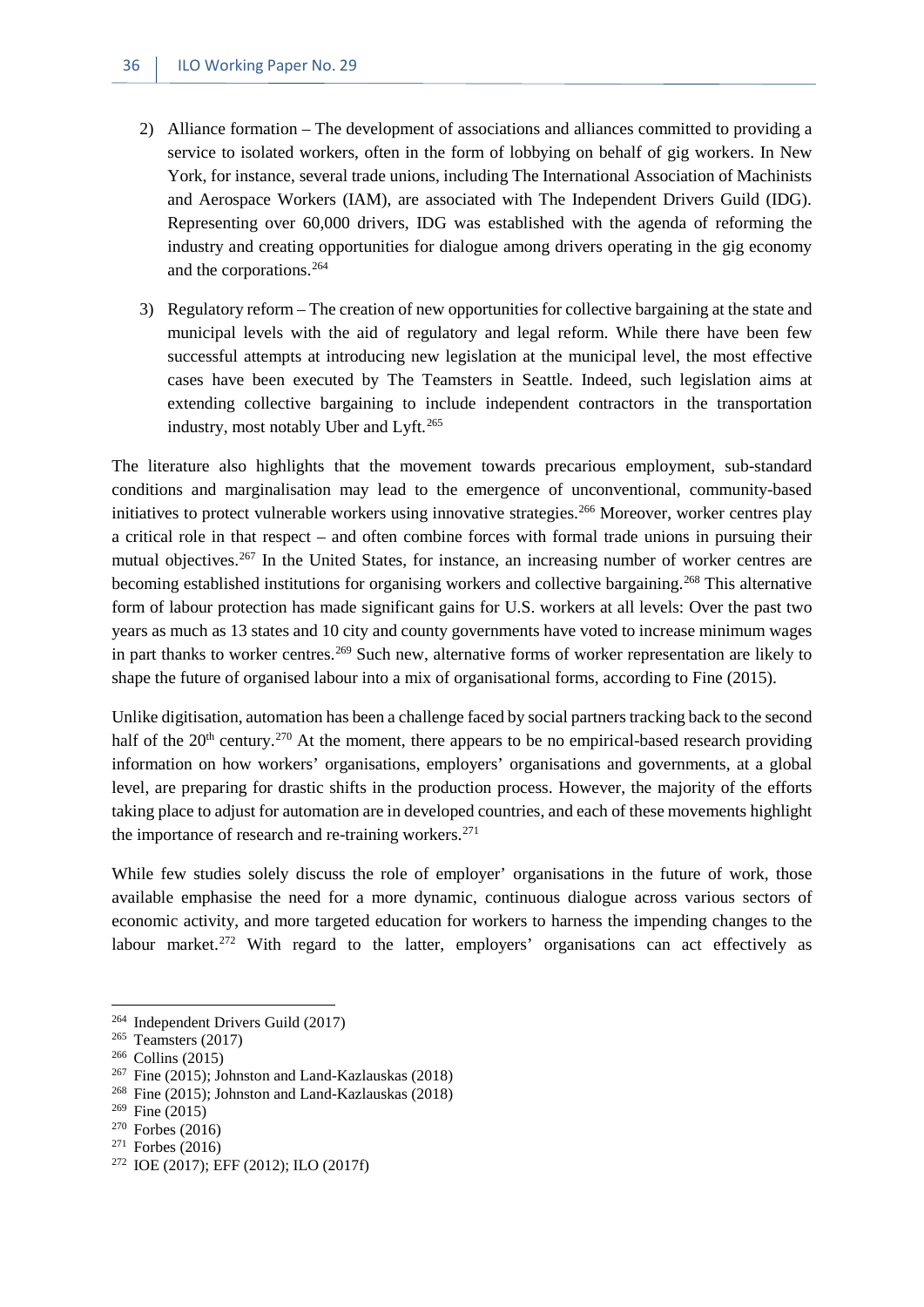knowledgeable participants in innovation and improvement.<sup>[273](#page-44-0)</sup> Specifically, such organisations should play a predominant role national and locally as brokers of knowledge through the conduits of organised training, consultancy, conferences and networking. For example, as demonstrated by the Engineering Employers Federation, employers' organisations can offer direct support for the evaluation and improvement of work organisation and highlight skill shortages to worker unions.<sup>274</sup> More broadly, according to The Malta Federation of Industry, economic policies should be tailored towards an integrated and forward-looking education system, particularly in the areas of science and research.<sup>[275](#page-44-2)</sup> Other commentators assert that the role of employers will be affected as the concept of dependent employment comes under discussion and, in response, employers' organisations might need to become more service oriented, widening the scope of their membership to new kinds of businesses.<sup>[276](#page-44-3)</sup> Finally, current changes in the world of work are also likely to challenge global governance institutions such as the ILO. In this regard, the IOE (2017) highlights several areas in which international agencies such as ILO need to react to changes in the employment relationships, the emergence of new skills and qualifications and in the evolution of SD and IR.

In the absence of such changes discussed above the negative trends facing SD and IR are likely to exacerbate further into the future. For instance, in a scenario analysis outlining three alternative realities on IR in Europe, the most likely outcome is the so-called *from bad to worse.* Moreover, this possible future depicts the continuation of current trends, and reveals the "cancer stage of capitalism".[277](#page-44-4) As a result, national economies and labour markets are increasingly disembodied from effective social regulation; and the beneficiaries of financialised 'shareholder value' capitalism have little interest in maintaining historic compromises, leading to reduced workers bargaining power and increasing inequality.[278](#page-44-5)

On the other hand, with a dynamic approach it may be possible for labour institutions to not only counteract current trends, but to also have a far-reaching effect on the future world of work. For instance, in an alternative scenario by Hyman (2015) coined as *elite reform,* he envisages a stark shift in public policy – at both the national and supranational levels. Indeed, this reality describes reversing current trends in industrial relations and collective bargaining by devising a new international financial and economic architecture. In fact, this framework is also believed to complement a so-called "Keynesplus" policy reorientation by national governments, concurrent with a new green deal, creating a platform for growth which is rich in terms of employment, but environmentally friendly.

<span id="page-44-0"></span> $273$  Totterdill (2013)

<span id="page-44-1"></span><sup>274</sup> EEF (2018)

<span id="page-44-2"></span><sup>275</sup> Camilleri and Debono (2008)

<span id="page-44-3"></span><sup>276</sup> IOE (2017)

<span id="page-44-4"></span> $277$  Hyman (2015)

<span id="page-44-5"></span><sup>278</sup> Hyman (2015)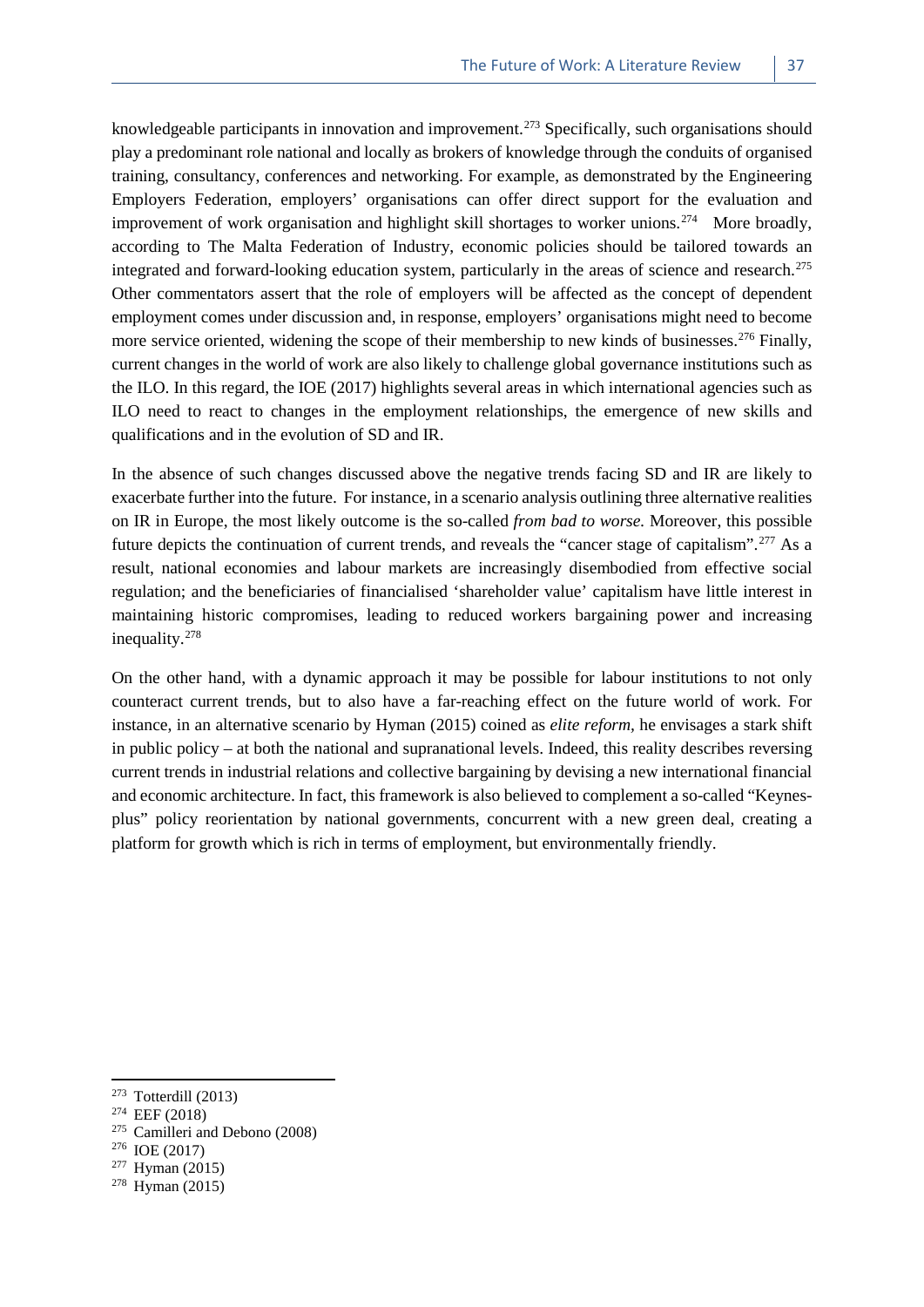#### <span id="page-45-0"></span>**3. Summary and identified gaps in the literature**

This paper made use of 255 studies and has focused on different drivers that will impact the future of work. In particular, this review looks at five different labour market outcomes:

i) The first subsection on *the future of jobs* contains two parts: *labour force developments* as well as *jobs and employment*. For the former, it starts with the future of global demography and discusses what effects a reduced labour force might bring to most advanced economies. Other countries, however, will deal with an expanding younger population concurrent to decreasing labour market participation rates. The potential inclusion of other groups, such as women and migrants', are seen as a solution to counteracting this trend, alongside labour market policy and pension reforms. For the latter, different studies estimate which occupations will be substituted by automation in both developed and developing countries. In addition, re-shoring of production from developing to developed countries to utilise innovation hubs and access markets is highlighted. At the same time, it presents opposing views that argue, although computerisation might eliminate tasks, it is unlikely that entire occupations will disappear. Furthermore, several researchers expect that new jobs will appear, in particular for Engineering, Computer and mathematics-related employments. Conversely, other commenters believe the overall effects from advancements in genetics, artificial intelligence and robotics will have a negligible impact on the labour market.

Demographic and climate change are also discussed in this section. Ageing populations are expected to create additional employment in the health and care sectors, while climate change is likely to foster employment in green jobs - particularly within the renewable energy sector. The effects of automation in gender and race are also introduced here.

- ii) Working conditions is the second sub-section and associates new business models to the future of work. Flexible and temporary work, among other forms of non-standard employment, is expected to become more prevalent in the near future. Many anticipate lower wages, reduced social protection and more work insecurity to follow. Some studies point out, however, that flexible and remote work will allow marginalised workers to join the work force, as well as workers with family responsibilities. The impact of the gig economy, entailing increased precarisation, decreased bargaining power and reduced legal protection, is also highlighted. Outcomes related to OSH and informality are also present.
- iii) Social protection and the welfare state are expected to be challenged in the future. New forms of employment, such as those borne with the gig economy, will eliminate the contributions towards social protection schemes. Likewise, a fall in labour supply will have a negative effect on the amount of social contributions and the sustainability of pay-as-yougo insurance systems. Meanwhile, ageing populations will require more funds to afford pensions and care services. The inward migratory pressure that many developed countries are expected to incur in the future may squeeze social protection systems further. For some emerging economies, high wages might stifle social security sustainability. A last negative effect arises from a low-interest environment which is predicted to continue into the future. Studies also highlight the importance of including workers under non-standard forms of employment into social security benefits. Others comment on more transformative remedies, such as the universal basic income.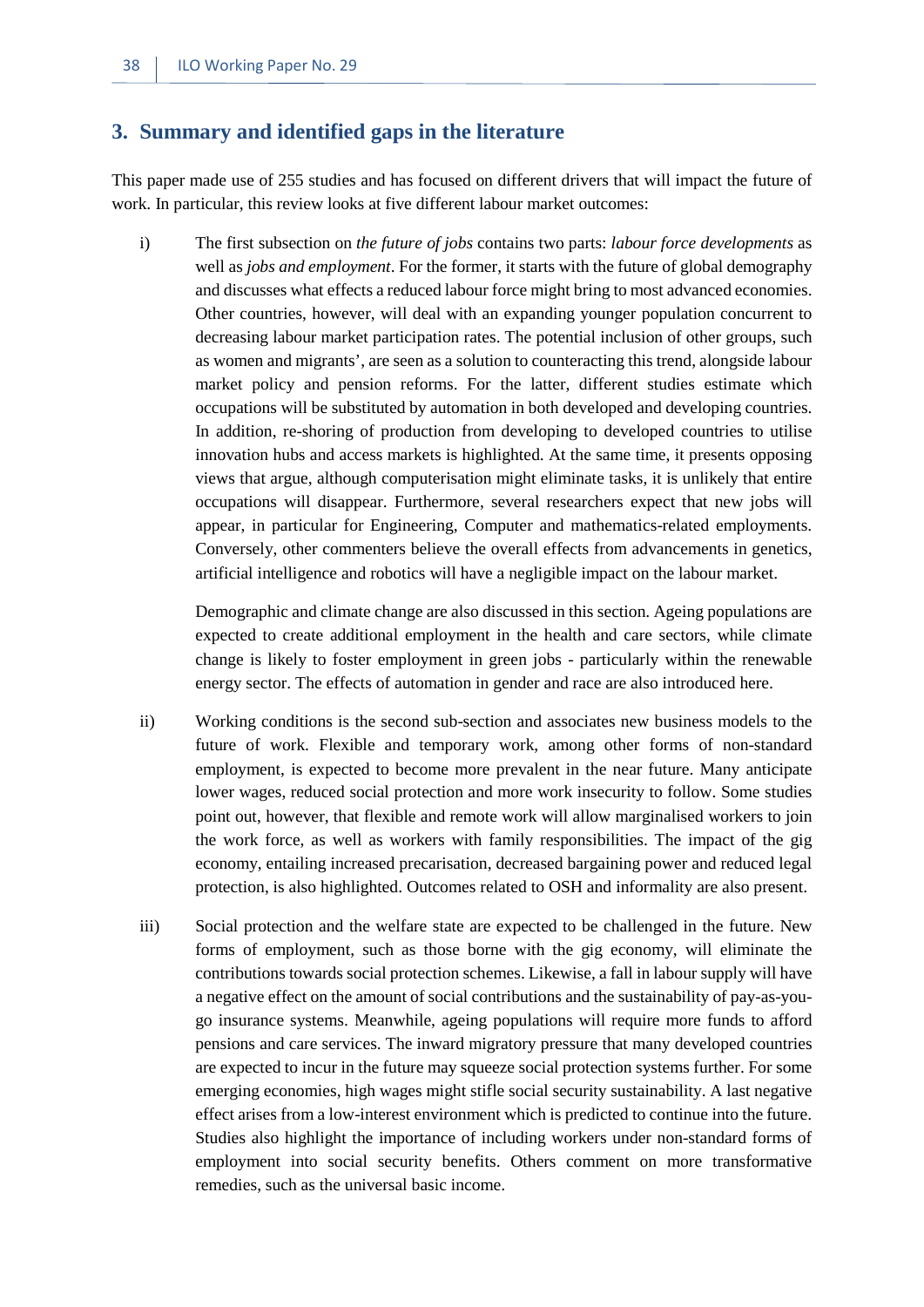- iv) Wage growth is not largely discussed in the existing literature on the future of work, despite the wealth of studies on wage and income inequality. Job polarisation, in both developed and developing countries, is discussed along with the future of middle-classes. Many commenters highlight the importance of globalisation and the rise of superstar firms as an explanation for widening inequalities. Further, the literature also discusses the erosion of labour market institutions as another detriment to inequality. Additionally, the financialisation of the economy and short-termism may have benefited capital owners at the expense of workers. Studies have also debated about capital taxation, such as a robot tax, but so far this has not led to any policy initiatives. The last point of this sub-section on wages and income inequality is that rent-seeking has affected societies both in developed and developing countries, through either natural resources rents, protectionism from highly qualified workers or intellectual property rights.
- v) Finally, the review looks at the future of industrial relations. It notices that past trends have already weakened unionization rates in many countries, both for structural and demographic reasons. These forces are likely to continue, especially if trade unions do not seize opportunities to reach out to new groups on the labour markets and address their rising demand for representation and protection. Several studies highlight the potential for traditional forms of trade unions but also new models of representation to address the rising precariousness that comes with new forms of (self-)employment and restructuring due to the digital transformation.

The existing literature on the future of work covers a wide range of topics, most of which focused on technological innovations and inequality, with fewer studies looking into the impact of demographics and environmental changes<sup> $279$ </sup> (see Figure 16). Nevertheless, despite this wealth of existing studies some important gaps remain that should be addressed in future research:

- For labour force participation, little is known about the impact of migration as there are no estimations on how much of the workforce will be constituted by migrants (from either agriculture to urban cities or international).
- In regard to the future of job creation and destruction, projections on the impact of automation on agriculture would be essential for the analysis, particularly for developing countries.
- With regard to future working conditions, the available literature is sizable. However, even though there are scenarios for specific cities and their informal sectors, no aggregate estimations exist for developing countries and how this will affect societies in the future.
- Finally, with reference to wage and income inequality, there has been no study on wage growth for the upcoming decades. This would be crucial for understanding wage trends, especially when taking into account different income groups.

1

<span id="page-46-0"></span><sup>279</sup> ILO (2017c)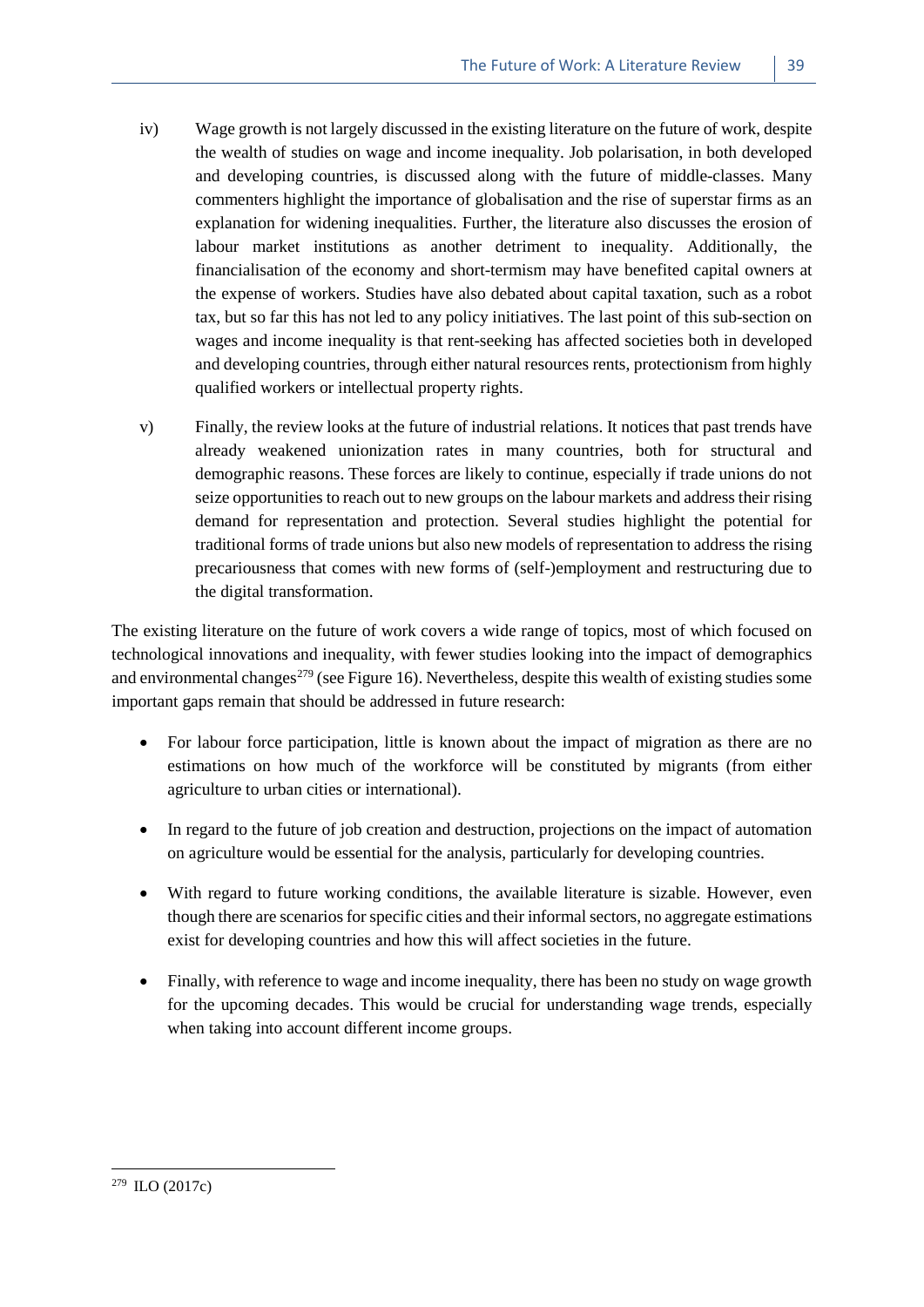

<span id="page-47-0"></span>**Figure 16: Topics coverage in the reviewed literature (255 studies)**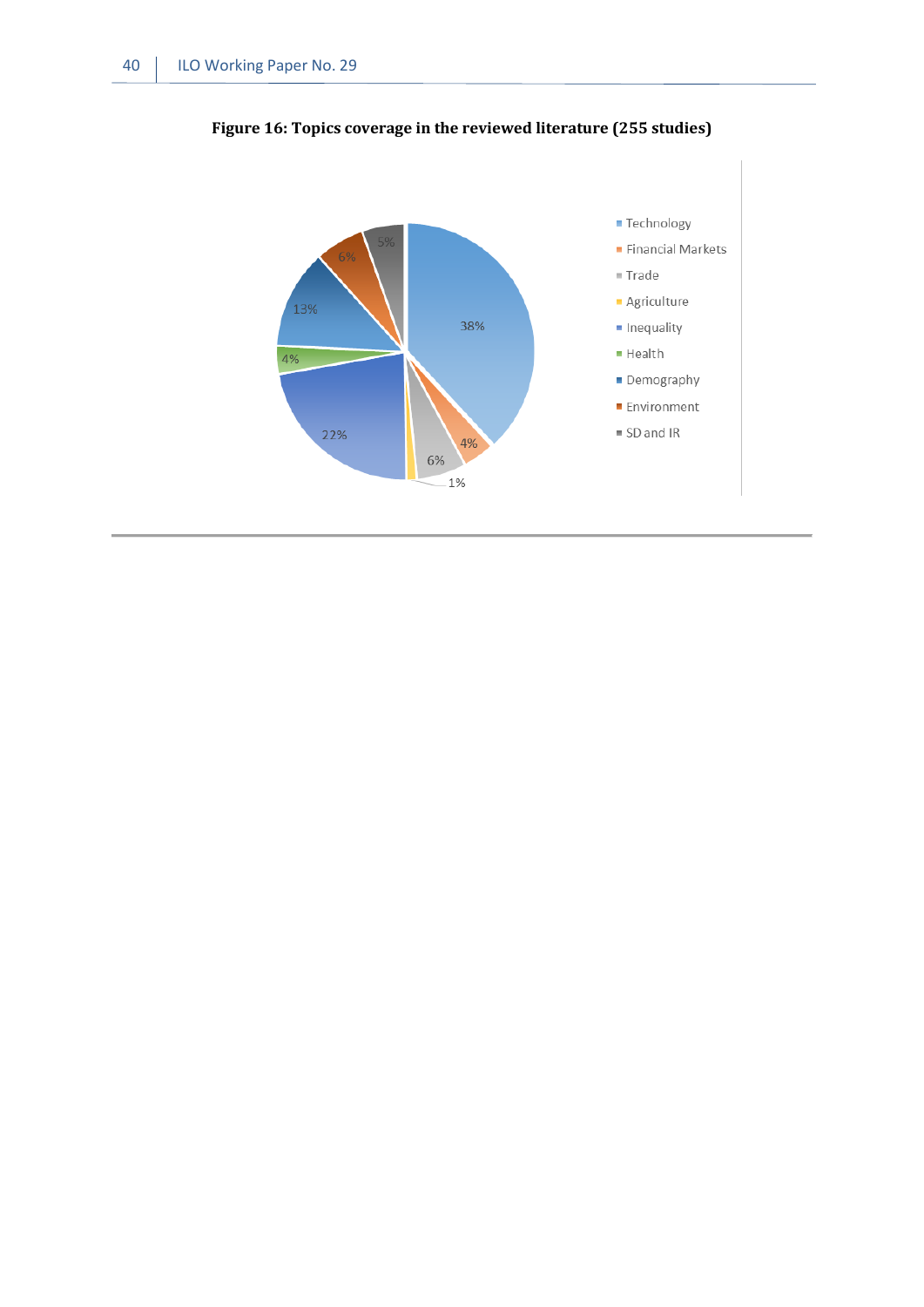#### <span id="page-48-0"></span>**References**

- Acemoglu, D.; Autor, D. 2010. *Skills, Tasks and Technologies: Implications for Employment and Earnings*, NBER Working Paper Series 16082 (Cambridge, National Bureau of Economic Research).
- Acemoglu, D.; Restrepo, P. 2016. *The Race Between Machine and Man: Implications of Technology for Growth, Factor Shares and Employment*, NBER Working Paper Series 22252. (Cambridge, National Bureau of Economic Research).
- ———. 2017. *Robots and Jobs: Evidence from US Labor Markets*, NBER Working Paper Series 23285 (Cambridge, National Bureau of Economic Research).
- Acemoglu, D.; Fabrizio, Z. 2001. "Productivity Differences*"*, in *The Quarterly Journal of Economics,*  Vol. 115, No. 116, pp. 563-606.
- Adam, A; Moutos, T. 2006. "Minimum Wages, Inequality and Unemployment", in *Economics Letters,*  Vol. 92, No. 2, pp. 170–76.
- Ales, L. et al. 2015. "Technical Change, Wage Inequality, and Taxes", in *American Economic Review,*  Vol. 105, No. 10, pp. 3061–3101.
- Andrews, D. et al. *The Best versus the Rest: The Global Productivity Slowdown, Divergence across Firms and the Role of Public Policy*, OECD Productivity Working Papers (Paris, OECD Publishing).
- Arntz, M. et al. 2016. *The Risk of Automation for Jobs in OECD Countries*, OECD Social, Employment and Migration Working Papers (Paris, OECD Publishing).
- Atkinson, R.; Wu, J. 2017. *False Alarmism: Technological Disruption and the U.S. Labor Market, 1850–2015,* (London, ITIF).
- Autor, D. et al. 2017. *Concentrating on the Fall of the Labor Share,* NBER Working Paper Series 23108 (Cambridge, National Bureau of Economic Research).
- Bengtsson, T. 2010. *Population Ageing - A Threat to the Welfare State? The Case of Sweden*, (Berlin, Springer).
- Bennington, J.; Chamberlain, J. 1989. *Beyond FTS2000: A Program for Change*, (Washington, DC, National Academies Press).
- Beramendi, P.; Rueda, D. 2014. "Inequality and Institutions: The Case of Economic Coordination", in *Annual Review of Political Science,* Vol. 17, No. 1, pp. 251–71.
- Bloom, D. et al. 2016. *Africa's Prospects for Enjoying a Demographic Dividend*, NBER Working Paper No. 22560 (Cambridge, National Bureau of Economic Research).
- Bobkov, N. et al. 2016. "Economic Factors of Russian Inequality", in *International Journal of Environmental and Science Education*, Vol. 11, No. 16, pp. 8900-8910.
- Boden, I. et al. 2016. *The Changing Structure of Work: Implications for Workplace Health and Safety in the US*, Prepared for the Future of Work Symposium (California, U.S. Department of Labor).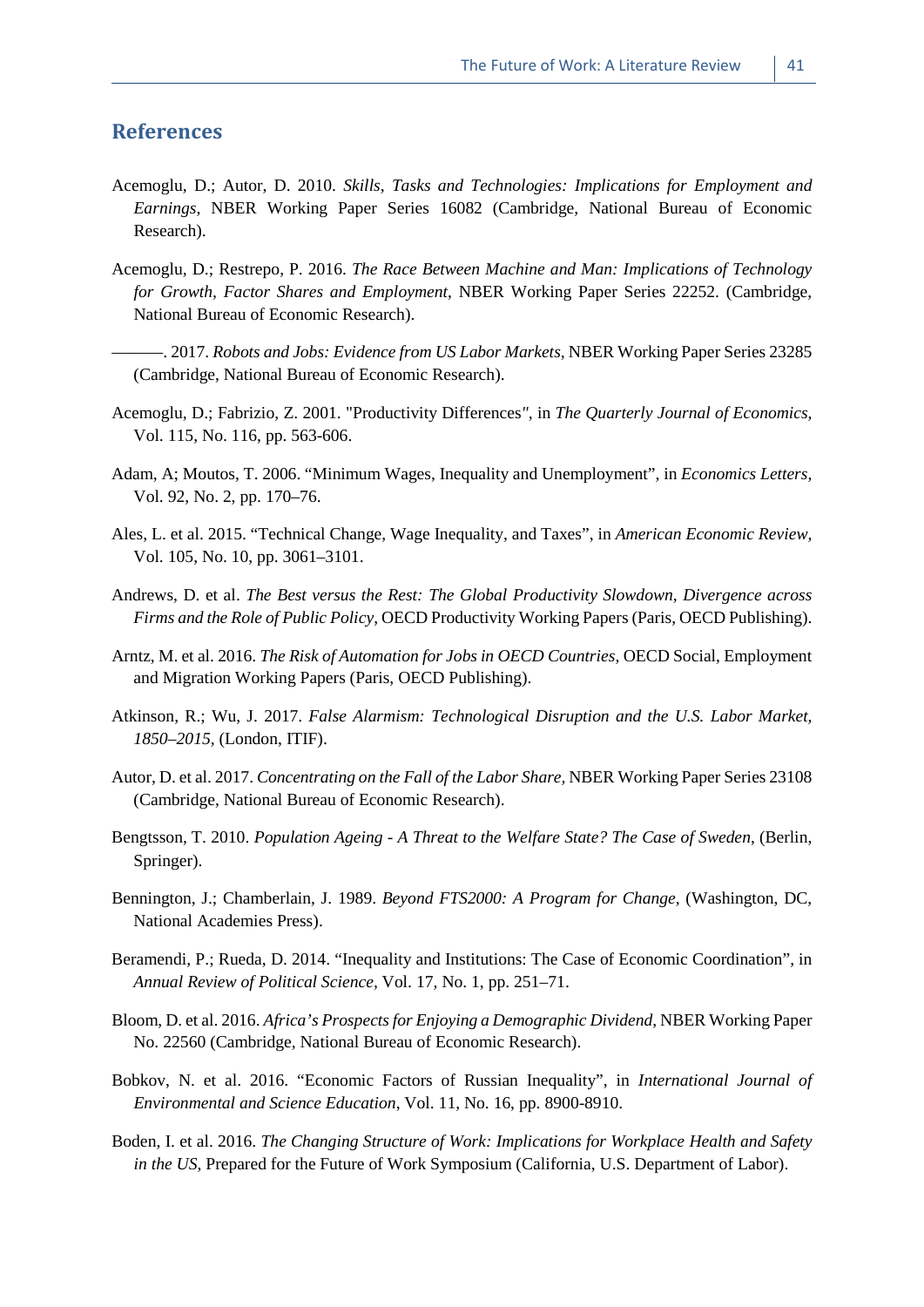- Bonner, J. 2008. *Waste Pickers without Frontiers,* Report of Conference Proceedings (Cambridge, WEIGO).
- Borland, J.; Coelli, M. 2017. "Are Robots Taking Our Jobs?", in *The Australian Economic Review,* Vol. 50, No. 4, pp. 377-97.
- Bosanquet, N. et al. 2013. *Mind the (Fiscal) Gap: Direct Taxes, Public Debt and Population Ageing*, (England, Reform).
- Bozio, A. et al. 2016. *Taxes and Technological Determinants of Wage Inequalities: France 1976-2010*, PSE Working Papers 2015-05 (Paris, PSE).
- Braconier, H. et al. 2014a. *Policy Challenges for the Next 50 Years*, *OECD Economic Policy Papers* (Paris, OECD).
- British Chambers. 2015. *Business and Education Survey*. Available at: http://www.britishchambers.org.uk/BusinessEducation\_Infographic.jpg [10 Jan. 2018].
- Brookings. 2016. *The Future of Work in the Developing World,* (Washington, DC, Brookings Institution).
- Brynjolfsson, E.; McAfree, A. 2014. *The Second Machine Age*, (Cambridge, MIT).
- Buettner, T.; Rainer M. 2016. *Comparative Analysis of International Migration in Population Projections*, KNOMAD Working Paper 10.
- Buhr, D. et al. 2016. *On the Way to Welfare 4.0? Digitalisation of the Welfare State in Labour Market, Health Care and Innovation Policy: A European Comparison*, Politik Für Europa (Berlin: Friedrich-Ebert-Stiftung).
- Carbonero, F. et al. 2016. *The Trend in Labour Income Share: The Role of Technological Change in Imperfect Labour Markets,* IAB Discussion paper (Nuremberg, IAB).
- Cardona, Í. 2016. *El future del trabajo en un mundo cambiante*, Libros Editorial (Lima, UNIMAR).
- CGPS. 2017. *Stick Shift: Autonomous Vehicles, Driving Jobs and the Future of Work*, (Washington, DC, Center for Global Policy Solutions).
- Chang, J.; Phu, H. 2016. *The Future of Jobs at Risk of Automation in ASEAN*, ILO Working Paper No. 9 (Geneva, ILO)
- Checchi, D.; Garcia-Penalosa, C. 2008. "Labour market institutions and income inequality", in *Economic Policy*, Vol. 23, No. 56, pp. 601-649.
- Chui, M. et al. 2015. *Four Fundamentals of Workplace Automation,* (New York, McKinsey & Company).
	- -.2016. *Where Machines Could Replace Humans--and Where They Can't (yet)*, (New York, McKinsey & Company)
	- ———. 2017. *The Countries Most (and Least) Likely to Be Affected by Automation*, Harvard Business Review (New York, McKinsey & Company)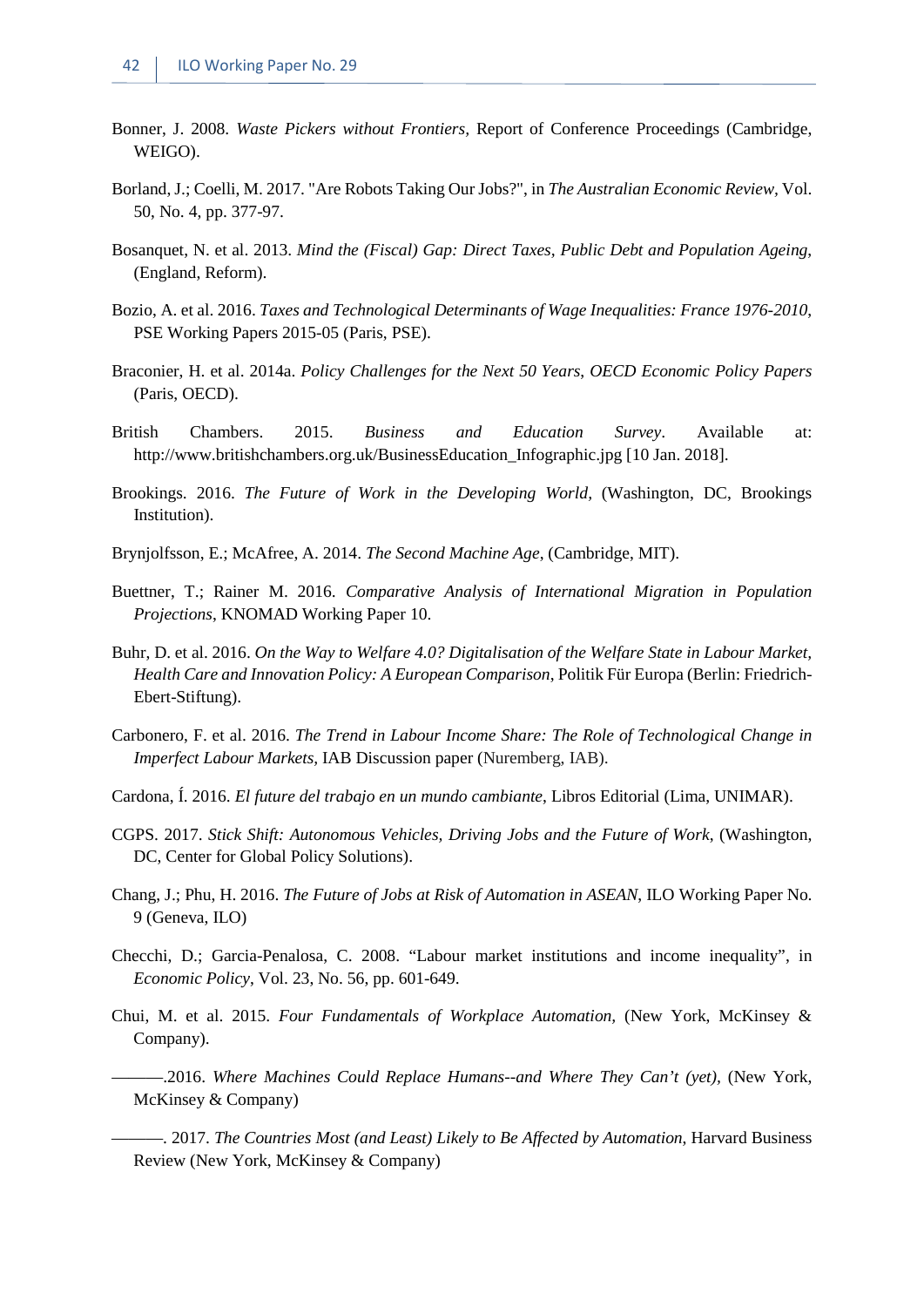- Clark, L. 2017. *Oxford Nanopore: We Want to Create the Internet of Living Things*. Available at: http://www.wired.co.uk/article/clive-brown-oxford-nanopore-technologies-wired-health-2015 [10 Jan. 2018].
- Clayton, J.; Hereward, H. 2015. *Over One Million Sea Arrivals Reach Europe in 2015*, (Geneva, UNHCR).
- Camilleri, N; Debono, M. 2008. *Views of Employer Organisations on Future Skills Requirements,* (Dublin, Eurofound).
- Codagnone, C. et al. 2016. *The Future of Work in the 'Sharing Economy'. Market Efficiency and Equitable Opportunities or Unfair Precarisation?*, EU Science Hub (Brussels, European Commission).
- Cohen, A. et al. 2016. *Benchmarking Global Production Sourcing Decisions: Where and Why Firms Offshore and Reshore*, Stanford University Graduate School of Business Research Paper No. 16-28 (California, Stanford).
- Collins, P. 2015. *The Future of Trade Unions*. Available at: https://www.prospectmagazine.co.uk/magazine/the-future-of-trade-unions [8 Jan. 2018].
- Collinson, M. et al. 2007. "Migration, Settlement Change and Health in Post-Apartheid South Africa: Triangulating Health and Demographic Surveillance with National Census Data", in *Scandinavian Journal of Public Health. Supplement* Vol. 69, pp. 77–84.
- Corak, M. 2013. "Income Inequality, Equality of Opportunity, and Intergenerational Mobility", in *Journal of Economic Perspectives,* Vol. 27, No. 3, pp.79–102.
- Coyle, D. 2016. *Inequality and the Future of Work***,** (London, The Economist)
- Cribb, J. 2013. *Income Inequality in the UK*, (London, IFS).
- Daheim, C.; Wintermann, O. 2017. 2050: *Die Zukunft Der Arbeit*, (Gutersloh, Bertelsmann Foundation).
- Davenport, T.; Kirby, J. 2015. *Beyond Automation*, (Cambridge, Harvard Business Review*).*
- De Backer, K. et al. 2016. *Reshoring: Myth or Reality?*, OECD Science, Technology and Industry Policy Papers (Paris, OECD)
- Decanio, S. 2016. "Robots and humans complements or substitutes?", in *Journal of Macroeconomics*, Vol. 49, pp. 280-291.
- De Loecker, J.; Eeckhout, J. 2017. *The Rise of Market Power and the Macroeconomic Implications*, NBER Working Paper 23687.
- Deloitte. 2014. Agiletown: *The Relentless March of Technology and London's Response,* (London, Futures).

———. 2016. *Blockchain Applications in the Public Sector*, (London, Deloitte).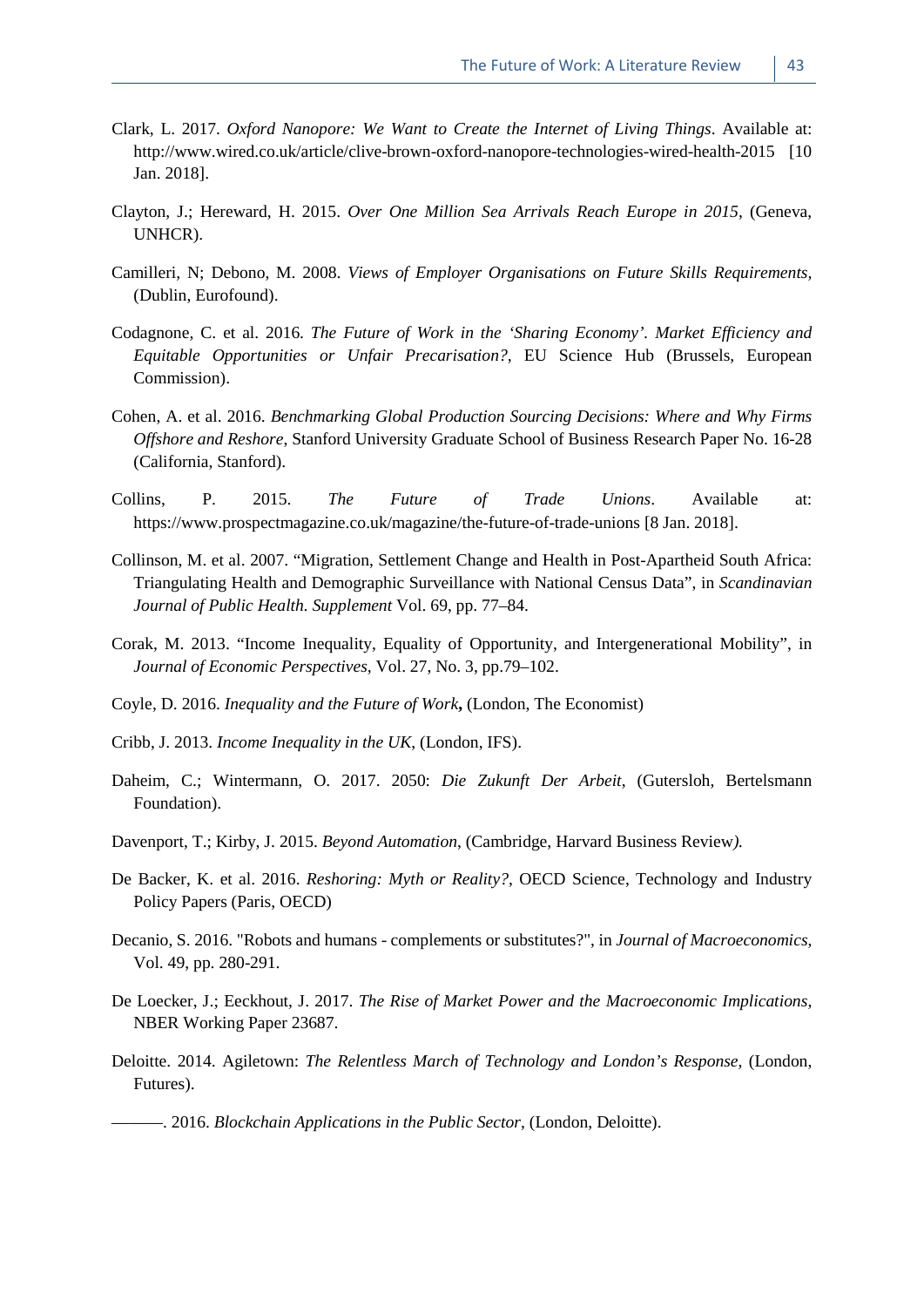- De Stefano, V. 2016. *The Rise of the 'Just-in-Time Workforce: On-Demand Work, Crowd Work and Labour Protection in the 'Gig-Economy*, Conditions of work and employment series No. 7 (Geneva, ILO).
- Dias, S. 2011. *Overview of the legal framework for inclusion of informal recyclers in solid waste management in Brazil,* WIEGO Urban Policies Briefing Note No. 8 (Cambridge, WIEGO).
- Devlin, S. 2017. *(In)equality in the Digital Society*, (Berlin: Friedrich-Ebert-Stiftung)
- Dobbs, R. et al. 2013. *QE and Ultra-Low Interest Rates: Distributional Effects and Risks*, (New York, McKinsey & Company).
- Domhoff, W. 2005. *The Class-Domination Theory of Power*. Available: http://www2.ucsc.edu/whorulesamerica/power/class\_domination.html [8 Jan. 2018].
- Dünhaupt, P. 2017. "Determinants of Labour's Income Share in the Era of Financialisation", in *Cambridge Journal of Economics,* Vol. 41, No. 1, pp. 283–306.
- Mishel, L.; Shierholz, H. 2017. *Robots, or Automation, Are Not the Problem: Too Little Worker Power Is*, (Washington, DC, Economic Policy Institute).
- EcoWatch. 2015. *World's First Robotic Farm to Produce 30,000 Heads of Lettuce Per Day*, (Ohio).
- EEF. 2018. *We are EEF*. Available: https://www.eef.org.uk/ [8 Jan. 2018].
- Ernst, E. 2011. *The Future of Finance: Scenarios of Financial Sector Reforms and Their Labour Market Implications*, The Global Crisis. Causes, Responses and Challenges 223–40 (Geneva, ILO).
- Esposito, M. et al. 2017. "Enhancing Job Creation through Green Transformation", in T. Altenburg.; C. Assmann (eds.): *Green Industrial Policy: Concepts, Policies, Country Experiences* (Geneva, UN Environment; German Development Institute), pp. 51-64.
- Estevadeordal, A. et al. 2017. "The Future of Work in Latin American Integration 4.0", in *Integration and Trade Journal*, Vol. 21, No. 42.
- EU-OSHA. 2015. *The Future of Work: Crowdsourcing*, (Brussels, European Commission).
- Eurofound.; International Labour Organisation (ILO). 2017. *Working Anytime, Anywhere: The Effects on the World of Work,* (Geneva, ILO)
- European Commission. 2014. *Employment and Social Developments in Europe,* (Belgium, European Union).

———. 2016. *The Future of Work Skills and Resilience for a World of Change,* (Belgium, European Union).

- Farrel, D.; Greig, F. 2016. *Paychecks, Paydays, and the Online Platform Economy Institute*, (Geneva, JPMorgan Chase & Co).
- Fabre, A.; Pallage, S.; Zimmerman, C. 2014. *Universal basic income versus unemployment insurance,*  CESIFO Working Paper No. 5106 (Bonn, IZA).

———. 2016b. *The Online Platform Economy*, (Geneva, JPMorgan Chase & Co).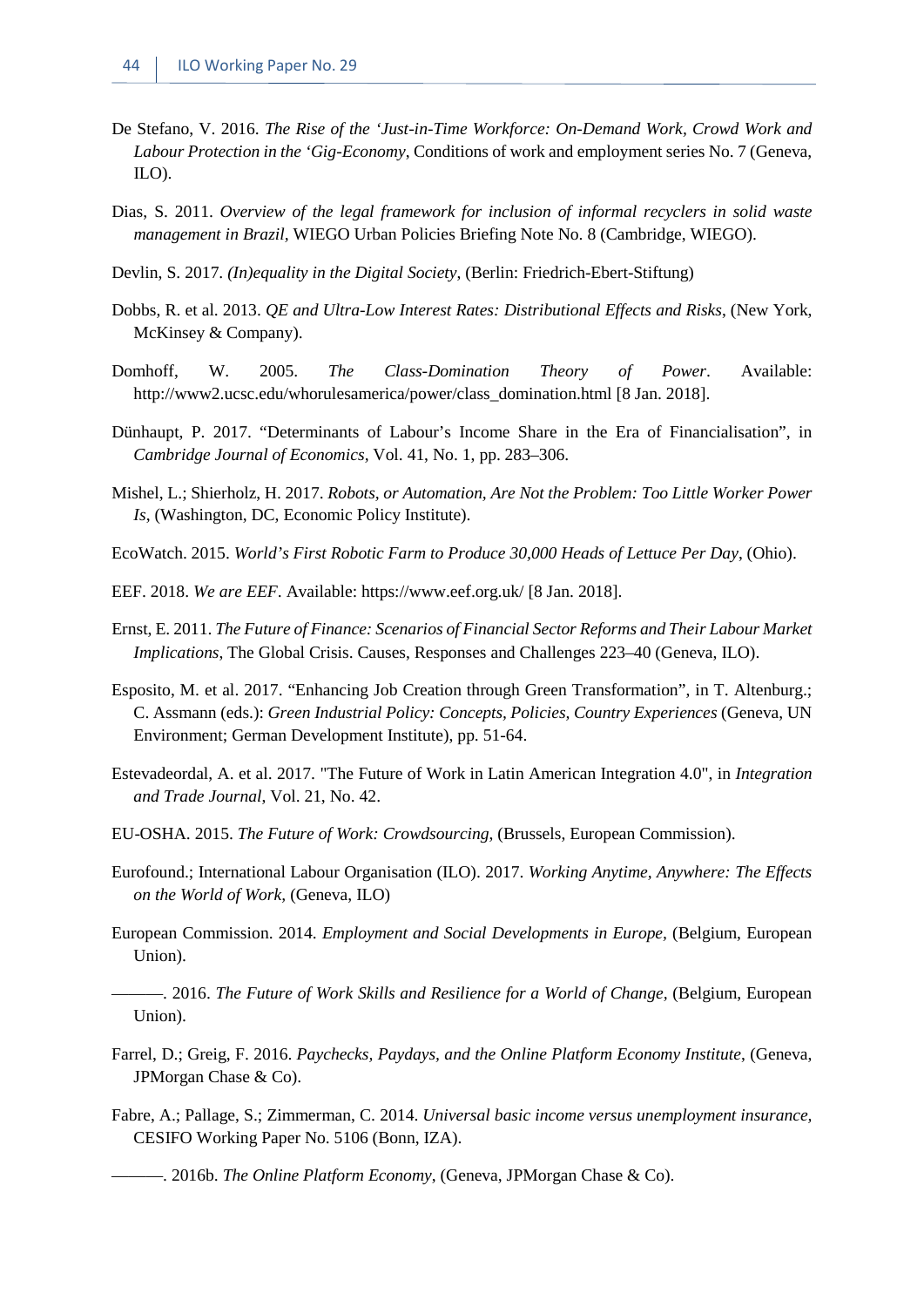- FIAP. 2011. *Advancing in the Strengthening and Consolidation of the Individually-Funded Pension Systems,* (Santiago, FIAP).
- Finkel, A. 2017. *Finkel's law: Robots won't replace us because we still need that human touch,* (London, The Conversation)
- Fine, J. 2015. "Alternative Labour Protection Movements in the United States: Reshaping Industrial Relations?", in *International Labour Review.* Vol. 154, No. 1, pp. 15–26.
- Finextra. 2016. *Banking on Blockchain: Charting the Progress of Distributed Ledger Technology in Financial Services*, Finextra White Paper (London: Finextra Research Ltd).
- Fogel, R. 2008. *Forecasting the Cost of U.S. Health Care in 2040*, NBER Working Paper No. 14361 (Cambridge, NBER).
- Fontagné, L.; Harrison, A. 2017. *The Factory Free Economy,* (England, Oxford University Press)
- Forbes. 2016. *Will Labor Unions Survive In The Era Of Automation?,* (New York, Forbes).
- France Strategie. 2015. *Les Métiers En 2022,* (Paris, France Strategie).
- Fraser, E.; Charlebois, S. 2016. *Automated Farming: Good News for Food Security, Bad News for Job Security?* Available: https://www.theguardian.com/sustainable-business/2016/feb/18/automatedfarming-food-security-rural-jobs-unemployment-technology [8 Jan. 2018].
- French, S. 2017. *Bill Gates says Robots should pay taxes if they take your job.* Available: https://secure.marketwatch.com/story/bill-gates-says-robots-should-pay-taxes-if-they-take-yourjob-2017-02-17 [8 Jan. 2018].
- Friedman, M. 1962. *Capitalism and Freedom,* (Chicago, University of Chicago Press).
- Frey, C.; Osborne, M. 2013. *The Future of Employment: How Susceptible Are Jobs to Computerisation?,* Working paper (Oxford, University of Oxford)
- ———. 2015. *Technology at Work: The Future of Innovation and Employment*, Citi GPS Reports (Oxford, University of Oxford).
- Furceri, D.; Loungani, P. 2015. *Capital Account Liberalization and Inequality*, IMF Working Papers 15/243 (Washing, D.C, IMF).
- Gallup.; International Labour Organisation (ILO). 2017. *Towards a Better Future for Women and Work: Voices of Women and Men,* (Geneva, ILO).
- German Federal Ministry of Labour and Social Affairs. 2016. *White Paper - Work 4.0,* (Berlin, Federal Ministry of Labour and Social Affairs).
- GMB. 2016. *GMB wind monumental victory in employment case against Uber*. Available: http://www.gmb.org.uk/newsroom/GMB-wins-uber-case [2 Jan. 2018].
- González-Páramo, J.; Melguizo, A. 2013. *Who Really Pays Social Security Contributions and Labour Taxes?,* (New York, Vox).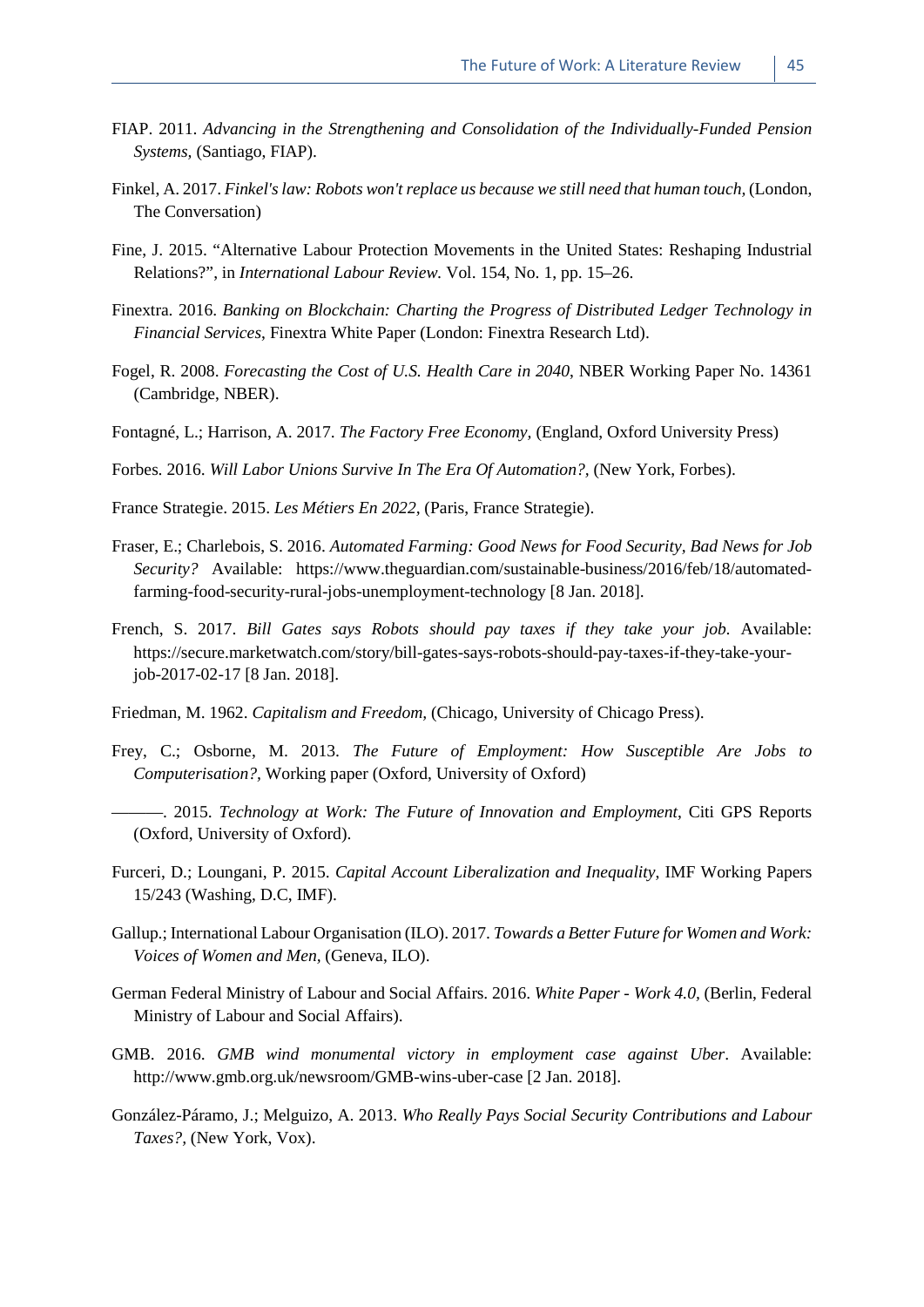- Goos, M.; Manning, A. 2007. "Lousy and Lovely Jobs: The Rising Polarization of Work in Britain", in *The Review of Economics and Statistics,* Vol. 89, No 1, pp. 118–33.
- Goos, M. et al. 2015. *Employment Growth in Europe: The Role of Innovation, Local Job Multipliers and Institutions*, Discussion paper no.50 (Belgium, Vives).
- Gorbis, M. et al. 2014. *The Future of Youth Employment: Four Scenarios Exploring the Future of Youth Employment,* (California, Institute for the Future).
- Gordon, R. 2000. *Does the 'New Economy' Measure up to the Great Inventions of the Past?,* Working Paper No. 7833 (Cambridge, NBER).
- ———. 2012. *Is U.S. Economic Growth Over? Faltering Innovation Confronts the Six Headwinds,* Working Paper No.18315, (Cambridge, NBER).
- Graetz, G.; Michaels, G. 2015. *Robots at Work*, IZA Discussion Paper No. 8938 (Bonn, IZA).
- Guerreiro, J.; Rebelo, S.; Teles, P. *Should Robots Be Taxed?*, (London, Centre for Economic Policy Research).
- Hagen, J.; Walz, U. 1995. "Social Security and Migration in an Ageing Europe*"*, in B Eichengreen; J. Von Hagen (eds): *Politics and Institutions in an Integrated Europe* (Berlin, Springer).
- Hallward-Driemeier, M.; Nayyar, G. 2017. *"*Trouble in the making? The future of manufacturing-led development*",* (Washington, D.C, World Bank).
- Hardoon, D. 2017. *An Economy for the 99%: It's Time to Build a Human Economy That Benefits Everyone, Not Just the Privileged Few*, Oxfam briefing paper (Geneva, Oxfam).
- Hardoon, D. et al. 2016. *An Economy For the 1%: How Privilege and Power in the Economy Drive Extreme Inequality and How This Can Be Stopped*, Oxfam briefing paper (Geneva, Oxfam).
- Harrold, M. et al. 2002. *Poverty and Climate Change : Reducing the Vulnerability of the Poor through Adaptation*, Working paper No. 52176 (Washington, D.C., AGRIS).
- Hein, E.; Christian, S. 2011. "Interest Rates, Distribution and Capital Accumulation -- A Post-Kaleckian Perspective on the US and Germany", in *International Review of Applied Economics,* Vol. 25, No. 6, pp. 693–723.
- Hines, J. 1995. *Taxes, Technology Transfer, and R&D by Multinational Firms*, Working paper no. 4932 (Cambridge, NBER).
- Hördahl, P. et al. 2016. *Low Long-Term Interest Rates as a Global Phenomenon*, Working paper No. 574 (Basel, BIS).
- Hughes, A. 2014. *Short-termism, impatient capital and finance for manufacturing innovation in the UK*, Centre for Business Research Working Paper, No. 457 (Cambridge, Cambridge University).
- Hyman, R. 2015. "Three Scenarios for Industrial Relations in Europe*"*, in *International Labour Review*, Vol. 154, pp. 5-14.
- Ideal. 2016. *AI For Recruiting: A Definitive Guide For HR Professionals*. Available: https://ideal.com/ai-recruiting/ [8 Jan. 2018].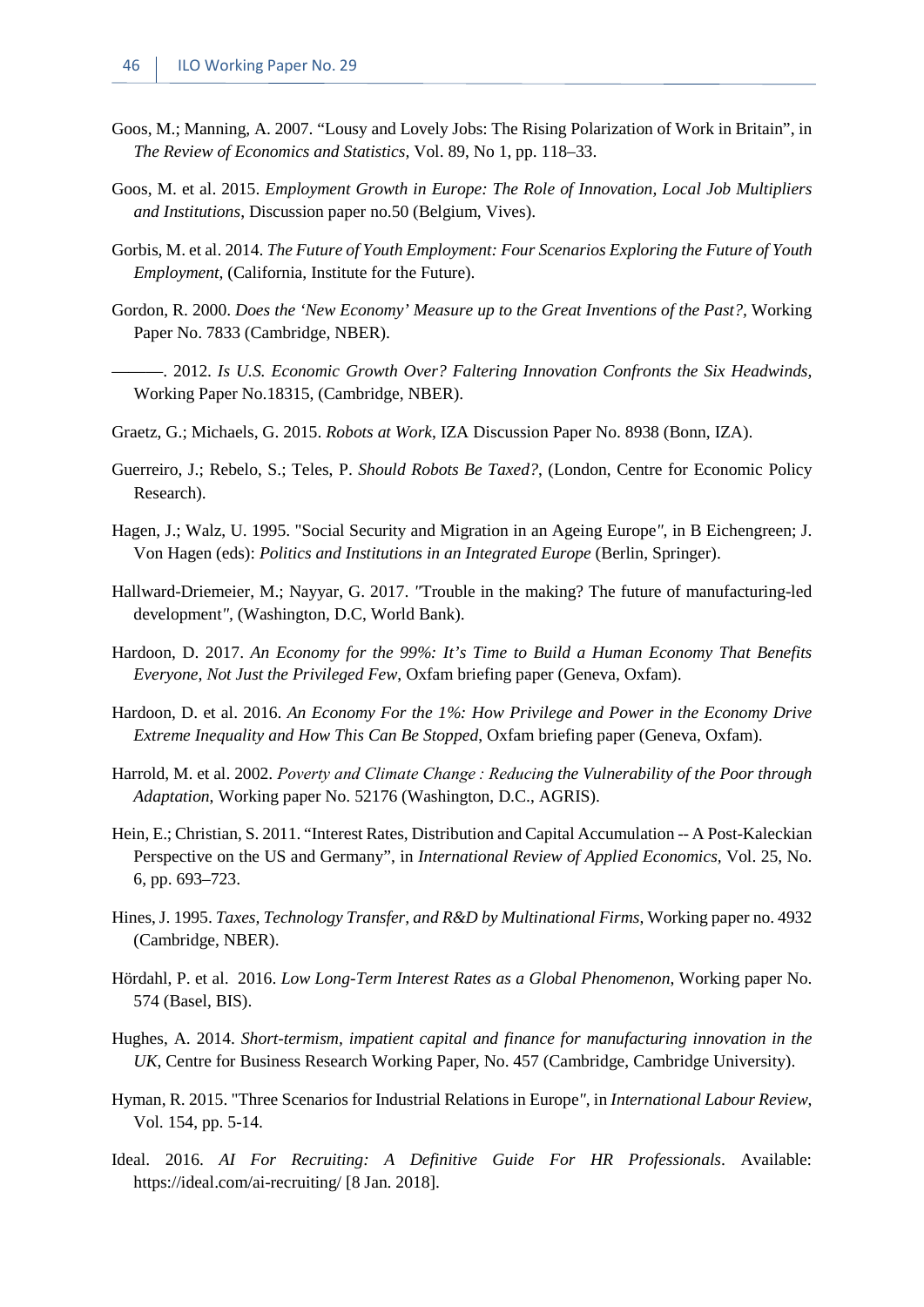- Independent Drivers Guild. 2017. *About the IDG*. Available: https://drivingguild.org/about/ [1 Feb. 2018].
- IEA. 2016. *World Energy Outlook (Executive Summary),* (Paris).
- International Labour Organisation (ILO). 2015a. *Anticipating and Matching Skills and Jobs,* (Geneva).
- ———. 2007. *Decent Working Conditions, Safety and Social Protection,* (Geneva).
- ———. 2011. *Promoting Decent Work in a Green Economy,* (Geneva).
- ———. 2013. *Skills Mismatches Hurt Job Creation Prospects,* (Geneva).
- ———. 2013b. *National Tripartite Social Dialogue: An ILO guide for improved governance,* (Geneva).
- ———. 2013c. *Social Dialogue,* (Geneva).
- ———. 2013d. *Sustainable development, decent work and green jobs,* (Geneva).
- ———. 2015a. *World Employment and Social Outlook. Trends,* (Geneva).
- ———. 2015c. *Decent Work, Green Jobs and the Sustainable Economy,* (Geneva).
- ———. 2016a. *ASEAN in Transformation: How Technology Is Changing Jobs and Enterprises,* (Geneva).
- ———. 2016b. *Women at Work Trends*, (Geneva).
- ———. 2016c. *World Employment and Social Outlook 2016: Trends for Youth,* (Geneva).
- ———. 2016d. *Technological Changes and Work in the Future: Making Technology Work for All,* (Geneva).
- ———. 2016e. *Non-Standard Employment around the World: Understanding Challenges, Shaping Prospects,* (Geneva).
- ———. 2016f. *Global Wage Report 2016/17: Wage Inequality in the Workplace,* (Geneva).
- ———. 2016g. *Non-Standard Employment around the World: Understanding Challenges, Shaping Prospects,* (Geneva).
- ———. 2017a. *World Employment Social Outlook,* (Geneva).
- ———. 2017b. *How Useful Is the Concept of Skills Mismatch?,* (Geneva)
- ———. 2017c. *Inception Report for the Global Commission on the Future of Work,* (Geneva).
- ———. 2017d. *World Social Protection Report,* (Geneva).
- ———. 2017e. *Strengthening Social Protection for the Future of Work,* (Geneva).
- ———. 2017f. *Synthesis Report of the National Dialogues on the Future of Work,* (Geneva).
- ———. Forthcoming. *Care Report,* (Geneva).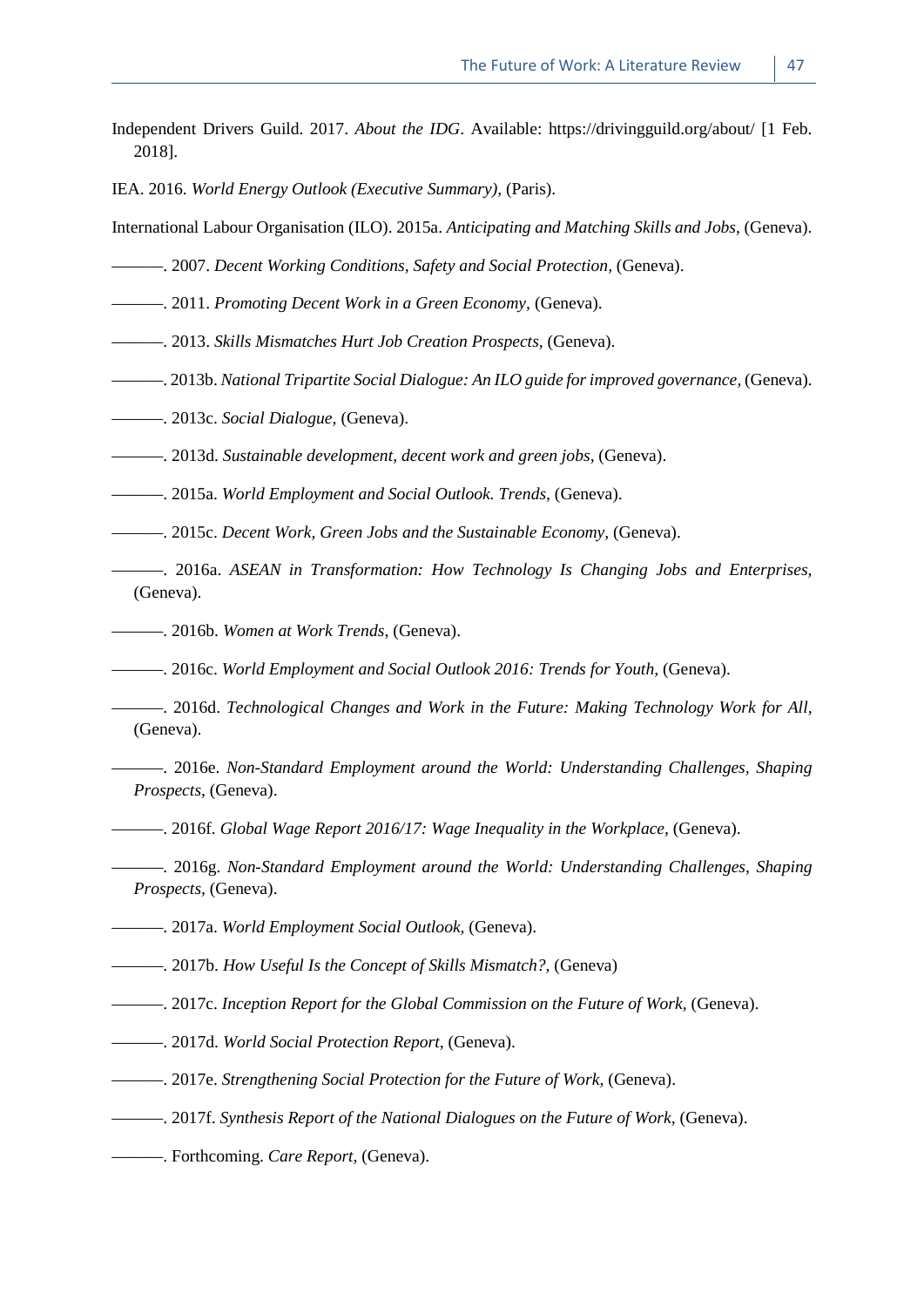———; OECD. 2015. *The Labour Share in G20 Economies,* (Geneva).

- ———; UNDP. 2016. *Climate change and labour: Impacts of heat in the workplace,* (Geneva).
- International Monetary Fund (IMF). 2017a. "The Future of Work", in *Finance and Development,* Vol. 54, No. 2.
	- ———. 2017b. "Understanding the Downward Trend in Labor Income Shares", In *World Economic Outlook: Gaining Momentum?* (Washington, DC).
- International Organisation of Employers (IOE). 2017. *Understanding the Future of Work,* (Geneva).
- Jappelli, T.; Pistaferri, L. 2010. "Does Consumption Inequality Track Income Inequality in Italy?", in *Review of Economic Dynamics.* Vol. 13, No. 1, pp. 133–53.
- Jaumotte, F.; Buitron, C. 2015. *Inequality and Labor Market Institutions*, IMF Staff Discussion Note (New York, IMF).
- Johnston, H.; Land-Kazlauskas, C. 2018. *Organizing on-demand: Representation, voice, and collective bargaining in the gig economy,* Conditions of Work and Employment Series No. 94 (Geneva, ILO).
- Keister, L.; Aronson, B. 2017. "Immigrants in the One Percent: The National Origin of Top Wealth Owners", in *PLOS ONE,* Vol. 12, No. 2.
- Kessler, S. 2015. *What Does A Union Look Like In The Gig Economy?*. Available: https://www.fastcompany.com/3042081/what-does-a-union-look-like-in-the-gig-economy [1 Feb. 2018].
- Kharas, H. 2011. *The Emerging Middle Class in Developing Countries*, (Washington, D.C, Brookings Institute).
- Kind, H.; Koethenbuerger, M. 2016. *Taxation in Digital Media Markets*, Working Paper Series No. 6202 (Munich, CESifo).
- Korteweg, D.; McGonagle, T. 2012. *The Digital Dividend: Opportunities and Obstacles*, Research Paper No. 2012-11 (Amsterdam, Amsterdam Law School).
- Krauss, M. 2015. *The Inequality of Politics: Social Class Rank and Political Participation*, Working Paper No. 120-15 (California, Institute for Research on Labour and Employment).
- Kucera, D. 2017. *New automation technologies and job creation and destruction dynamics,*  Employment Policy Brief (Geneva, ILO).
- Loayza, N. 2016. *Informality in the Process of Development and Growth*, Policy Research Working Paper No. 7858 (Washington, D.C, World Bank).
- Luksha, P. et al. 2015. *Atlas of Emerging Jobs*, (Moscow, Skolkovo).
- Lundgren, K. et al. 2013. "Effects of Heat Stress on Working Populations When Facing Climate Change.", in *Industrial Health,* Vol. 51, No. 1, pp. 3–15.
- Lutz, W.; Butz, W.; Samir KC. 2014a. *World Population and Human Capital in the Twenty-First Century*, (New York, Oxford University Press).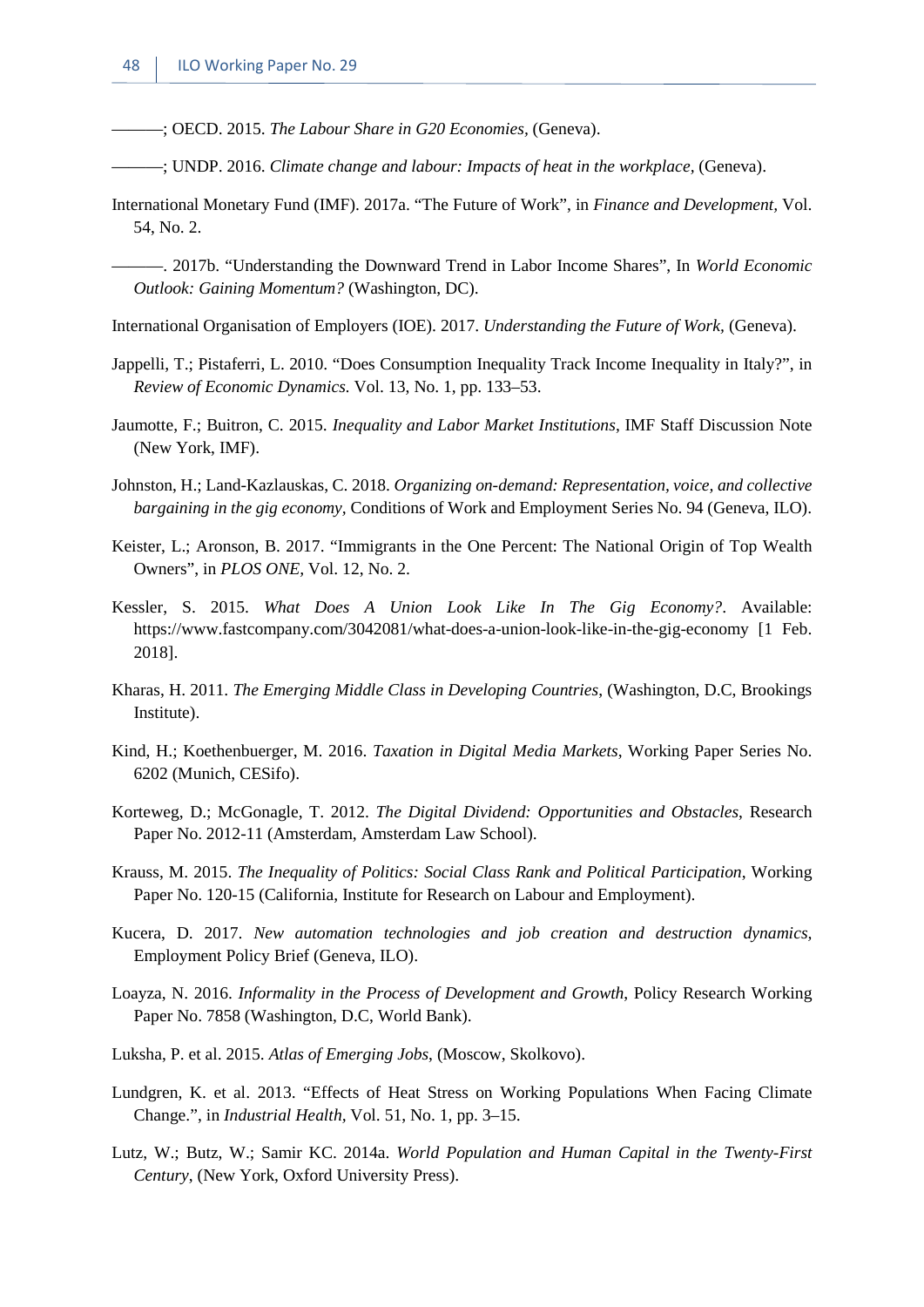- Magill, J.; Quinzii, P,; Jean-Charles, R. 2013. *A Critique of Shareholder Value Maximization*, Research Paper No. 13-16 (Zurich, Swiss Finance Institute).
- Mandl, I. et al. 2015. *New Forms of employment,* (Dublin, Eurofound).
- Mann, K.; Puttmann, L. 2017. *Benign Effects of Automation: New Evidence from Patent Texts,* (London, VOX).
- ManpowerGroup. 2017. *The Skills Revolution: Digitalization and Why Skills and Talent Matter,*  (Geneva).
- Manyika, J. et al. 2017. *A Future That Works: Automation, Employment and Productivity*, (New York, McKinsey & Company).
- ———. 2017b. *Help Wanted: The Future of Work in Advanced Economies*, (New York, McKinsey & Company).
- ———. 2016. *Independent Work: Choice, Necessity, and the Gig Economy,* (New York, McKinsey & Company).
- ———. 2015. *A Labour Market That Works: Connecting Talent with Opportunity in the Digital Age,* (New York, McKinsey & Company).
- Mascherini, M. et al. 2016. *The Gender Employment Gap: Challenges and Solutions,* (Publications Office of the EU, Luxembourg).
- Matsaganis, M.et al. 2015. *Non-standard employment and access to social security benefits*, Research Note 8/2015 (Brussels, European Commission).
- Maybud, S. 2015. *Women and the Future of Work – Taking Care of the Caregivers*, (Geneva, ILO).
- McKinsey & Company. 2015. *The Four Global Forces Breaking All the Trends,* (New York).
- McKinsey Global Institute. 2016. *Technology, Jobs and the Future of Work*, Briefing Note (New York).
- McKinsey & Company. 2017. *Blockchain in insurance - opportunity or threat?,* (New York).
- Meade, J. 1935. *Outline of an economic policy for a labour government,* (London, Unwin Hynman).
- Milanovic, B. 2016. *Global Inequality. A New Approach for the Age of Globalization*, (Cambridge, Harvard University Press).
- Nadler, S. 2010. *Geographic Mismatch: Coping with Dislocation in the Global Economy*. Available: http://ehsjournal.org/http:/ehsjournal.org/scott-nadler/environmental-management-geographicmismatch-coping-with-dislocation-in-the-global-economy/2010/ [1 Feb. 2018].
- Nubler, I. 2016. *New technologies: A jobless future or golden age of job creation?,* Research Department Working Paper No. 13 (Geneva, ILO).
- Nowak, Paul. 2015. "The Past and Future of Trade Unionism", in *Employee Relations,* Vol. 37, pp. 683- 691.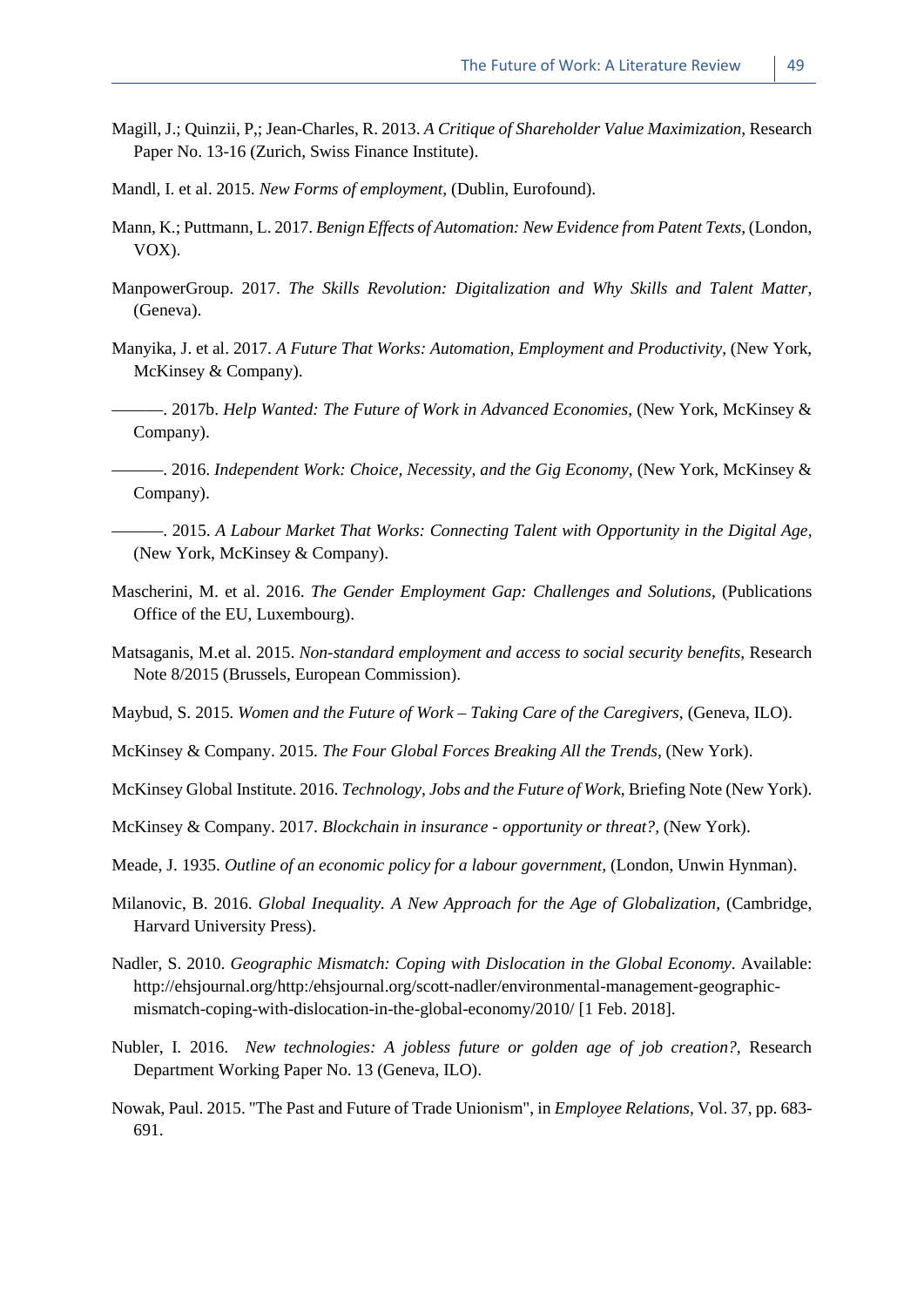- OECD. 1990. *Employer versus employee taxation: The impact on employment*, Employment Outlook, ch. 6 (Paris).
- ———. 2007a. *Globalisation, Jobs and Wages*, Policy Brief (Paris).
- ———.2007b. *Financing Social Protection: The Employment Effect*, (Paris)

———. 2009. *The Future of International Migration to OECD Countries,* (Paris).

- ———. 2010a. *A Family Affair: Intergenerational Social Mobility across OECD Countries*, Economic Policy Reforms, ch. 5 (Paris).
- ———. 2010b. *Perspectives on Global Development 2010: Shifting Wealth,* (Paris).
- ———. 2011. *An Overview of Growing Income Inequalities in OECD Countries: Main Findings*, Why Inequality Keeps Rising (Paris).
- ———. 2014a. *Focus on Inequality and Growth,* (Paris).
- ———. 2014b. *Is Migration Good for the Economy?*, (Paris).
- ———. 2015. *Are We Getting It Right? The Importance of Assessing and Anticipating Skill Needs*, Skills and Work (Paris).
- ———. 2016a. *Automation and Independent Work in a Digital Economy*, (Paris)
- ———. 2016b. *Perspectives on Global Development 2017*, (Paris).
- ———. 2016c. *OECD Science, Technology and Innovation Outlook 2016*, (Paris).
- Olesinski, B. et al. 2014. *Short-Termism in Business: Causes, Mechanisms and Consequences*, (Lancy, Ernst and young).
- Orr, J.; Rosen, R. 2000. "Current Issues in Economics and Finance.", in *Current Issues in Economics and Finance,* Vol. 6, No. 5, pp. 1-6.
- Paine, T. 1975. *Agrarian Justice,* (Harmondsworth, Penguin).
- Parker, J. 2016. *Trade Unions Must Adapt to the Gig Economy in Order to Survive*, (London, Newstatesmen).
- Parsons, K. 2014. *Human Thermal Environments: The Effects of Hot, Moderate, and Cold Environments on Human Health, Comfort, and Performance,* (Florida, CRC Press).
- Pestel, N. 2014. "Employment Effects of Green Energy Policies.", in *IZA World of Labor*, pp. 1-76.
- Piketty, T. 2015. "Capital and Wealth Taxation in the 21st Century", in *National Tax Journal,* Vol. 68, No. 2, pp. 449–58.
- Piketty, T. et al. 2014. "Optimal Taxation of Top Labor Incomes: A Tale of Three Elasticities", in *American Economic Journal: Economic Policy,* Vol. 6, No.1, pp. 230–71.
- Polaski, S. 2017. "Making U.S. Labor and Social Protections Fit for the 21st Century", in *RDW 2017* (Geneva).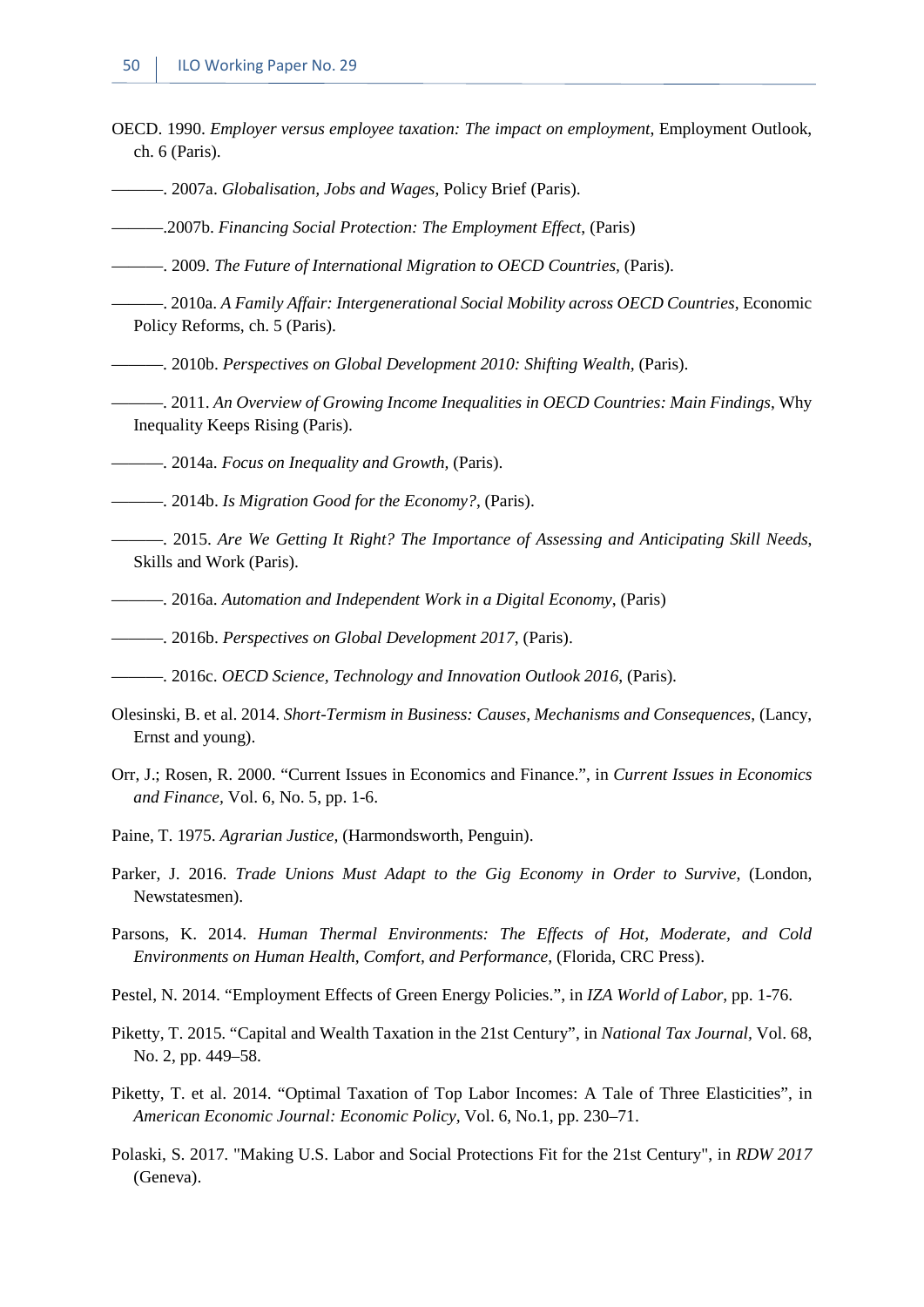- Pollin, R. et al. 2014. *Green Growth: A U.S. Program for Controlling Climate Change and Expanding Job Opportunities*, Energy and Environment (Washington, D.C, Centre of American Progress).
- Prodhan, G. 2017. *European Parliament Calls for Robot Law, Rejects Robot Tax*, (London, Reuters).
- PwC. 2017. *The Long-View: How Will the Global Economic Order Change by 2050?*, (London).
- Quinlan, M. 2016. *The Effects of Non-Standard Forms of Employment on Worker Health and Safety*, Conditions of Work and Employment Working Paper, No. 67 (Geneva, ILO).
- Raleigh, C.; Jordan, L.; Salehyan, I. 2008. *Assessing the Impact of Climate Change on Migration and Conflict*, Social Dimensions of Climate Change (Washington, D.C, World Bank).
- Rappaport, A. 2006. *Ten Ways to Create Shareholder Value*, (Cambridge, Harvard Business Review).
- Rechard, D. et al. 2016. *Global Trendometer: Essays on Medium- and Long-Term Global Trends,* (Brussels, European Parliament).
- Reinert, D. 2016. "The Future of OSH: A Wealth of Chances and Risks", in *Industrial Health,* Vol. 54, no. 5, pp.387-88*.*
- Restrepo, P. 2013. *Skill Mismatch and Structural Unemployment*, (Massachusetts, MIT).
- Reuveny, R. 2007. "Climate Change-Induced Migration and Violent Conflict", in *Political Geography*, *Climate Change and Conflict*, Vol. 26, No. 6, pp. 656–73.
- Robertshaw, S. et al. 2015. *The Collaborative Economy,* (Brussels, European Parliament).
- Rockefeller Foundation. 2013. *Reimagining the Future of Informality: Scenarios from the Global South,*  (New York).
- Roland Berger. 2016. *The Industrie 4.0 Transition Quantified*, (Munich).
- Runge, J. 2017. *The Changing World of Work,* (London, NIESR).
- Russell Group. 2017. *Closing the STEM Skills Gap Inquiry: Russell Group Input*, (London).
- Rycroft, R. 2017. *An Economic Encyclopedia of Progress and Poverty,* (California, Greenwood).
- Sachs, J. et al. 2015. *Robots: Curse or Blessing? A Basic Framework*, NBER Working Paper Series No. 21091 (Cambridge, NBER).
- Salvatori, A. 2015. *The Anatomy of Job Polarisation in the UK*, Discussion Paper Series no. 9193 (Bonn, IZA).
- Santos, L. et al. 2011. *Novas Tecnologias E Pessoas Com Deficiências: A Informática Na Construção Da Sociedade Inclusiva?,* (Campina Grande, EDUEPB).
- Saxer, M. 2017. *The Future of Work in Asia: How Can India Create Livelihoods in the Digital Age?,*  (Bonn, Friedrich-Ebert-Stiftung).
- Scheil-Adlung, X. 2016. *Health Workforce: A Global Supply Chain Approach. New Data on the Employment Effects of Health Economies in 185 Countries,* Extension of Social Security Working Paper No. 55 (Geneva, ILO).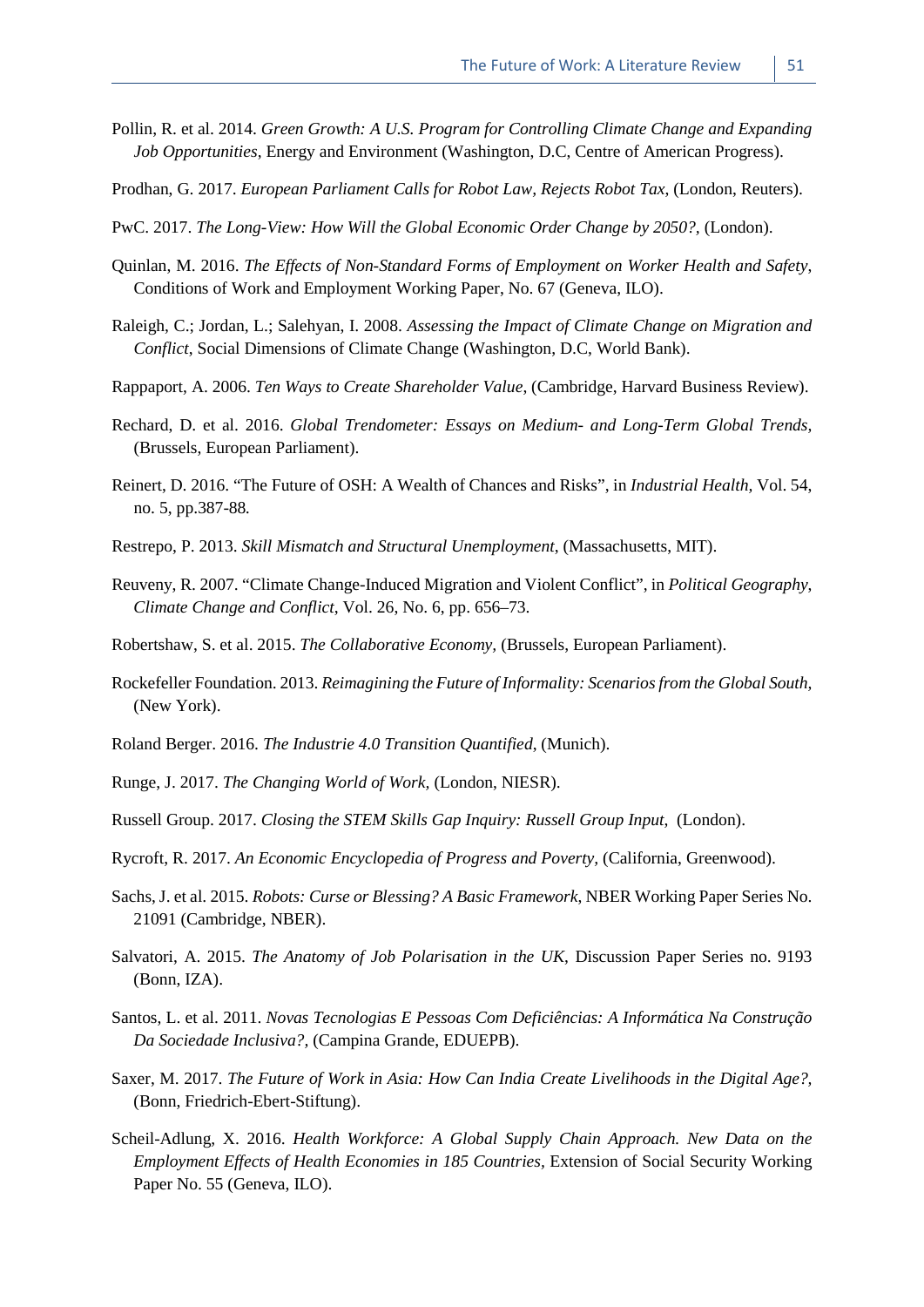- Schmidt, A. 2017. *Digital Labour Marketsin the Platform Economy - Mapping the Political Challenges of Crowd Work and Gig Work*, (Bonn, Friedrich-Ebert-Stiftung).
- Schwab, K. 2016. *The Fourth Industrial Revolution*, (Cologny, World Economic Forum).
- Schwarz, M. et al. 2014. *The Inverting Pyramid : Pension Systems Facing Demographic Challenges in Europe and Central Asia*, (Washington, D.C., World Bank).
- Science. 2017. *Even Artificial Intelligence Can Acquire Biases against Race and Gender*, (Washington, D.C.)
- ServiceNow. 2017. *Today's State of Work: At the Breaking Point*, (California).
- Smith, A.; Anderson, J. 2014. *AI, Robotics, and the Future of Jobs*, (Washington, D.C., Pew Research Center).
- Sokas, R. 2017. "The Gig Economy and Contingent Work: An Occupational Health", in *Journal of Occupational and Environmental Medicine*, Vol. 59, No. 4, pp. 63-66.
- Solomon W. et al. 2017. "Skill Mismatch in Labor Markets*"*, in *Research in Labor Economics,* Vol. 45, pp. 199-241.
- SPERI. 2017. *'De-Globalisation', or 're-Globalisation'?*, (Sheffield).
- Standing, G. 2013. "Why a Basic Income Is Necessary for a Right to Work", in *Basic Income Studies,*  Vol. 7, No. 2, pp. 19–40.
- ———. 2014. "From Cash Transfers to Basic Income : An Unfolding Indian Agenda", in *The Indian Journal of Labour Economics: A Quarterly Journal of Indian Society of Labour Economics*. Vol. 57, No. 1, pp. 111-137.
- Stiglitz, J. 2015. *Rewriting the Rules of the American Economy,* (New York, W.W. Norton & Company).
- Stiglitz, J. 2016. *The Euro and its Threat to the Future of Europe,* (New York, Penguin Books).
- Sudarshan, A. et al. 2015. *The Impact Of Temperature On Productivity And Labor Supply - Evidence From Indian Manufacturing*, Discussion Papers in Economics 14-10 (Delphi, Indian Statistical Institute).
- Summers, L. 2017. *America Needs Its Unions More than Ever*, (London, Financial Times).
- Tanner, M. 2015. *The Pros and Cons of a Guaranteed National Incomes*, Policy Analysis No. 773 (Washington, D.C., CATO Institute).
- Teamsters. 2017. *Seattle For-Hire Drivers Vow to Continue Organising Efforts,* (Washington, D.C.).
- The Atlantic. 2016. *The Case for Smart Protectionism*, (Washington, D.C.).
- The Conference Board. 2017. *What Does the Coming Labor Shortage from Retiring Baby Boomers Mean for Your Company?,* (New York).
- The Economist. 2006. *The Rich, the Poor and the Growing Gap between Them*, (London).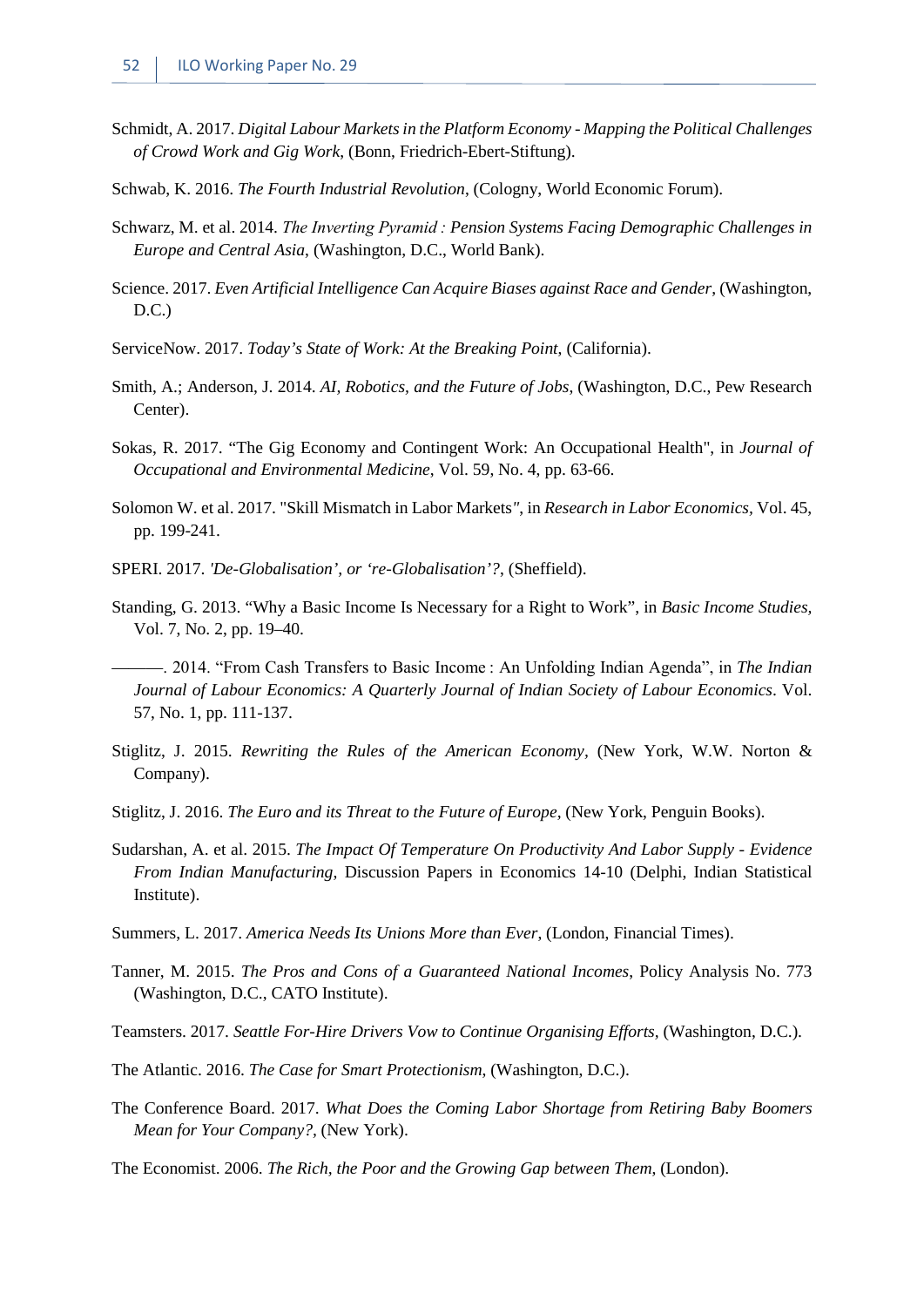- ———. 2014. *Why Globalisation May Not Reduce Inequality in Poor Countries,* (London).
- ———. 2015. *Why Trade Unions Are Declining*, (London).
- ———. 2016. *The Rise of the Superstars*, (London)
- Thiess, R. 2012. *The Future of Work: Trends and Challenges for Low-Wage Workers*, (Washington, D.C., Economic Policy Institute).
- Thompson, P. 2013. "Financialization and the Workplace: Extending and Applying the Disconnected Capitalism Thesis", in *Work, Employment and Society,* Vol. 27, No. 3, pp. 472–88.
- 3D Hubs. 2017. *What Is 3D Printing? The Definitive Guide,* (Amsterdam).
- Totterdill, P. 2013. *The Future We Want? Work and Organisations in 2020,* (London, UK's Work and Organisation Network).
- Treasury. 2013. *Income Inequality in Australia*, (Canberra).
- Tyrone, N. 2016. *What Is the Future of Trade Unionism in Britain?*, (Vienna, Radix).
- UK Commission for Employment and Skills. 2013. *UKCES Employer Skills Survey*, (London).

———. 2014. *The Future of Work: Jobs and Skills in 2030,* (London).

- United Nations Conference on Trade and Development (UNCTAD). 2016. *Robots and Industriaization in Developing Countries*, Policy Brief No. 50 (Geneva).
- United Nations Development Programme (UNDP). 2016. *Asia-Pacific Human Development Report: Shaping the Future - How Changing Demographics Can Power Human Development,* (Geneva).
- United Nations Children's Fund (UNICEF). 2014. *Generation 2030 - Africa*, (Geneva).
- United Nations (UN). 2015. *World Population Prospects: The 2015 Revision, Key Findings and Advance Tables*, Working Paper No.241 (New York).
- United Nations High Commissioner for Refugees (UNHCR). 2015. *Global Trends Forced Displacement in 2015,* (Geneva).
- Visco, V. 2017. *Getting The Robots To Pay Tax*, (London, Social Europe)
- Wagner, D. 2017. *Deglobalization and the Rise of 'Smart' Protectionism*, (New York, Huffington Post).
- Wallace-Wells, D. 2017. *When Will the Planet Be Too Hot for Humans? Much, Much Sooner Than You Imagine*, (New York, Daily Intelligencer).
- West, D. 2015. *What Happens If Robots Take the Jobs? The Impact of Emerging Technologies on Employment and Public Policy*, (Washington, D.C., Brookings).
- Wolbring, G. 2016. "Employment, Disabled People and Robots: What Is the Narrative in the Academic Literature and Canadian Newspapers?", in *Societies,* Vol. 6, No. 2, pp.1-16.
- World Bank. 2016. *World Development Report 2016: Digital Dividends,* (Washington, D.C.).